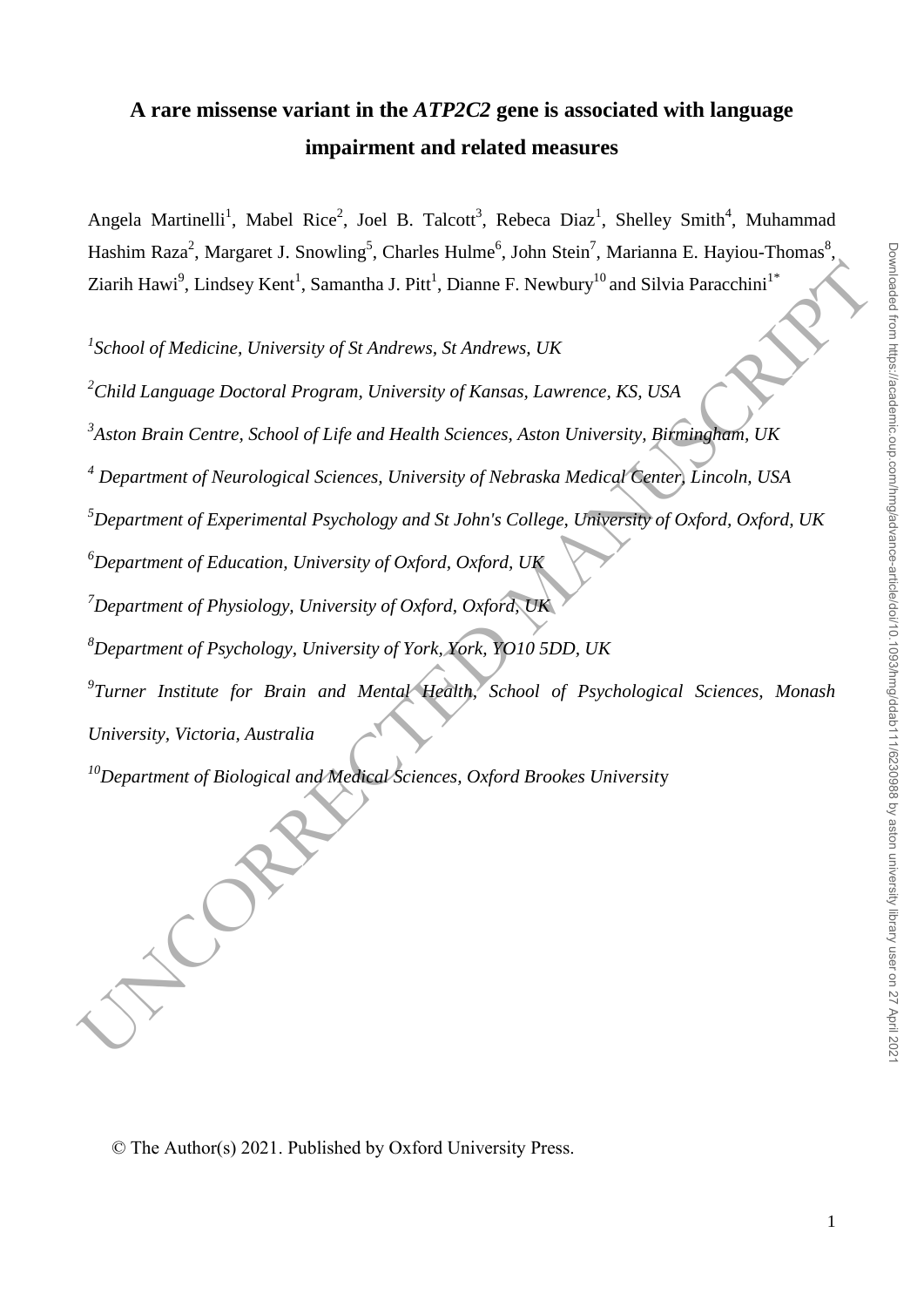And CAPECORAL AND MANUSCRIPT \*Correspondence to: Silvia Paracchini School of Medicine, North Haugh, KY16 9TF St Andrews, Scotland [sp58@st-andrews.ac.uk](mailto:sp58@st-andrews.ac.uk)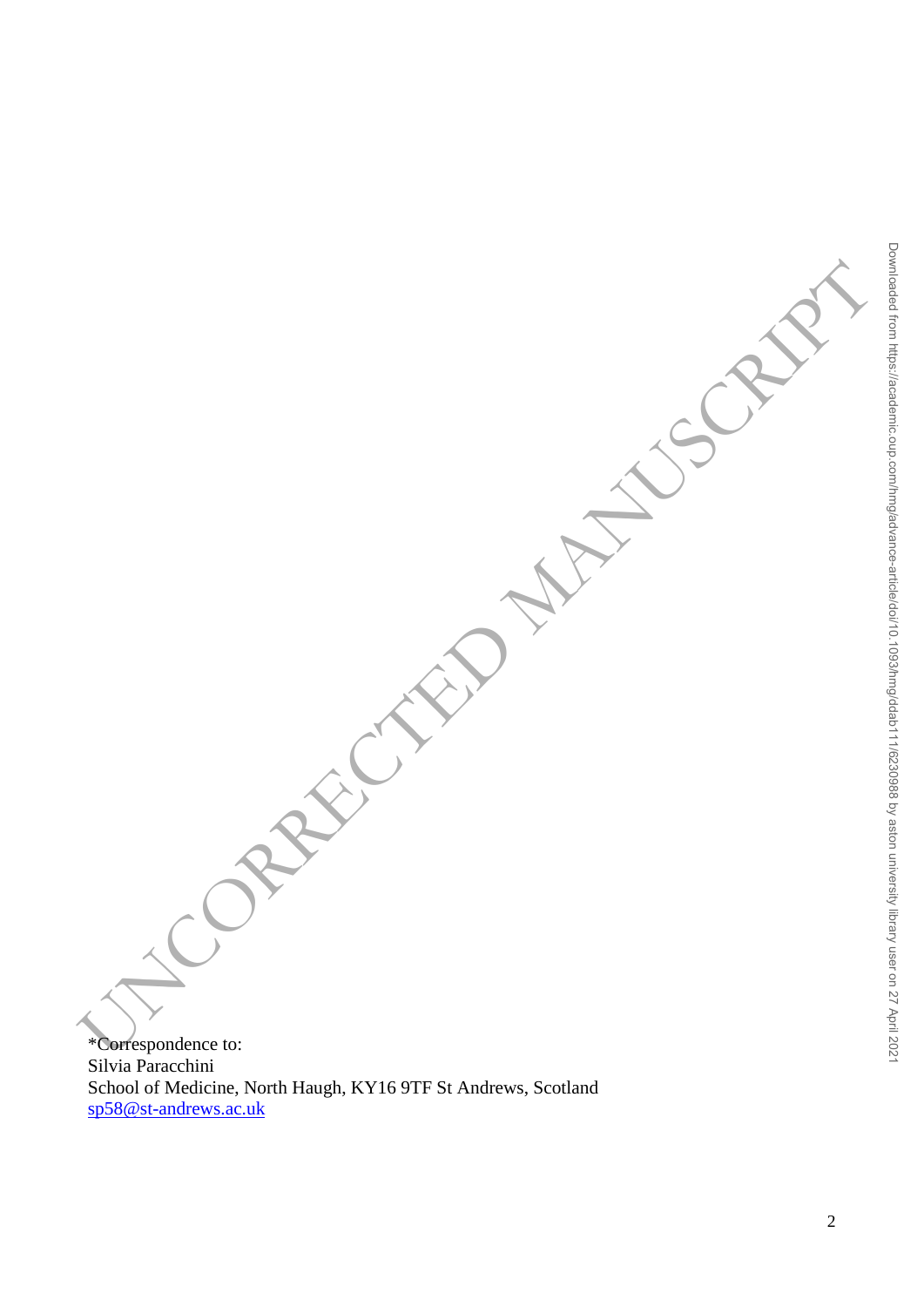# At least 5% of children present unexpected difficulties in expressing and understanding spoken

# **ABSTRACT**

**ABSTRACT**<br>At least 5% of children present unexpected difficulties in expressing and undefstanding spoken<br>language. This condition is highly herinble and often co-occurs with other momedial disorders such as dyslevia and language. This condition is highly heritable and often co-occurs with other neurodevelopmental disorders such as dyslexia and ADHD. Through an exome sequencing analysis, we identified a rare missense variant (chr16:84405221, GRCh38.p12) in the *ATP2C2* gene. *ATP2C2* was implicated in language disorders by linkage and association studies, and exactly the same variant was reported previously in a different exome sequencing study for language impairment (LI). We followed up this finding by genotyping the mutation in cohorts selected for LI and comorbid disorders. We found that the variant had a higher frequency in LI cases (1.8%, N=360) compared to cohorts selected for dyslexia (0.8%,  $N = 520$ ) and ADHD (0.7%,  $N = 150$ ), which presented frequencies comparable to reference databases  $(0.9\% , N = 24,046$  gnomAD controls). Additionally, we observed that carriers of the rare variant identified from a general population cohort  $(N=42,$ ALSPAC cohort) presented, as a group, lower scores on a range of reading and language-related measures compared to controls (N=1825; minimum p = 0.002 for nonword reading). *ATP2C2* encodes for an ATPase (SPCA2) that transports calcium and manganese ions into the Golgi lumen. Our functional characterization suggested that the rare variant influences the ATPase activity of SPCA2. Thus, our results further support the role of *ATP2C2* locus in language-related phenotypes and pinpoint the possible effects of a specific rare variant at molecular level.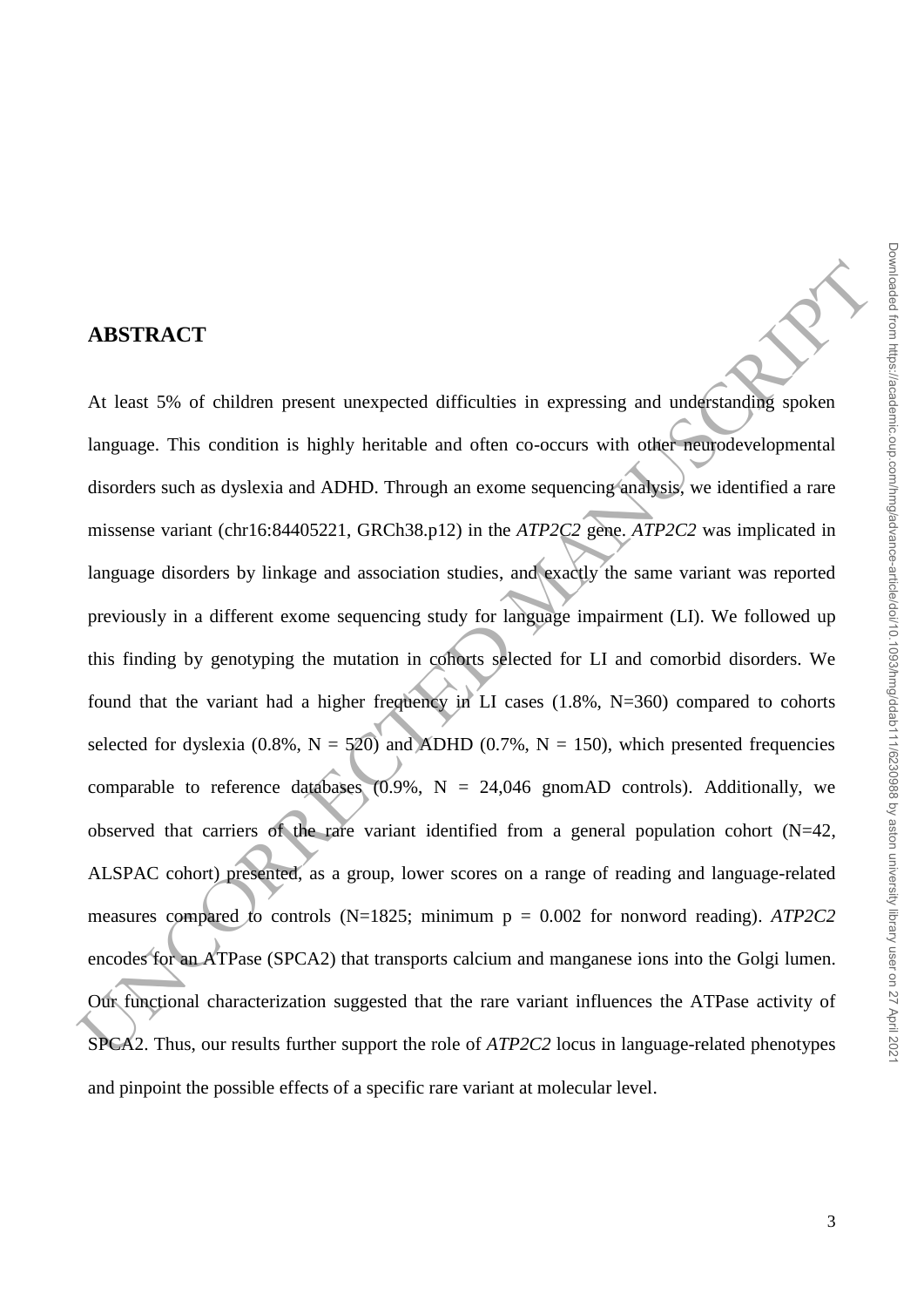### **INTRODUCTION**

Speech and language disorders represent one of the most common childhood disabilities and account for a large proportion (23%) of paediatric referrals and statements of special educational need (School census, England, January 2019, https://www.gov.uk/government/statistics/specialeducational-needs-in-england-january-2019).

**INTRODUCTION**<br>Speech and language disorders represent one of the most common childhood. disabilities and<br>account for a large proportion (23%) of paediatric referrals and statements of special electronical<br>mean (School ce Speech and language deficits are often the secondary manifestations of a pre-existent neurological or medical condition (e.g. Down syndrome, intellectual disability, autism spectrum disorder, hearing loss, traumatic brain injury and mental retardation). Severe and persistent language difficulties can be observed also despite normal intelligence and access to adequate educational opportunities. In this case children were diagnosed with specific language impairment (SLI) (1). Recently, the use of this term has been replaced by the developmental language disorder (DLD) definition (2,3) which captures a wider group of children presenting co-occurring conditions such as intellectual disability, ADHD and developmental coordination disorder (DCD). Previous genetic research, and the samples described here, refer to participants recruited under the SLI criteria and therefore we will use the terms SLI and LI hereafter.

SLI affects up to 8% of pre-school children (4,5) and has a significant impact on social, academic and psychological outcomes (6–10). SLI often co-occurs with other neurodevelopmental disorders such as dyslexia (11,12) and attention deficit/hyperactivity disorder (ADHD) (13). The comorbidity observed between these conditions suggests that SLI, dyslexia and ADHD may be different manifestations of the same cognitive deficit or share common genetic factors (14). This hypothesis is supported by significant genetic overlap across studies as demonstrated by a recent genome-wide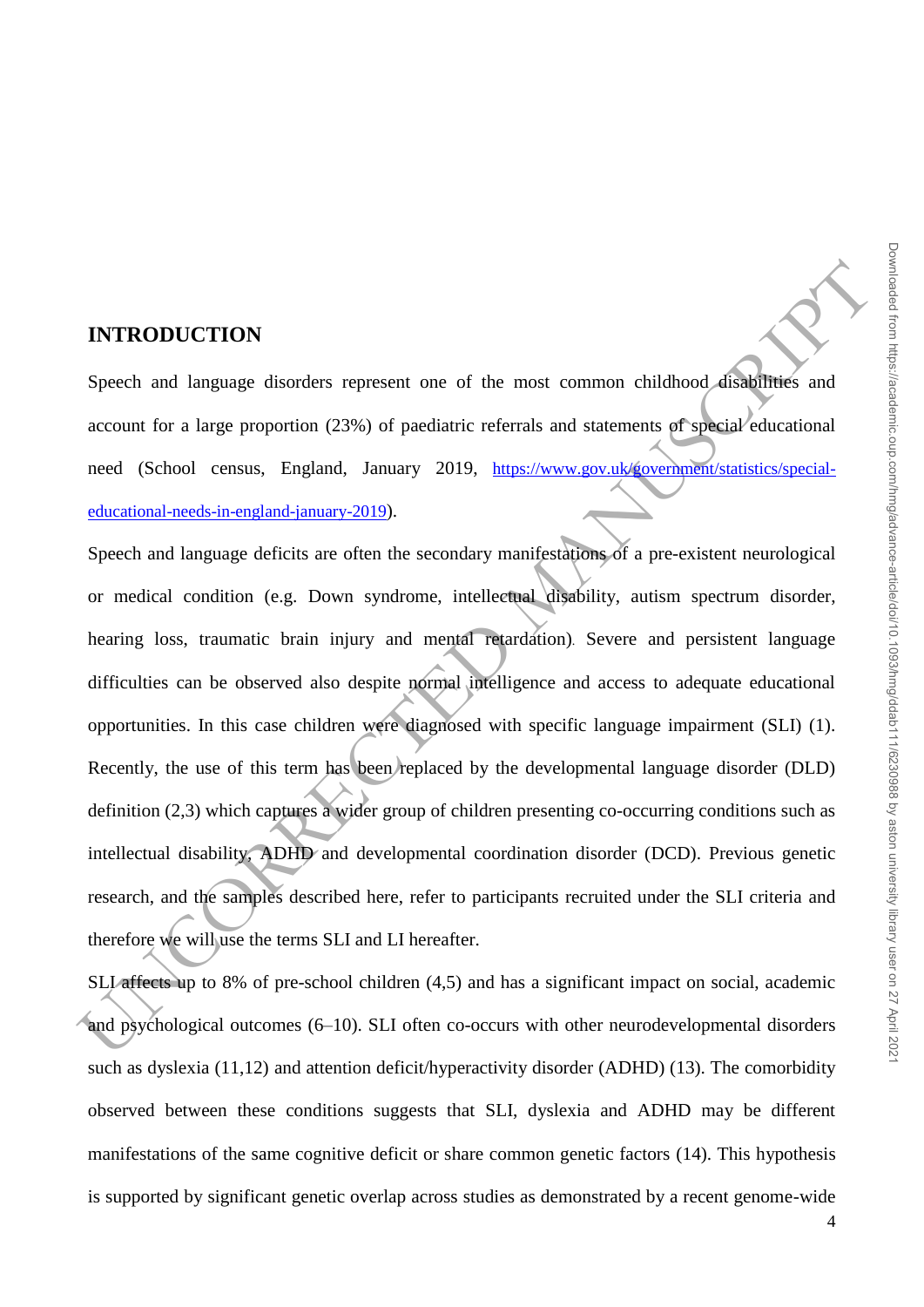association study (GWAS) for dyslexia which showed significant shared contributions across disorders (15).

A strong genetic component for DLD, of up to 70%, was first proposed by twin and familial studies  $(16-20)$ .

Initially, linkage studies conducted across multiplex families led to the identification of 5 susceptibility loci on chromosomes 2q36 (SLI5, OMIM #615432) (21), 7q35-q36 (SLI4—OMIM #612514) (22), 13q21 (SLI3—OMIM #607134) (23,24), 16q (SLI1—OMIM #606711) and 19q (SLI2—OMIM #606712) (25–28). Fine mapping within these regions reported associations of common variants at the *ATP2C2*, *CMIP*, *CNTNAP2* genes with quantitative measures of language abilities (22,29), including the phonological memory nonword repetition task (NWR), which is considered as a strong endophenotype for SLI (30).

Initially, linkage studies conducted across multiplex furnilies led to the identification of susceptibility loci on chromosomes 2q36 (SLIS, OMM 4615432) (21), 7q35-q36 (SLI4—6XIM 46121314) (22), 13q21 (SLI3—OMM 4607134) ( GWAS for language skills have been conducted in clinical and epidemiological samples, but have been limited to a few studies of relatively small sample sizes (31). In the first case, the only locus reaching genome-wide significance in SLI individuals was found in the *NOP9* gene, when including parent-of-origin effects (32,33). In the second case, the most significant result was the association between the locus 3p12.3, near *ROBO2*, and expressive vocabulary in the early phase of language acquisition (34). A GWAS conducted in two population cohorts reported an association close to statistical significance between *ABCC13* gene and the non-word repetition (NWR) test (35). Other studies combined analyses for language and reading abilities using both a case-control (36) and quantitative design (37) reporting only marginally significant associations.

Chromosomal rearrangements and copy number variants (CNV) have also been implicated in the aetiology of language impairment. Children with SLI show a higher frequency of sex chromosome aneuploidies (38), and an increased CNV burden compared to population controls (39,40). A balanced translocation interrupting the gene *SEMA6D* (41) has been identified in a child with SLI. Rare deletions have been reported in the *ZNF277* (42) and *TM4SF20* (SLI5) genes (21). Larger *de novo* deletions have been reported across the *ATP2C2* gene in a 10 year old boy with receptive and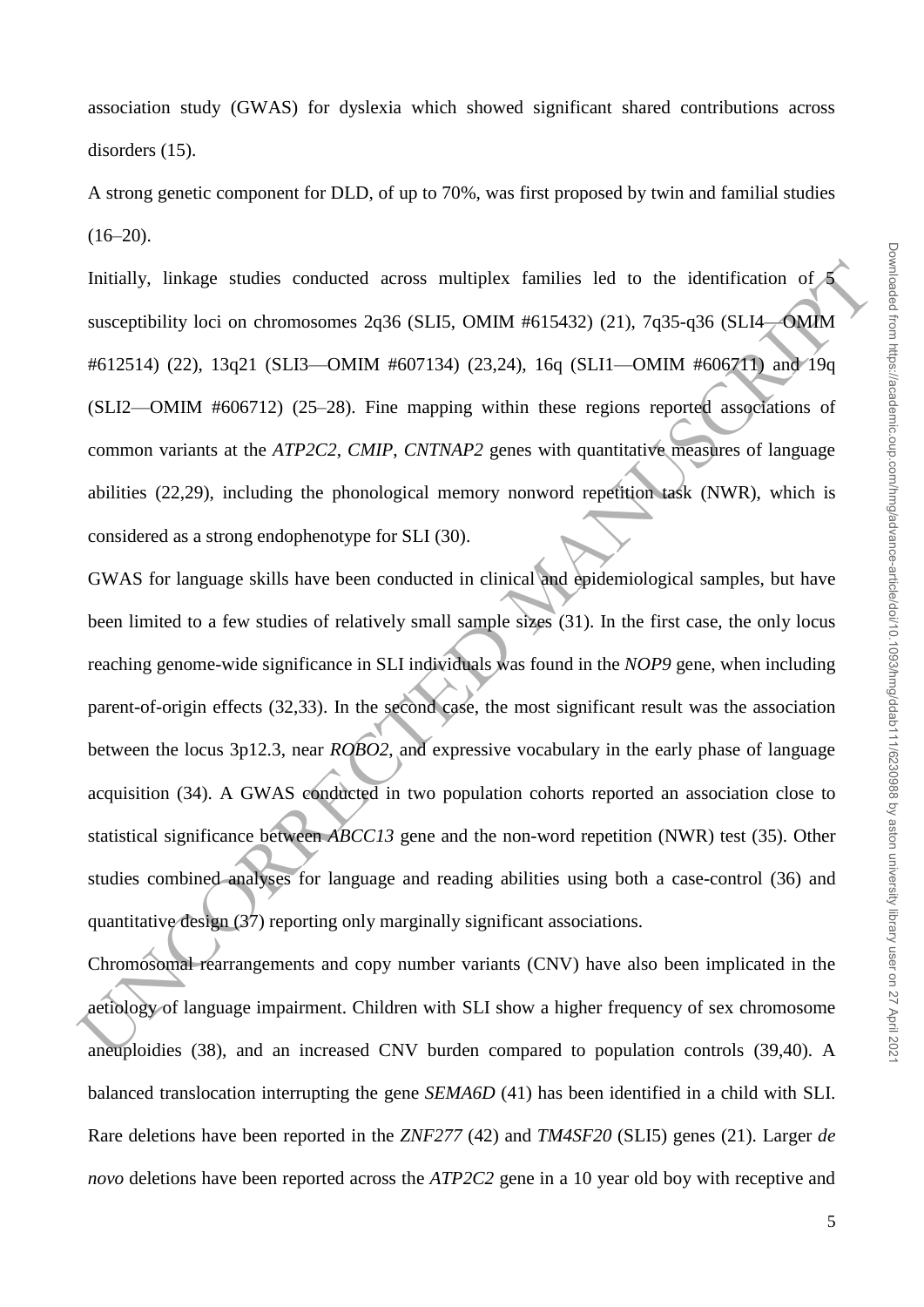expressive language delay (43) and at chromosome 15q13.1–13.3 in a child with LI (44). Single locus mutations have been implicated in severe forms of language disorders (31,45). De novo mutations in the *FOXP2* gene cause childhood apraxia of speech (CAS), a severe oral-motor delay accompanied by deficits in expressive and receptive language (46).

Next-generation sequencing (NGS) technology is uncovering the role of rare variants in complex traits. NGS in individuals with CAS or SLI pinpointed to novel pathogenic variants in coding and non-coding regions (45,47,48). Whole exome sequencing (WES) analysis in 43 unrelated probands affected by severe SLI (49) reported several risk variants but suggested that a single mutation might not be sufficient to lead to a disorder unless in combination with other factors in line with previous studies (50–52).

Next-generation sequencing (NGS) technology is uncovering the role of rare variants in complex<br>
traits. NGS in individuals with CAS or SLI pinpointed to novel pulhogenic variants in conting and<br>
non-coding regions (45,47, Here, we followed up a specific finding from ongoing exome sequencing analyses on large pedigrees selected for having multiple members affected by SLI. We identified, in one family, a rare non-synonymous variant in the *ATP2C2* gene (Chr16:84405221 GRCh38.p12, rs78887288, NM\_001286527:exon3:c.G304A:p.V102M), previously implicated in SLI through association studies (29,43). Exactly the same variant, was also reported in the WES study by Chen and collaborators (49) bolstering the idea that this rare variant has a role in susceptibility to language disorders. Nonetheless, given its rarity, larger screens and functional studies are required to support this role.

We screened the chr16:84405221 variant in larger cohorts of children with language difficulties. Due to the high rate of comorbidity between SLI, dyslexia and ADHD, the screening included cohorts selected for these conditions.

We found that this variant had a higher frequency in the SLI and LI cases compared to the control group and cohorts selected for dyslexia or ADHD. Additionally, this variant was associated with low performance in a range of reading and language measures. By means of a colorimetric ATPase assay, we further investigated the effects of the variant on the function of SPCA2, the calcium and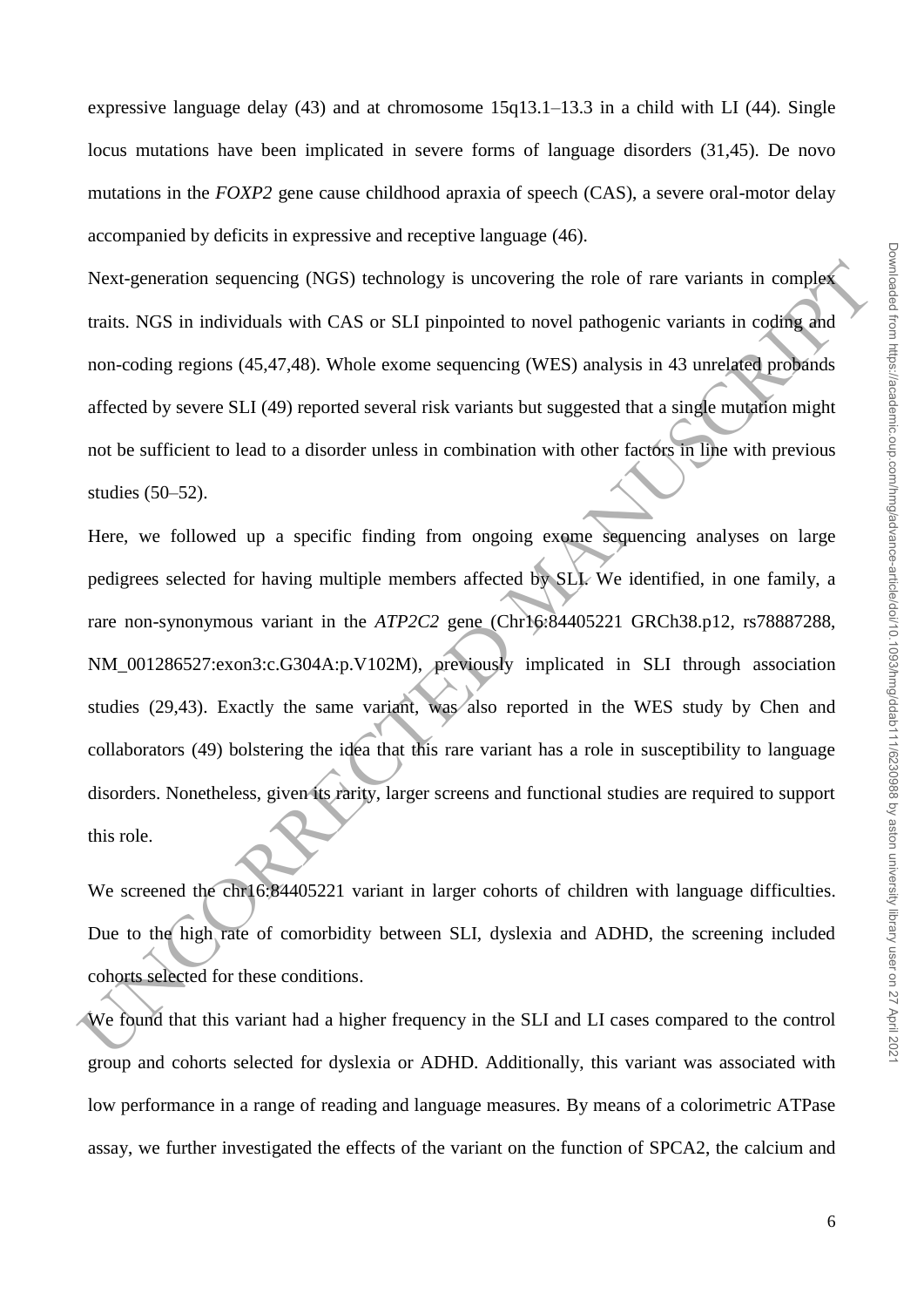manganese transporter encoded by *ATP2C2*. The mutation displayed a lower, albeit not significant, ATPase activity compared to SPCA2 WT.

# **RESULTS**

### **Identification of the missense variant Chr16:84405221**

**Example 12**<br> **Identification of the missense variant Chr16:84405221**<br>
Whole exome sequencing (WES) analysis in six families selected for SLI led to the identification<br>
of a rare variant (Chr16:84405221) in the *ATP2C2* g Whole exome sequencing (WES) analysis in six families selected for SLI led to the identification of a rare variant (Chr16:84405221) in the *ATP2C2* gene (Figure 1). This variant was found in two children and their father, all diagnosed with SLI. The same variant was previously reported in an exome sequencing study performed on 43 unrelated probands affected by severe language impairment (49). *ATP2C2* was previously associated with SLI (29). Sanger sequencing in the other family members showed imperfect segregation as the variant was not transmitted to the other two affected sons (Figure 1). The variant was inherited from the father who also scored below expected (i.e., < 15th %ile) on a standardized expressive language measure. The variant leads to a missense substitution from a valine to a methionine in exon three spanning the ATPase domain. Bioinformatics tools for pathogenicity suggest the change is likely to be benign (Table 1). The two algorithms that predicted a functional effect, albeit subtle, on protein activity and stability were the Mutation Assessor and the INPS-MD tools.

### **Genotyping of Chr16:84405221 in the SLI, dyslexia and ADHD cohorts**

The variant was genotyped in independent cohorts with language impairment, dyslexia, or ADHD (Table 2). The frequency of the variant was 2.2% in the SLIC cohort selected for SLI and 1.8% across all the unrelated LI cases (combined LI samples,  $N = 360$ ), including the discovery family and previously published data (49). The frequency was 0.8% in the combined dyslexia samples (N  $= 520$ ), and 0.7% in the combined ADHD cases (N = 151).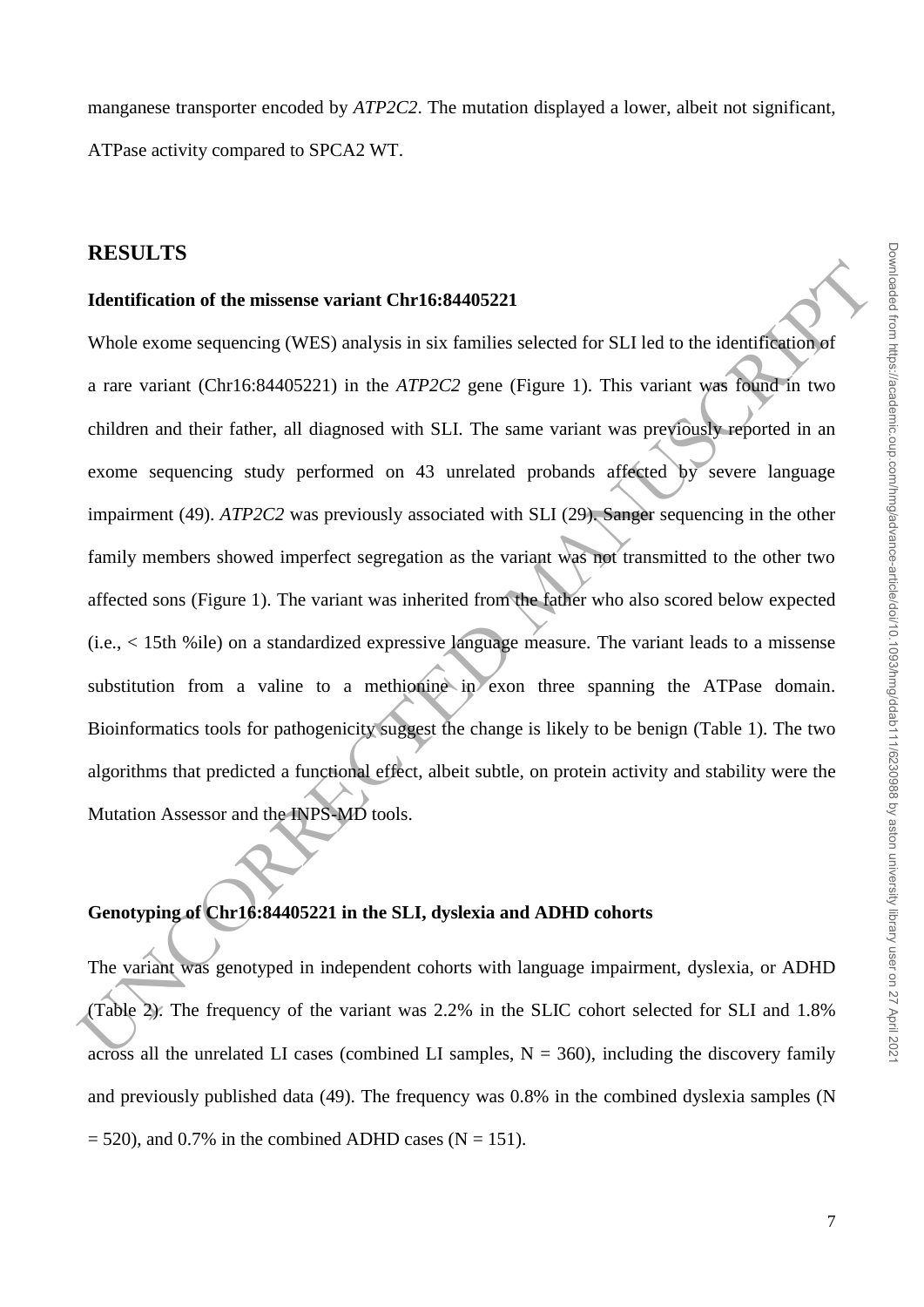Although the frequency was higher in the LI cases (1.5%) than the controls (1%) derived from the ALSPAC cohort, the difference was not statistically significant when examined with a two-tailed Fisher's exact test ( $p = 0.152$ ).

### **Mean score of language and reading-related phenotypes**

ALSPAC cohort, the difference was not statistically significant when examined with a two-tailed<br>
Fisher's exact test (p = 0.152).<br>
Mean score of language and reading-related phenotypes<br>
We evaluated the effects of the var We evaluated the effects of the variant on a range of language-related quantitative measures available for the ALSPAC cohort (Supplementary Table S4). The carriers ( $N = 42$ ) had lower mean scores compared to the non-carriers ( $N = 1825$ ) on all tested measures, reaching nominal statistical significance (t-test, two-tailed distribution) for six traits: READ ( $p = 0.016$ ), SPELL ( $p = 0.006$ ), PHONEME (p = 0.026), NW\_READ (p = 0.002), VIQ (p  $\geq$  0.006) and PIQ (p = 0.022) (Table 3). NW\_READ survived a conservative Bonferroni correction for multiple comparison (10 tests, threshold for significance  $= 0.005$ ; see also Supplementary Table S5 for analysis through the Wald test and Supplementary Figure S2 for box plots). It is worth noting that the 10 tests are not completely independent given the correlation across these measures (59).

### **ATPase assay**

An effect of allele A on the ATPase activity of SPCA2 was tested with a colorimetric assay to quantify the inorganic phosphate released during the catalytic reaction (Figure 2A). Microsomes were isolated from HEK293 cells overexpressing the wildtype or mutated SPCA2-HA tagged protein. The activity of the overexpressed SPCA2 WT sample was higher compared to the negative controls (empty vector and untransfected cells) across all the conditions. SPCA2 p.V102M displayed on average a lower ATPase activity compared to that of the WT protein (Figure 2A). WB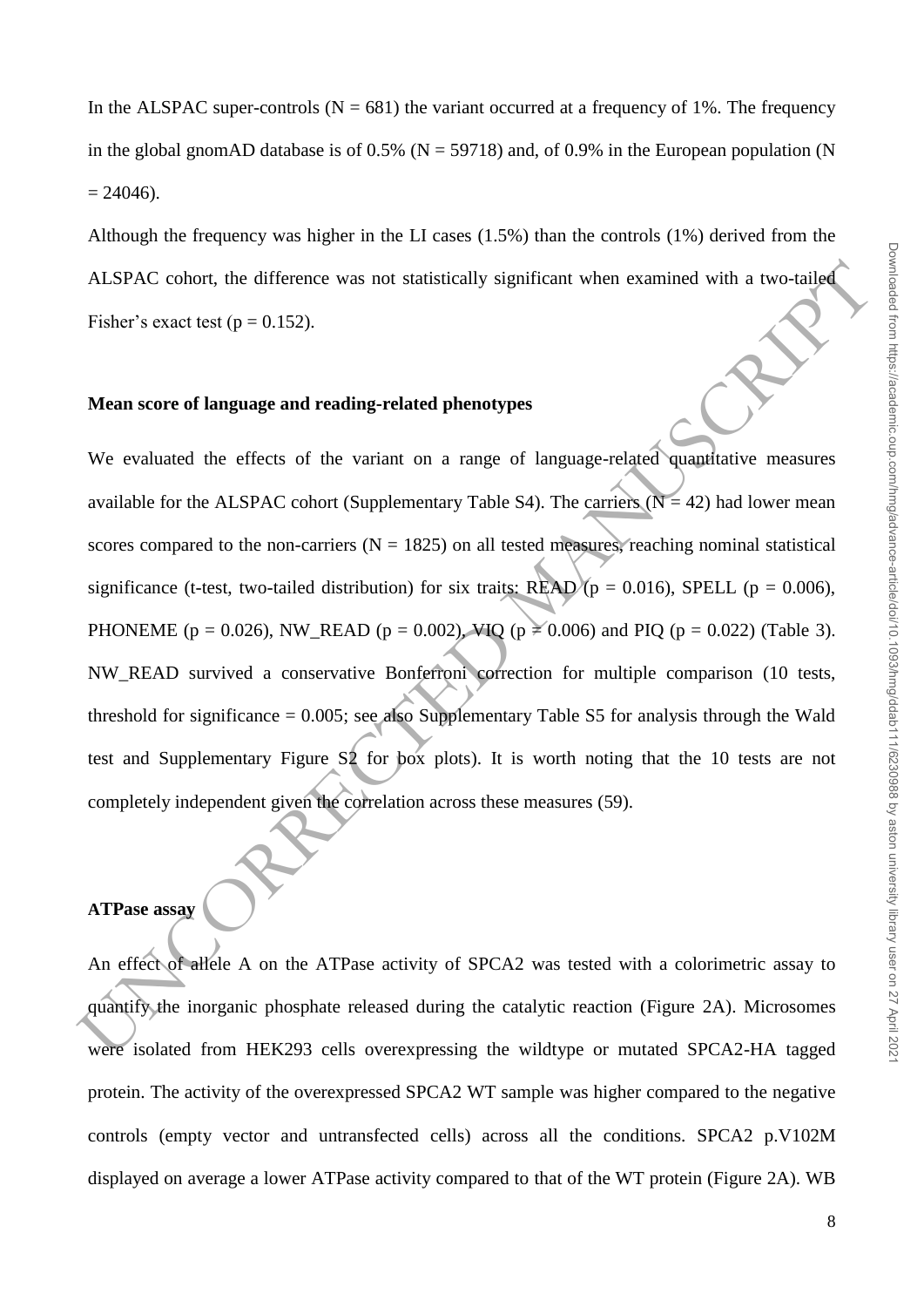confirmed the overexpression of SPCA2 for the WT and mutated constructs while no protein was detected for the negative controls, suggesting a very minimal effect of baseline endogenous protein (Figure 2B).

### **DISCUSSION**

**DISCUSSION**<br>In this study we investigated the effects of a rare  $ATP2C2$  variant on language importionally and<br>related disorders. Overall, we found that this variant had a higher frequency in LI samples (1.8%, N<br>= 360) co In this study we investigated the effects of a rare *ATP2C2* variant on language impairment and related disorders. Overall, we found that this variant had a higher frequency in LI samples (1.8%, N  $= 360$ ) compared to controls (1%, N = 681, ALSPAC) and subjects with dyslexia (0.8%, N = 520) or ADHD (0.7%,  $N = 150$ ). The frequency reached 2.2% in a clinical cohort ascertained for SLI (N = 161; Table 2). In a general population sample derived from the ALSPAC cohort, carriers of the rare variants presented lower scores compared to non-carries on a range of language-related measures, with the stronger effect observed for the nonword reading measure ( $p = 0.002$ ; Table 3). Taken together, our results suggest that the *ATP2C2* missense variant is associated to LI and lower scores on reading and language measures. The presence of the *ATP2C2* variant in controls shows that it is not sufficient on its own to cause a disorder, and its association with a range of measures suggests a pleiotropic effect on cognitive traits. These observations are in line with the emerging findings in the field of complex traits genetics and, specifically, for neurodevelopmental and psychiatric disorders. For example, under the double-hit model, a risk factor might lead to a specific disorder or a range of conditions depending on the interactions with other genetic risk variants (51,52,60). Under this model, the rare *ATP2C2* variant might increase the risk for LI or affect performance on reading- and language-related measures when combined with different susceptibility factors, as observed for other rare variants implicated in LI. These include a microdeletion in *ZNF277* (42), a rare stop-gain variant in *ERC1* (49) and nonsynonymous mutations in *NFXL1* (61), *GRIN2B* and *SRPX2* (Chen et al., 2017). Increasing evidence shows that the penetrance of rare risk factors is modulated by the cumulative effect of common risk alleles, even in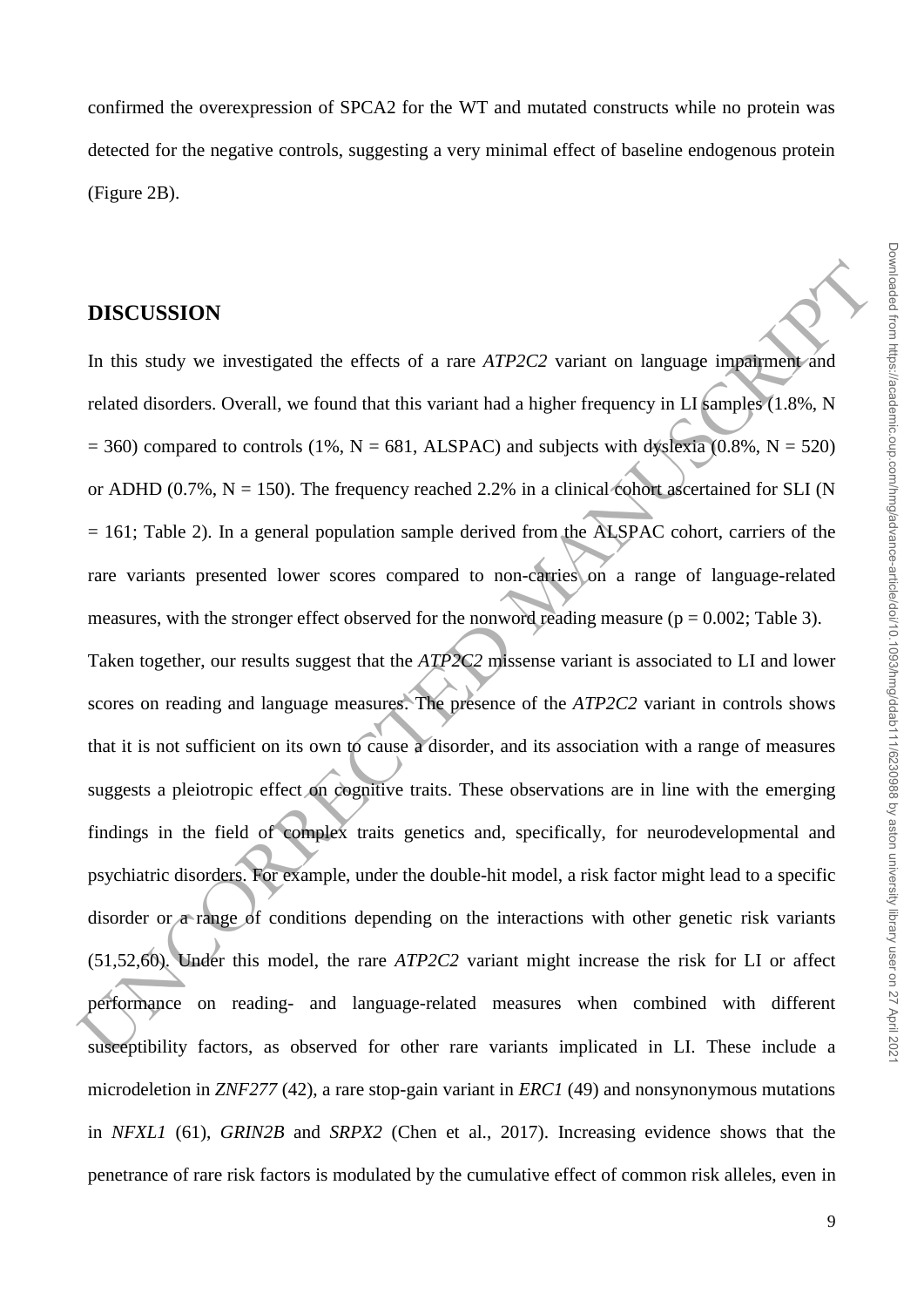manifestations determined by the interplay between common and rare variants have been reported Downloaded from https://academic.oup.com/hmg/advance-article/doi/10.1093/hmg/ddab111/6230988 by aston university library user on 27 April 2021

causing psychiatric disorders have also been reported to have an effect on cognitive abilities in the<br>general population (69,70). This is in line with what we observe for the ATP2C2 variant which<br>showed associations with for conditions such as schizophrenia (63,64), ADHD (65), autism spectrum disorder (66), intellectual disability (67) and outcomes such as educational attainment (68). Rare risk factors causing psychiatric disorders have also been reported to have an effect on cognitive abilities in the general population (69,70). This is in line with what we observe for the *ATP2C2* variant which showed associations with poor performance on cognitive traits in the ALSPAC sample regardless of any disorder group assignment (Table 3). The variant is associated to lower mean scores on a range of cognitive measures, with the strongest effect observed for reading abilities rather than language skills. Our results support the emerging idea that genetic risk factors have generalised effects across cognitive and neurodevelopmental traits, rather than specific genotype-phenotype relationship. The same concept is illustrated also for common variants through polygenic risk scores (PRS) analysis. For example, PRS for schizophrenia showed associations for a number of traits including poor cognitive outcomes (71) but also enhanced creativity (72), language performance (73) and hearing (74). Similarly, polygenic risk scores (PRS) for general cognitive abilities show effects on reading and language measures (15,75–77). The *ATP2C2* gene encodes for an ATPase that transports  $Ca^{2+}$  and  $Mn^{2+}$  into the Golgi lumen (78). ATPases are emerging as a new class of proteins involved in neurodevelopmental disorders (79– 82).  $Ca^{2+}$  is involved in the regulation of several neuronal processes such as neuronal migration, axon guidance, synaptic plasticity, memory, neuronal excitability, neurosecretion and aging (83– 86). Excessive accumulation of  $Mn^{2+}$  inside the cells is toxic, induces apoptosis and causes

severe neurodevelopmental disorders usually assumed to have a monogenic origin (62). Different

manganism, a neurological disorder characterised by tremors and spasm (87,88). Additionally, dysregulation of these cations has been linked to Alzheimer's, Parkinson's and Huntington's disease (89,90). The transport of  $Ca^{2+}$  and  $Mn^{2+}$  ions inside the Golgi is essential for the activity of enzymes involved in mechanisms such as neurotransmitter synthesis, membrane trafficking, metabolism,

10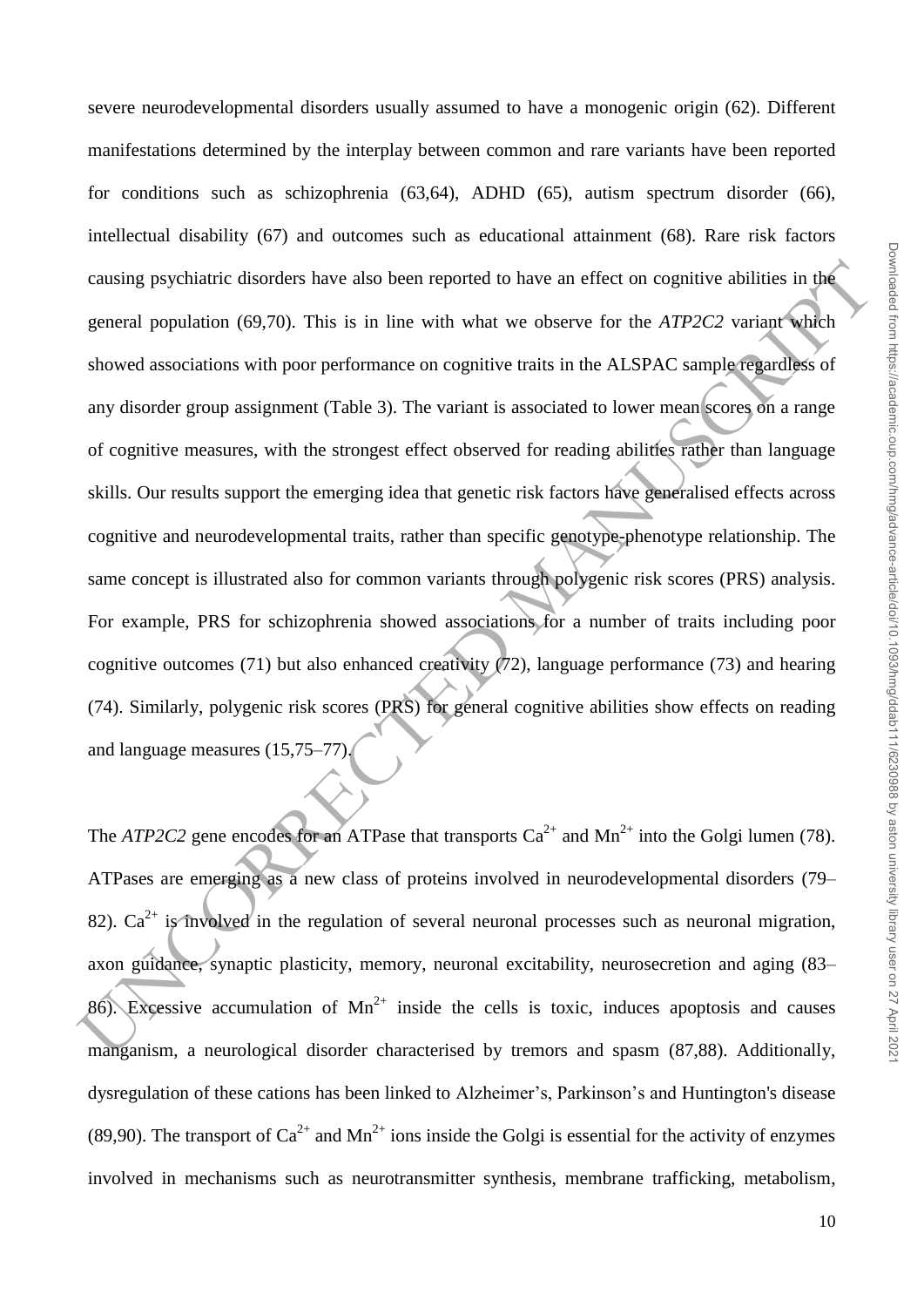protein modification, sorting and folding (86). Previous studies have shown that *ATP2C2* is expressed in postnatal rat hippocampal neurons (91) and in adult human brain (78,91,92), suggesting a possible role of *ATP2C2* in maintaining ionic homeostasis in neurons.

domain and causes the amino acid substitution from valine to methionine (Figure 1). The lag<br>residue is characterised by an unbranched side chain that provides increased flexibility. In addition<br>to this, methionine has a s The missense variant described in the current study is localised in the cation transporting N-terminal domain and causes the amino acid substitution from valine to methionine (Figure 1). The latter residue is characterised by an unbranched side chain that provides increased flexibility. In addition to this, methionine has a sulphur group that can influence the binding preference for metal ions, and be reversibly oxidised converting the hydrophobic amino acid into a highly polar one (93,94). Bioinformatic predictions do not attribute substantial detrimental effects to the substitution, and therefore any potential effects are expected to be subtle (Table 1). We tested experimentally whether the rare allele A had an effect on the SPCA2 activity, through an ATPase assay. This approach allowed us to measure the hydrolysis of ATP in a quick and sensitive way. Independently of the concentrations tested, the rare variant displayed on average a lower ATPase activity compared to SPCA2 WT (Figure 2). Although not statistically significant, the data suggested a possible impact of the variant on the velocity of the reaction and therefore the cation binding affinity. More specifically, the mutated transporter tended to present a lower ATP hydrolysis indicative of a lower turnover rate and consequently a higher ion affinity. In line with the bioinformatics prediction, the rare variant does not affect the functionality of the protein but might alter its performance which in turn, in combination with other factors, might contribute to neurodevelopmental phenotypes.

In summary, we identified a rare missense variant (chr16:84405221, GRCh38.p12) in *ATP2C2*, a previously reported candidate gene for LI. We showed that the rare allele A increases the risk for LI cohorts and is associated with more general cognitive abilities in a population-based cohort. Preliminary functional characterization of the rare allele suggested that the rare variant influences the ATPase activity of SPCA2 supporting follow up functional studies to fully understand the role of this variant and the ATP2C2 gene. WES studies for language disorders have been limited to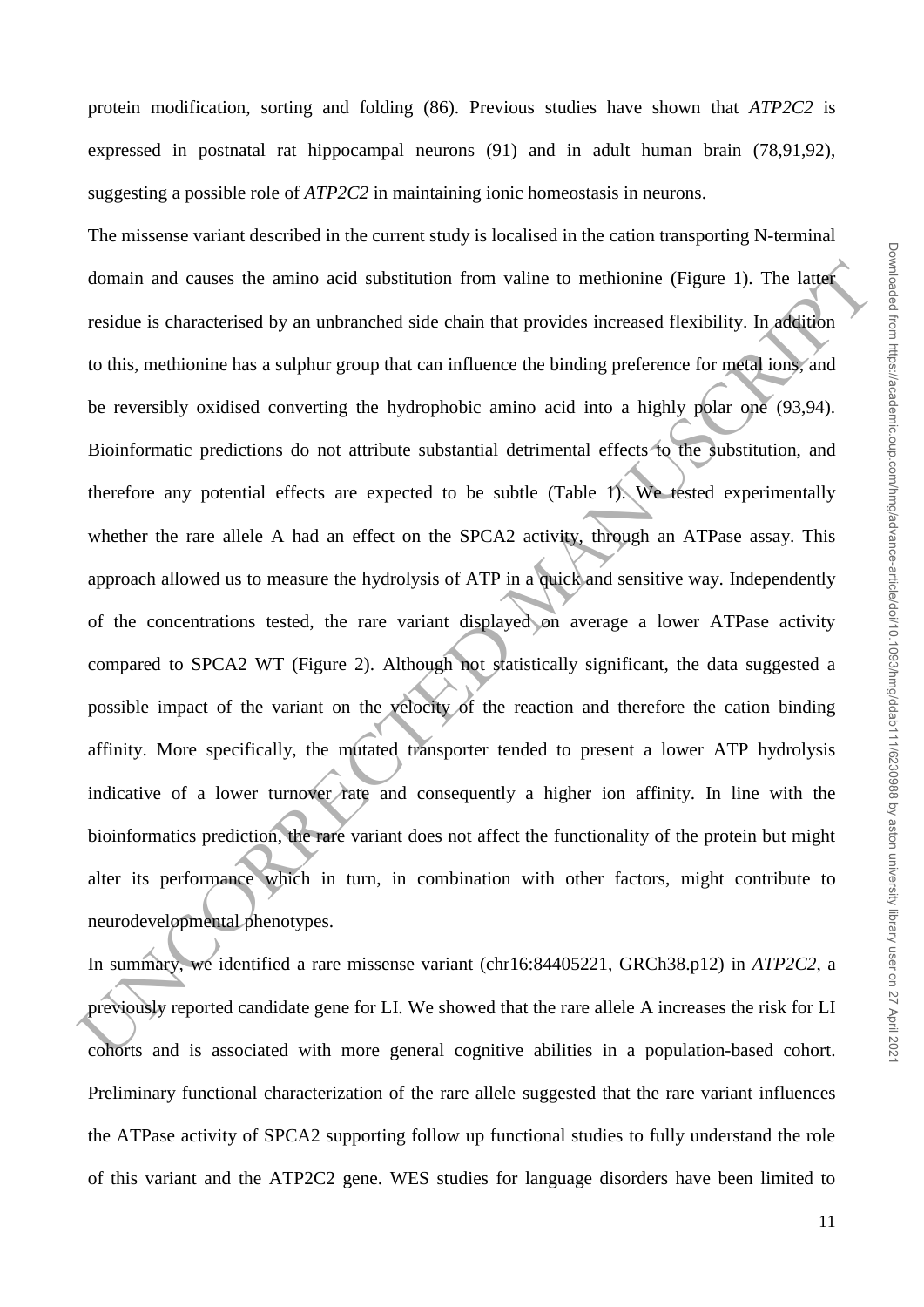samples, which makes the result interpretation particularly challenging. Our results demonstrate that combined analyses across disorders and phenotypes provide a valid route to validate WES findings. Taken together, our results further support a role of *ATP2C2* in language impairment and pinpoint to a specific rare variant which might impact ATPasse activity of the SPCA2 protein.

### **MATERIAL AND METHODS**

### **Discovery pedigree**

**MATERIAL AND METHODS**<br> **Discovery pedigree:**<br>
An exome sequencing analysis was conducted in six pedigrees of SLI probands with multiple<br>
affected members per family, selected from an ongoing longitudinal study in the Mid An exome sequencing analysis was conducted in six pedigrees of SLI probands with multiple affected members per family, selected from an ongoing longitudinal study in the Midwestern United States (95,96). The full results of this screening will be reported in a separate manuscript. SLI probands were identified based on language performance 1 standard deviation (SD) or more below the mean on an age appropriate omnibus language test  $(95)$ , and met the following entrance screening criteria: (i) a standard score above 85 on an initial age appropriate test of non-verbal IQ, (ii) normal hearing acuity, (iii) no history of neurological disorders or diagnosis of autism, and (iv) intelligible speech sufficient for language transcription. Except for normal hearing acuity, the entrance screening criteria did not apply to siblings and parents of SLI probands, as their intellectual status was an outcome of the study (95).

Here we report the analysis and follow up of a specific variant of interest (Chr16: 84405221) in one family (Figure 1). A male SLI proband, his younger male sibling (Sib 1) and their parents were selected for WES. All family members including the other two siblings were genotyped for the *ATP2C2* variant. Longitudinal phenotype data on the proband were assessed from age 6 to 19 years and the siblings were assessed also at multiple time points. Both mother and father were tested at a single time point. All siblings and the father met the criteria above for a clinical diagnosis of SLI. The sibling selected for WES was also delayed on the Test of Early Grammatical Impairment (TEGI) until age 7 years, 6 months (97). The children were also delayed in receptive vocabulary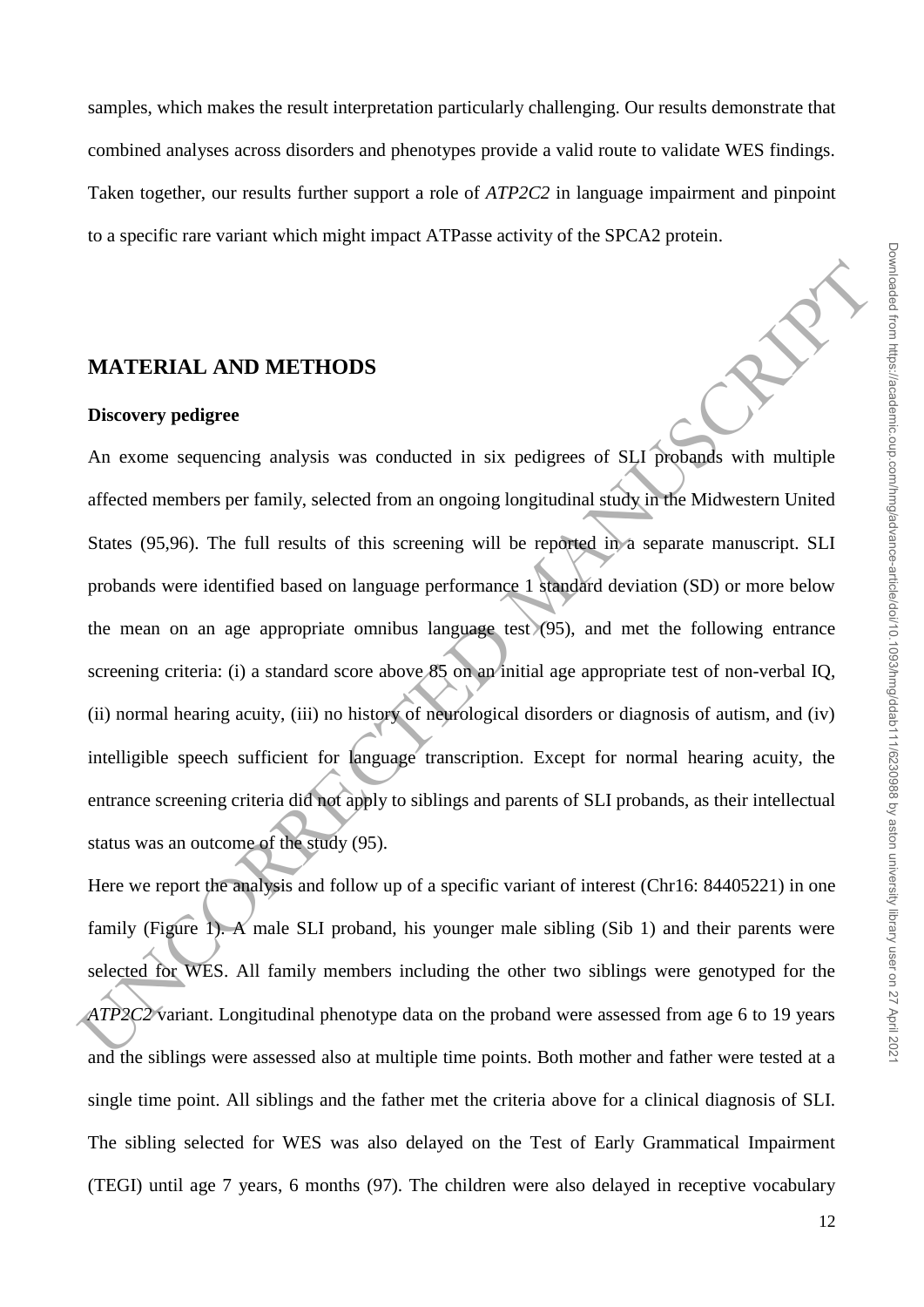and oral reading across age, as well as in mean length of utterance when young. The study was approved by the institutional review boards at the University of Kansas and at the University of Nebraska Medical Center. Appropriate informed consent was obtained from the subjects and/or their caregivers.

### **Validation, genotyping and bioinformatics prediction for the variant**

Sanger sequencing was used to validate the variant and test all available family members in the discovery pedigree.

Validation, genotyping and bioinformatics prediction for the variant<br>
Sanger sequencing was used to validate the variant and test all available tamily members in the<br>
discovery pedigree.<br>
The variant was then screened in The variant was then screened in larger cohorts with a TaqMan™ SNP Genotyping Assay run on a ViiA7 instrument (Life Technologies, Paisley, UK). The presence of the mutation was validated using PCR 3'-end mismatch primers (Figure 1B). All primer sequences are reported in Supplementary Table S1. For protocol details see Supplementary Table S2 and S3, and Supplementary Figure S1. The functional impact of the rare *ATP2C2* variant was estimated using the default settings of seven different *in silico* prediction algorithms (Table 1), SIFT (98), Mutation Assessor (99), PROVEAN (100), PolyPhen-2 (101), MutPred (102), INPS-MD (103), MutationTaster (104).

### **Cohorts for follow-up analysis**

The genotyping was conducted across different UK cohorts of children with language impairment, dyslexia or ADHD used in previous genetic studies (Table 2). We use the SLI term when participants were recruited under SLI criteria and the term LI to refer to individuals who did not receive a specific diagnosis but presented language difficulties on psychometric tests. Assignment to a case group was based either on existing clinical diagnoses (York and ADHD cohorts) or derived from poor performance on different psychometric tests as specified below. Exclusion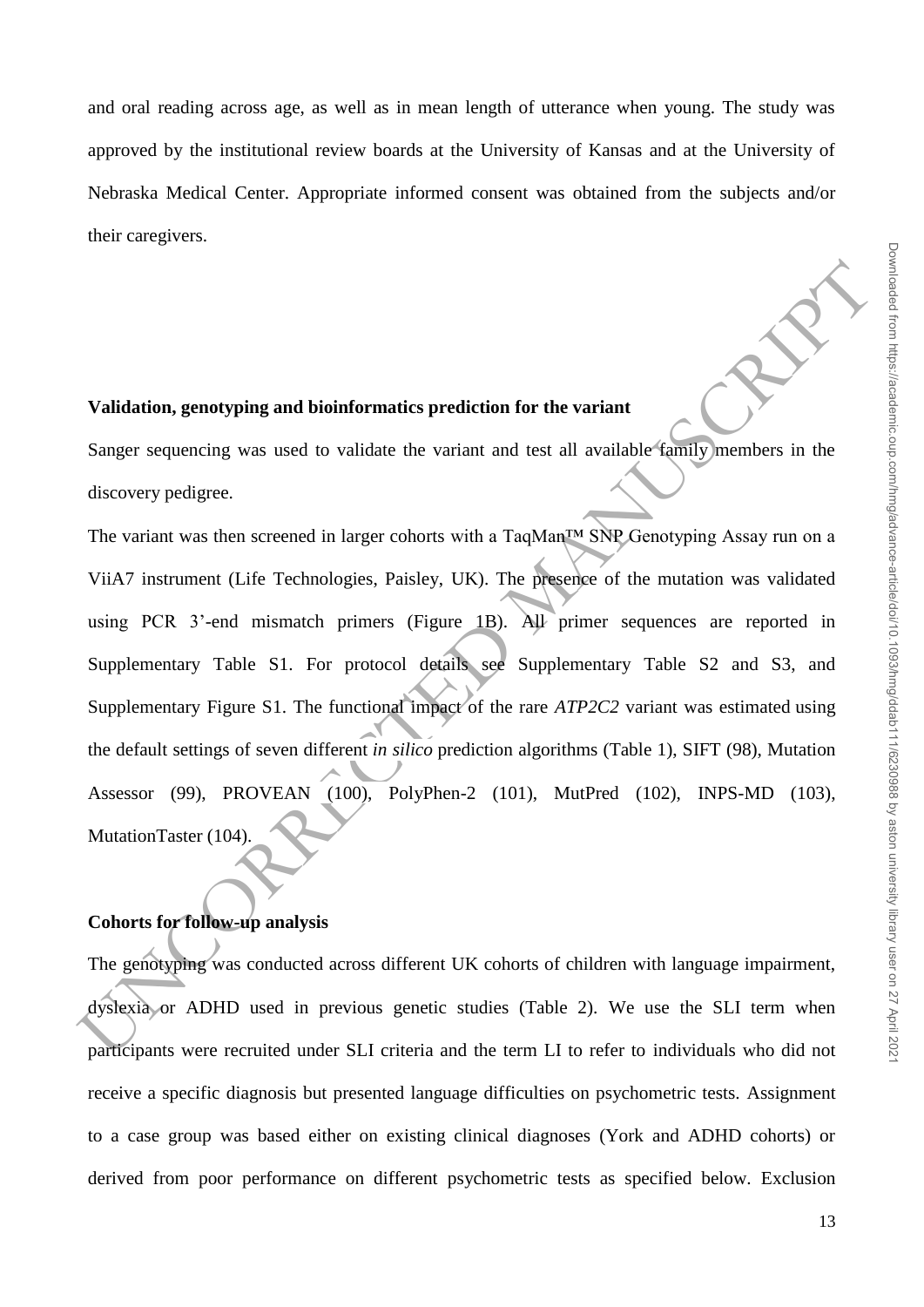criteria included non-European ethnicity, English as a second language, signs of other sensory or neurological conditions and missing information for the selected phenotypes.

purents) (age range 5-19 years) recruited across different UK clinics (29). Participants were<br>assigned to a case category when they seared  $\geq 80$  on performance IQ (PIO) and had impaired<br>expressive or receptive language The SLI Consortium (SLIC) cohort consisted of 263 families (263 probands, 258 siblings, 526 parents) (age range 5-19 years) recruited across different UK clinics (29). Participants were assigned to a case category when they scored  $\geq 80$  on performance IQ (PIQ) and had impaired expressive or receptive language skills (ELS or RLS score  $\geq$  1.5 SD below the normative mean of the general population) as assessed through the Clinical Evaluation of Language Fundamentals test (CELF-R, revised version) (105). If the same family comprised several cases, the most severe sibling was included into the analysis. Severity was determined by comparing the scores for ELS and RLS composite measure. If the cases performed at the same level on these measures, inclusion was determined by the most severe score on the NWR task. Overall, 161 unrelated cases met these criteria. A subset of this sample was used for the WES analysis conducted by Chen and colleagues where the rare variant was also reported (49). The ethical approval was given by local ethics committees of the hospitals involved in the consortium, and all subjects provided informed consent.

The York cohort consisted of 115 families (115 probands, 27 siblings, 184 parents), collected for a longitudinal study designed to investigate language and reading development (53). Families were recruited via advertisements and assessed for either having a family history of dyslexia or showing preschool language difficulties. Participants that did not meet these criteria and did not present other impairments were assigned to the typically developing (TD) group. At 8 years the children were given a clinical diagnosis for SLI ( $N = 23$ , including 11 individuals with dyslexia) and dyslexia (N  $= 18$ ). Ethical approval was obtained from the Yorkshire & The Humber - Humber Bridge NHS Research Ethics and the Ethics Committee at the University of York - Department of Psychology. Informed consent was given by all the participants and/or their parents.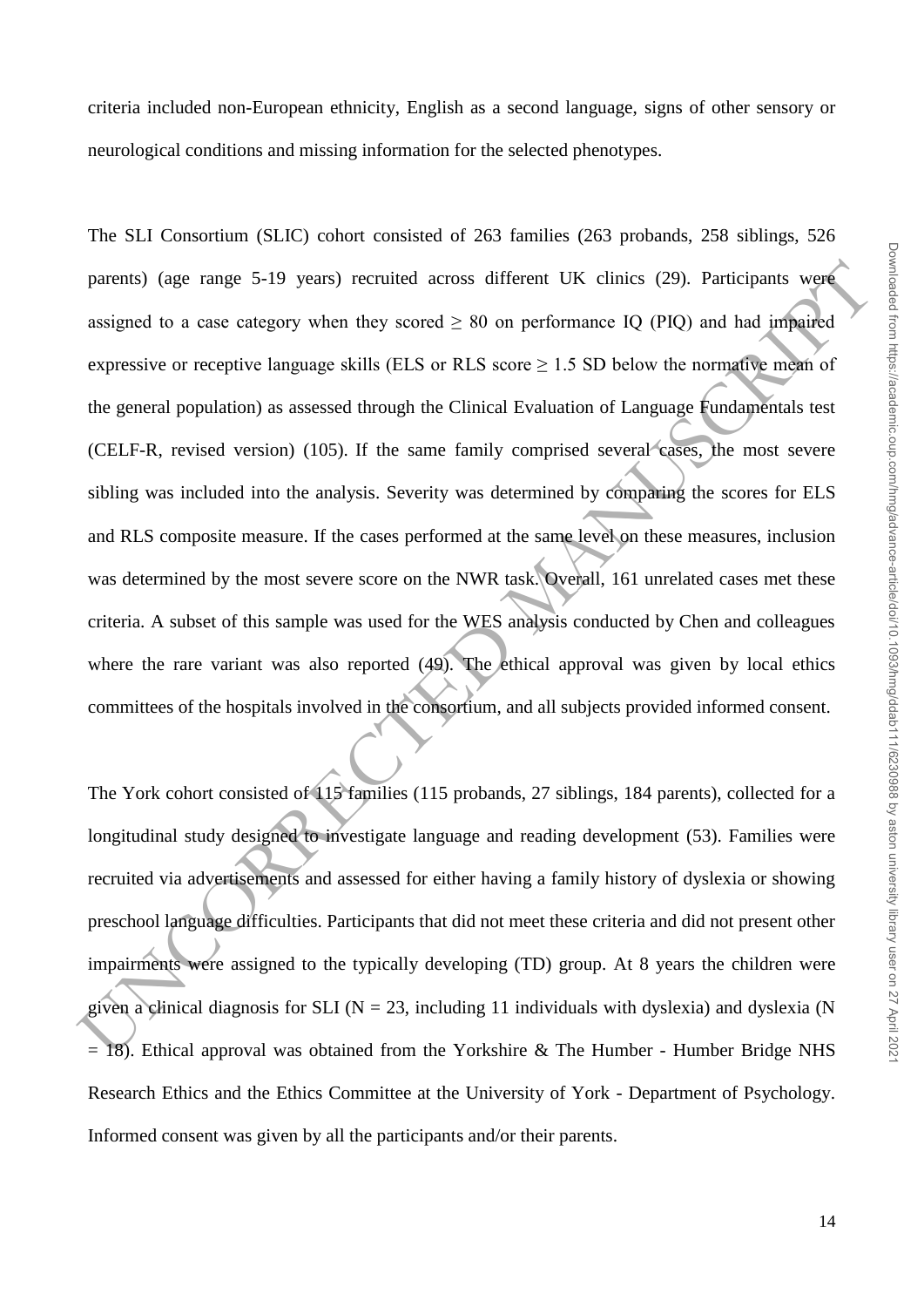Range Achievement Test (WRAT-R, revised version) (107). The first cohort comprised 296<br>
families (689 siblings, 580 parents) (age range 6–27 years) described before (108). All the subjects<br>
were recruited by the Dyslexia Participants were assigned to a category of dyslexia from two other separate cohorts of families and individual cases. The criteria for the dyslexia, which is based on different cut-off points than the ones used for SLI, were  $PIQ \geq 85$  and a score of 1 SD below the population mean on the singleword reading (READ) test measured through the British Ability Scales (BAS) (106) or the Wide Range Achievement Test (WRAT-R, revised version) (107). The first cohort comprised 290 families (689 siblings, 580 parents) (age range 6–27 years) described before (108). All the subjects were recruited by the Dyslexia Clinic at the Royal Berkshire Hospital, Reading, United Kingdom. When multiple children from the same family met the above criteria, we referred to other psychometric measures and selected the individual with the most severe phenotype on the following tasks: BAS single-word spelling accuracy (SPELL) (106), phonological decoding ability (CCN) (109), phonemic awareness (SPOON) (110) and orthographic coding skill assessed through the irregular word (CCI) (109) or forced word choice test (OLSON) (111). The Dyslexia Cases cohort,  $N = 592$  singletons (age range 6–18 years), was collected from either the Dyslexia Research Centre clinics in Oxford and Reading, or the Aston Dyslexia and Development Clinic in Birmingham (54). In total,  $N = 471$  participants met the above criteria for dyslexia. The study was approved by the Oxfordshire Psychiatric Research Ethics Committee and the Aston University Ethics Committee and informed consent was given by all the participants and/or their caregivers.

The ADHD cohort included 159 trios (age range 5-16 years) recruited from child psychiatry clinics in United Kingdom/and Ireland  $(55)$ . Participants were interviewed employing the Child and Adolescent Psychiatric Assessment (CAPA) (112). All the probands fulfilled the DSM-IV (American Psychiatric Society, 1994) diagnostic criteria for ADHD. Ethical approvals were acquired from the Trinity College Dublin in Ireland, and the University of Birmingham in UK. Informed consent was obtained from the parents of all the participants.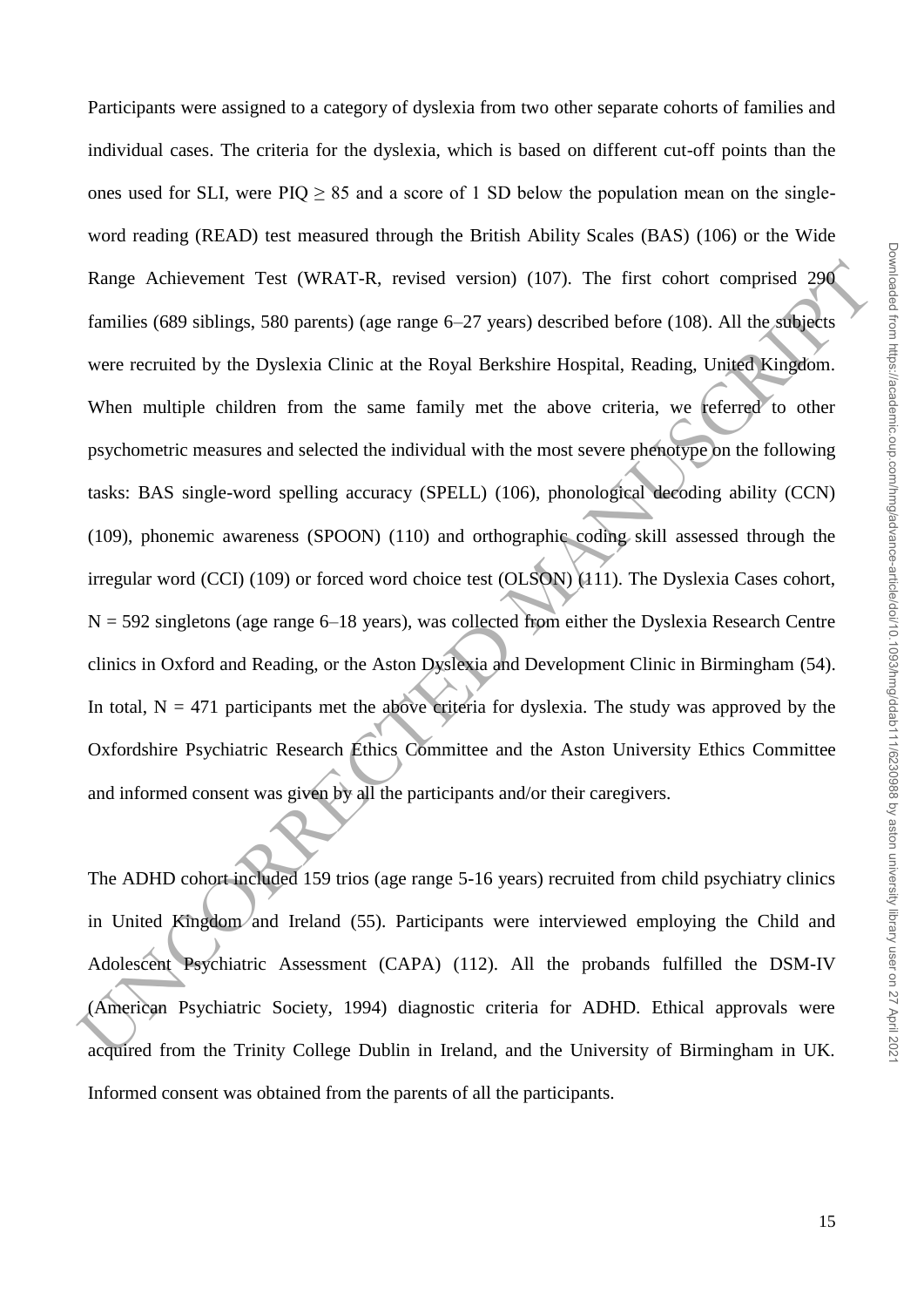In addition to the clinical cohorts, we analysed a subset of samples from the Avon Longitudinal Study of Parents and Children (ALSPAC, see Supplementary material) (56,57) for which low-readdepth whole-genome sequence (WGS) data were generated as part of the UK10K project. Sequence data were provided by ALSPAC in the form of variant call files (VCFs) generated on the Illumina Hi-seq platform using paired-end 100bp reads and a standard GATK workflow. Full details of sequence protocols have been reported before (113). For this manuscript, UK10K participants were excluded from the analysis if they reported a non-white European ethnicity, presented with overt hearing difficulties or were affected by neurological conditions which may explain their language difficulties, such as autism, Asperger syndrome or pervasive developmental disorder. Individuals with missing information for the phenotypes of interest were also excluded.

Hi-seq plutform using paired-end 100bp reads and a standard GATK workflow. Full details at sequence protocols have been reported before (113). For this manuscript, UK10K participants were excluded from the analysis if the The criteria for an assignment to a LI category were a PIQ  $\geq 80$  at age of 8.5 and a score either 1 SD below the population mean on the Wechsler Objective Language Dimensions (WOLD) comprehension test (114) at 8 years, or 1 SD below the population mean on both tests of syntax, and intelligibility and verbal fluency, as assessed through the Children's Communication Checklist (CCC) (115) at 7.5 years. Assignment to the dyslexia category was given based on a diagnosis reported by the mother through a questionnaire and a PIQ score higher or equal to 85 at the age of 8.5. Assignment to the ADHD category was given if the subject met the DAWBA DSM-IV diagnostic criteria and had a  $PIQ > 80$  at the age of 8.5. Please note that the ALSPAC study website contains details of all the data that is available through a fully searchable data dictionary and variable search tool (https://www.bristol.ac.uk/alspac/researchers/our-data/).

Participants were assigned to a 'super-control' group (N=681) when they performed above the mean on tests of receptive (WOLD comprehension) and expressive (CCC syntax and intelligibility and fluency scores) language and had both verbal and non-verbal  $IQ \geq 80$ . From the controls we also excluded any child who self-reported a need for special educational support or speech and language therapy and children who self-reported a diagnosis of neurodevelopmental disorder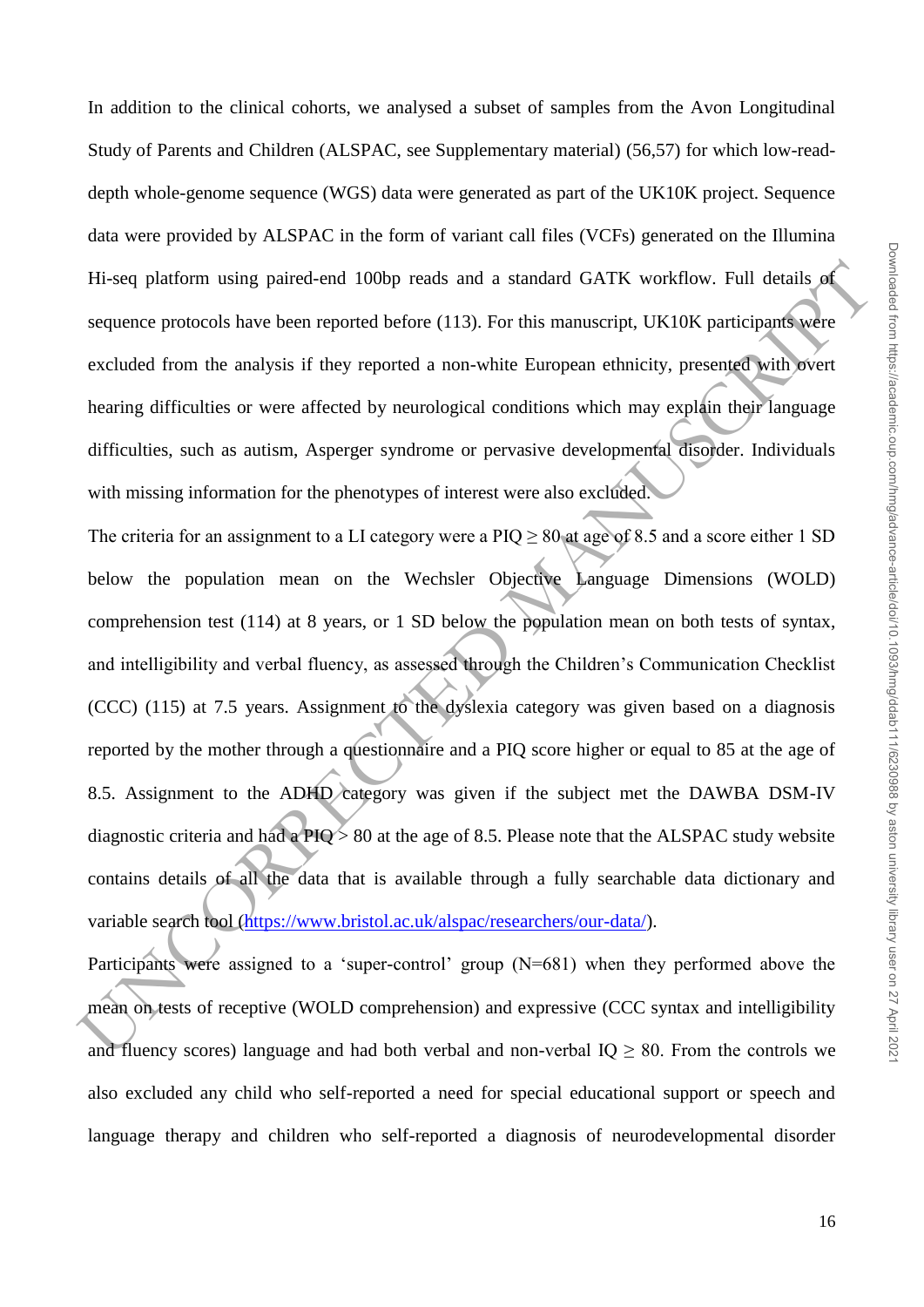(ADHD, conduct disorder, anxiety disorder, depressive disorder, dyslexia, dyspraxia, dyscalculia, learning difficulties, speech and language difficulties or developmental delay).

Overall, in the ALSPAC sample, we identified:  $N = 170$  LI cases,  $N = 31$  dyslexia cases,  $N = 10$ ADHD cases and  $N = 681$  controls. Nine individuals in the LI group presented comorbidity with dyslexia.

Ethical approval for the study was obtained from the ALSPAC Law and Ethics Committee and the Local Research Ethics Committees. Consent for biological samples has been collected in accordance with the Human Tissue Act (2004). Informed consent was signed by the parents after having received a complete description of the study at the time of enrolment into the ALSPAC project, with the option for them or their children to withdraw at any time.

The gnomAD v2.1.1 database (https://gnomad.broadinstitute.org/) was used as a reference European population (58). Of note, this source includes the UK10K samples.

### **Quantitative analysis**

dyslexia.<br>
Ethical approval for the study was obtained from the ALSPAC Law and Ethics Committee and the<br>
Local Research Ethics Committees. Consent for biological samples has been collected in<br>
accordance with the Human Ti While in most cohorts the number of carriers of the rare variant was too small to conduct any meaningful quantitative analysis, the ALSPAC dataset was suitable for this option. All the individuals with available genotype ( $N = 1867$ ) were included into the analysis. Carriers ( $N = 42$ ) and non-carriers  $(N = 1825)$  were compared for the mean score calculated for reading and languagerelated measures including: single-word reading accuracy (READ, target age: 7.5 year), single-word spelling accuracy (SPELL, 7.5 year), phoneme awareness (PHONEME, 7.5 year), working memory (MEMSPAN, 10.5 year), listening and comprehension test (WOLD, 8.5 year), phonological shortterm memory test (NWR, 8.5 year), single-non-word reading accuracy (NW-READ, 9.5 year), average of the first seven scales from the Children's Communication Checklist (CCC-average7, 7.5 year) and performance IQ (PIQ, 8.5 year) (See Supplementary Table S4 for more details). Statistical significance was calculated with the Student's t-test (equal variances, two-tailed distribution).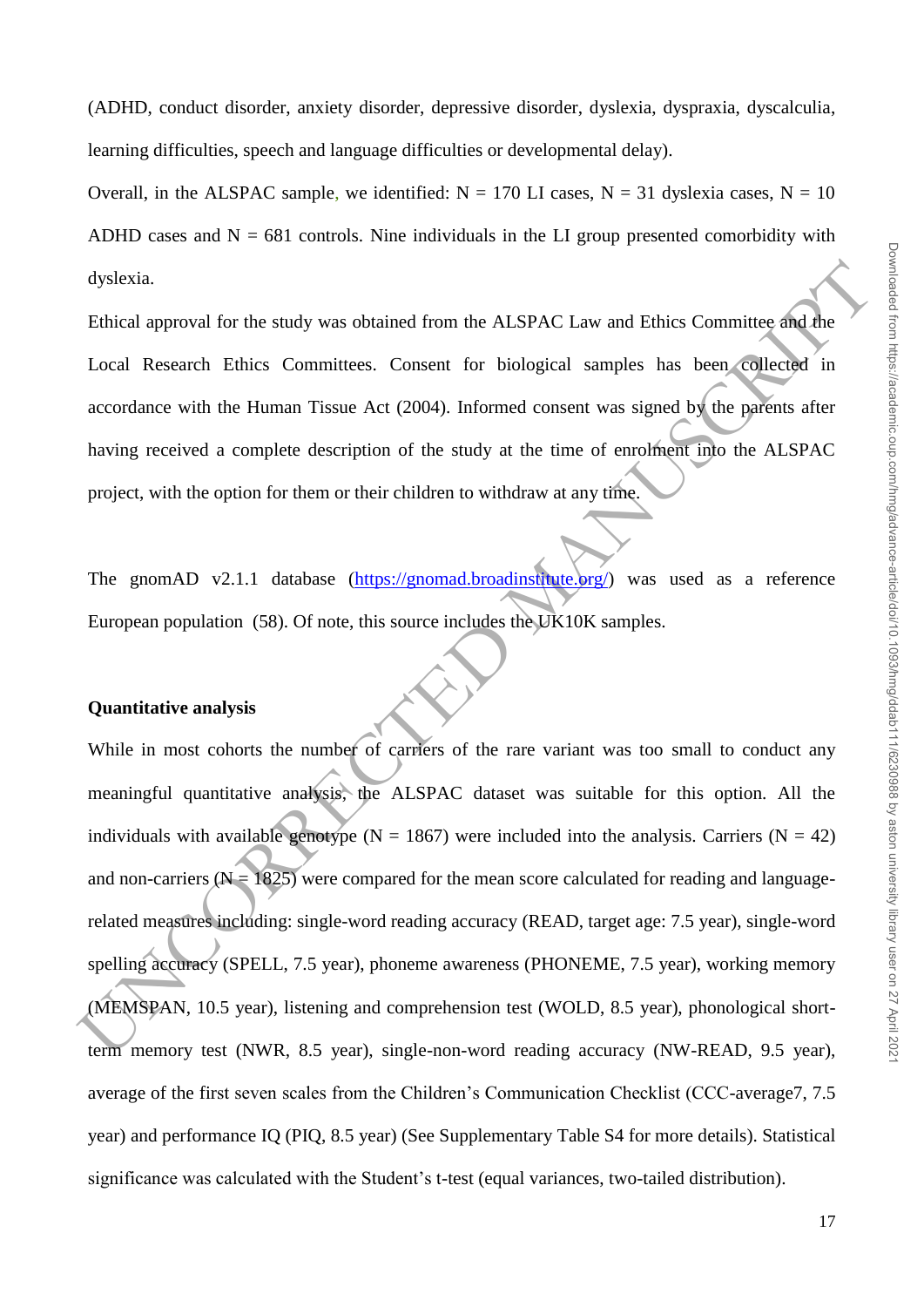### **ATPase assay**

cells maintained under standard conditions and amplified by high fidelity PCR. The primers were<br>designed to include a *HindIII* site prior the Kozak consensus sequence and a *NorI* site immediately<br>before the stop codon ( The human *ATP2C2* coding sequence was cloned into the expression vector pcDNA™5/TO (Invitrogen, kind gift from Professor Galione (116)). *ATP2C2* cDNA was obtained from SK-BR-3 cells maintained under standard conditions and amplified by high fidelity PCR. The primers were designed to include a *HindIII* site prior the Kozak consensus sequence and a *NotI* site immediately before the stop codon (See Supplementary Table S1 for the primer sequences). The *ATP2C2* open reading frame was placed under the control of a constitutive CMV promoter and in frame with a downstream HA epitope tag. The SPCA2-HA tagged plasmid was modified to introduce the missense variant (allele A). The mutated construct (SPCA2 p.V102M) was built using the GeneArt™ Site-Directed Mutagenesis kit (Thermo Fisher) according to the manufacturer's instructions. The sequences were verified by Sanger sequencing (See Supplementary Table S1 for primer sequences).

Microsomes were prepared as described by Vandecaetsbeek (117) with minor modifications (See Supplementary material for details). HEK293 cells were transfected with the *ATP2C2* expressing constructs. The empty vector and untransfected cells were used as controls.

ATPase activity was evaluated using the P<sub>i</sub>ColorLock<sup>™</sup> Gold kit (Expedeon, Abcam) according to the manufacturer's specifications. The assay was conducted in a 96-well plate and each sample run in duplicates. The amount of free inorganic phosphate (Pi) released from each reaction was calculated by plotting the absorbance against a series of Pi standards of known concentration.

The data generated were presented as mean percentages  $\pm$  SD of two independent experiments. The activity of each sample was expressed relative to that detected in the empty vector, normalized to 100%. Pair-wise comparison between samples was performed by the Welch's t-test (unequal variances, two-tailed distribution).

For Western Blot analysis, 5 µg of microsomes were mixed with Laemmli buffer and incubated at room temperature (RT) for 30 minutes. Samples (5 µg per well) were separated on a precast 4-12%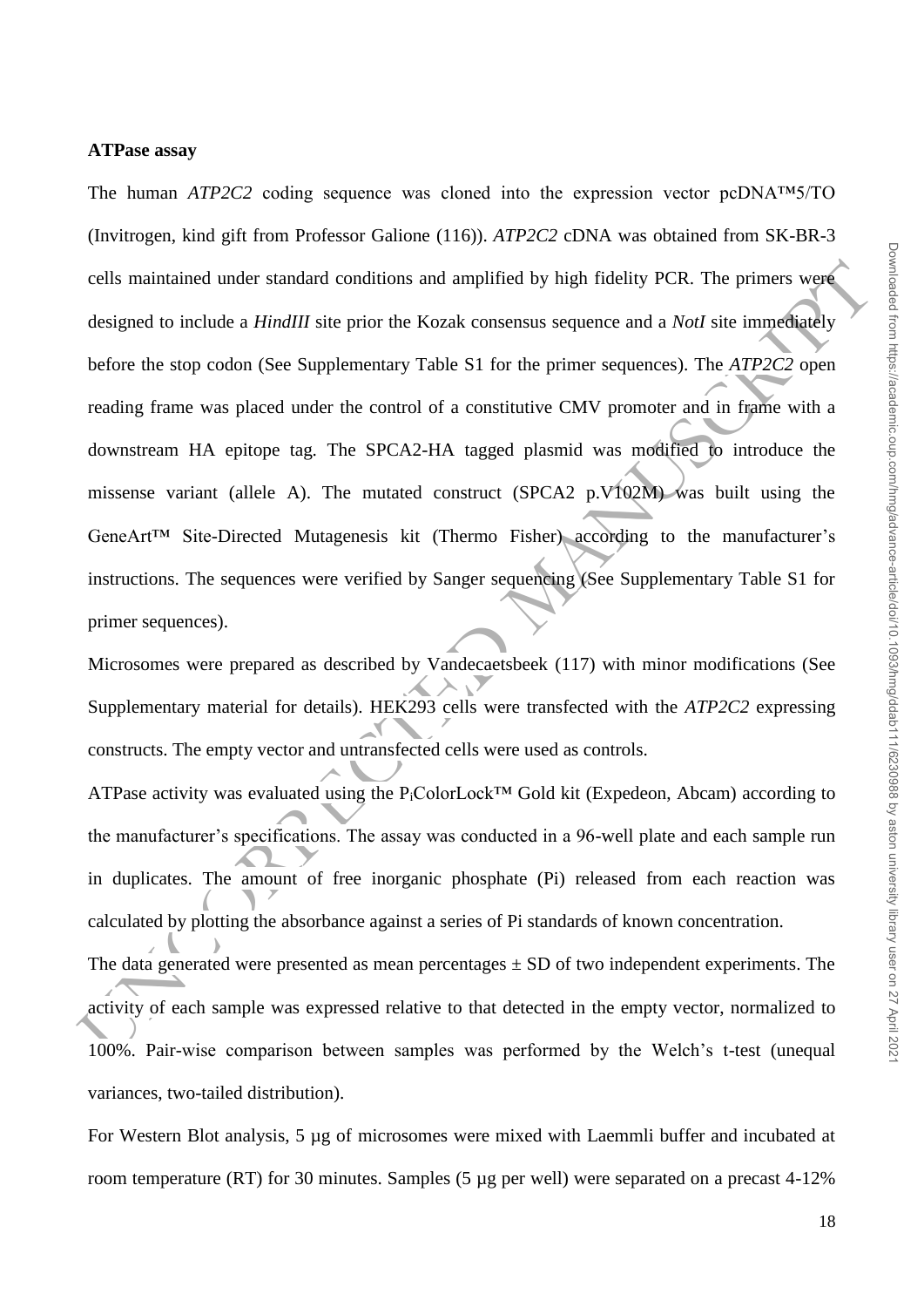NuPAGE™ polyacrylamide gradient gel (Invitrogen). The anti-SPCA2 (Abcam) and anti-GAPDH (Abcam) antibodies were diluted 1:4000 and 1:5000 in 0.1% TBS-Tween™20 (Fisher BioReagents™), respectively.

### **ACKNOWLEDGMENTS**

**ACKNOWLEDGMENTS**<br>
SP if funded by the Royal Society. This work was supported by an Action Medical Revealed<br>
Action/The Chief Scientist Office (CSO), Scotland grant (GN2614) and a Cunninghame from grant<br>
to SP and SIP. Su SP if funded by the Royal Society. This work was supported by an Action Medical Research Action/The Chief Scientist Office (CSO), Scotland grant (GN2614) and a Cunningham Trust grant to SP and SJP. Support to the analysis was provided by the St Andrews Bioinformatics Unit funded by the Wellcome Trust [grant 105621/Z/14/Z]. Assessment of the Aston cohort was supported by funding from The Waterloo Foundation to JBT and SP [797–1720]. Analysis of the discovery pedigree was supported by the University of Kansas grant (NIH:NIDCD 5 R01 DC001803). Analysis of the York cohort was funded by Wellcome Trust Programme Grant 082036/B/07/Z. DFN is currently supported by Oxford Brookes University funds, the Leverhulme Trust and the British Academy. This work was, in part, completed while DFN was at the Wellcome Trust Centre for Human Genetics, Oxford as an MRC Career Development Fellow (G1000569/1). We would like to thank the members of all teams who collected the data and the families who participated.

We are extremely grateful to all the families who took part in the ALSPAC study, the midwives for their help in recruiting them, and the whole ALSPAC team, which includes interviewers, computer and laboratory technicians, clerical workers, research scientists, volunteers, managers, receptionists and nurses. The UK Medical Research Council and Wellcome (Grant ref: 217065/Z/19/Z) and the University of Bristol provide core support for ALSPAC. This publication is the work of the authors and DFN will serve as guarantors for the analysis of the ALSPAC data presented in this paper. A comprehensive list of grants funding is available on the ALSPAC website (http://www.bristol.ac.uk/alspac/external/documents/grant-acknowledgements.pdf). Whole-genome sequencing of the ALSPAC samples was performed as part of the UK10K Consortium (a full list of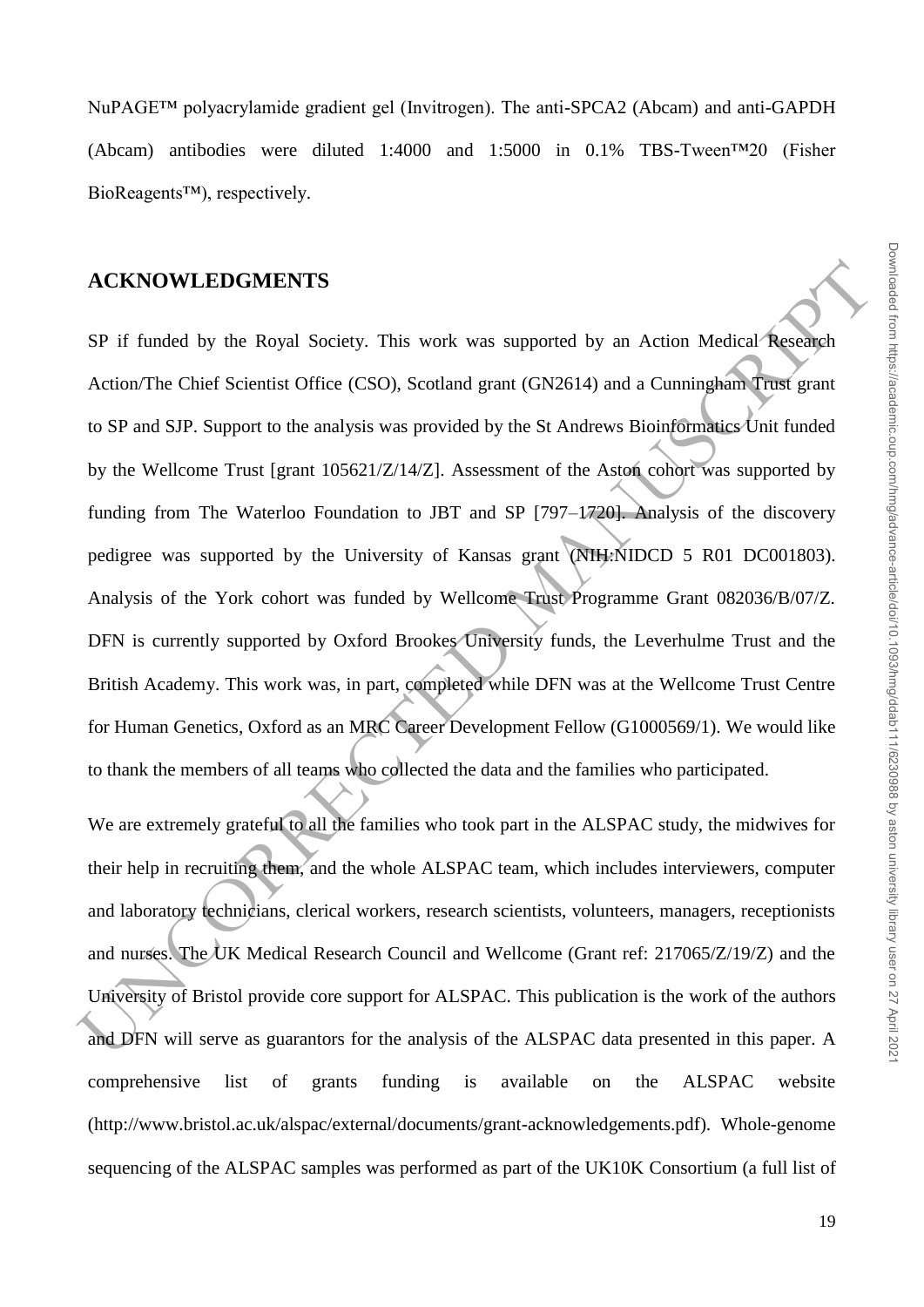investigators who contributed to the generation of the data is available from www.UK10K.org.uk). ALSPAC GWAS data was generated by Sample Logistics and Genotyping Facilities at Wellcome Sanger Institute and LabCorp (Laboratory Corporation of America) using support from 23andMe. We thank Michael Gill for sharing data for the ADHD cohort and Arathi Jeyaratnam for the technical support.

# **CONFLICT OF INTEREST**

The authors have declared that no competing interests existed at the time of publication.

# **REFERENCES**

- 1. Bishop, D. V. M. (2014) Ten questions about terminology for children with unexplained language problems. *Int. J. Lang. Commun. Disord.*, **49**, 381–415.
- **CONFLICT OF INTEREST**<br>
The authors have declared that no competing interests existed at the time of publication.<br> **REFERENCES**<br>
1. Bishop, D. V. M. (2014) Ten questions about terminology for while<br>there with unexplained 2. Bishop, D. V. M., Snowling, M. J., Thompson, P. A., Greenhalgh, T., Adams, C., Archibald, L., Baird, G., Bauer, A., Bellair, J., Boyle, C., et al. (2016) CATALISE: A multinational and multidisciplinary Delphi consensus study. Identifying language impairments in children. *PLoS One*, **11**, e0158753.
- 3. Bishop, D. V. M. (2017) Why is it so hard to reach agreement on terminology? The case of developmental language disorder (DLD). *Int. J. Lang. Commun. Disord.*, **52**, 671–680.
- 4. Norbury, C. F., Gooch, D., Wray, C., Baird, G., Charman, T., Simonoff, E., Vamvakas, G. and Pickles, A. (2016) The impact of nonverbal ability on prevalence and clinical presentation of language disorder: evidence from a population study. *J. Child Psychol. Psychiatry Allied Discip.*, **57**, 1247–1257.
- 5. Tomblin, J. B., Records, N. L., Buckwalter, P., Zhang, X., Smith, E. and O'Brien, M. (1997) Prevalence of specific language impairment in kindergarten children. *J. Speech. Lang. Hear. Res.*, **40**, 1245–60.
- 6. Conti‐Ramsden, G., Durkin, K., Simkin, Z. and Knox, E. (2009) Specific language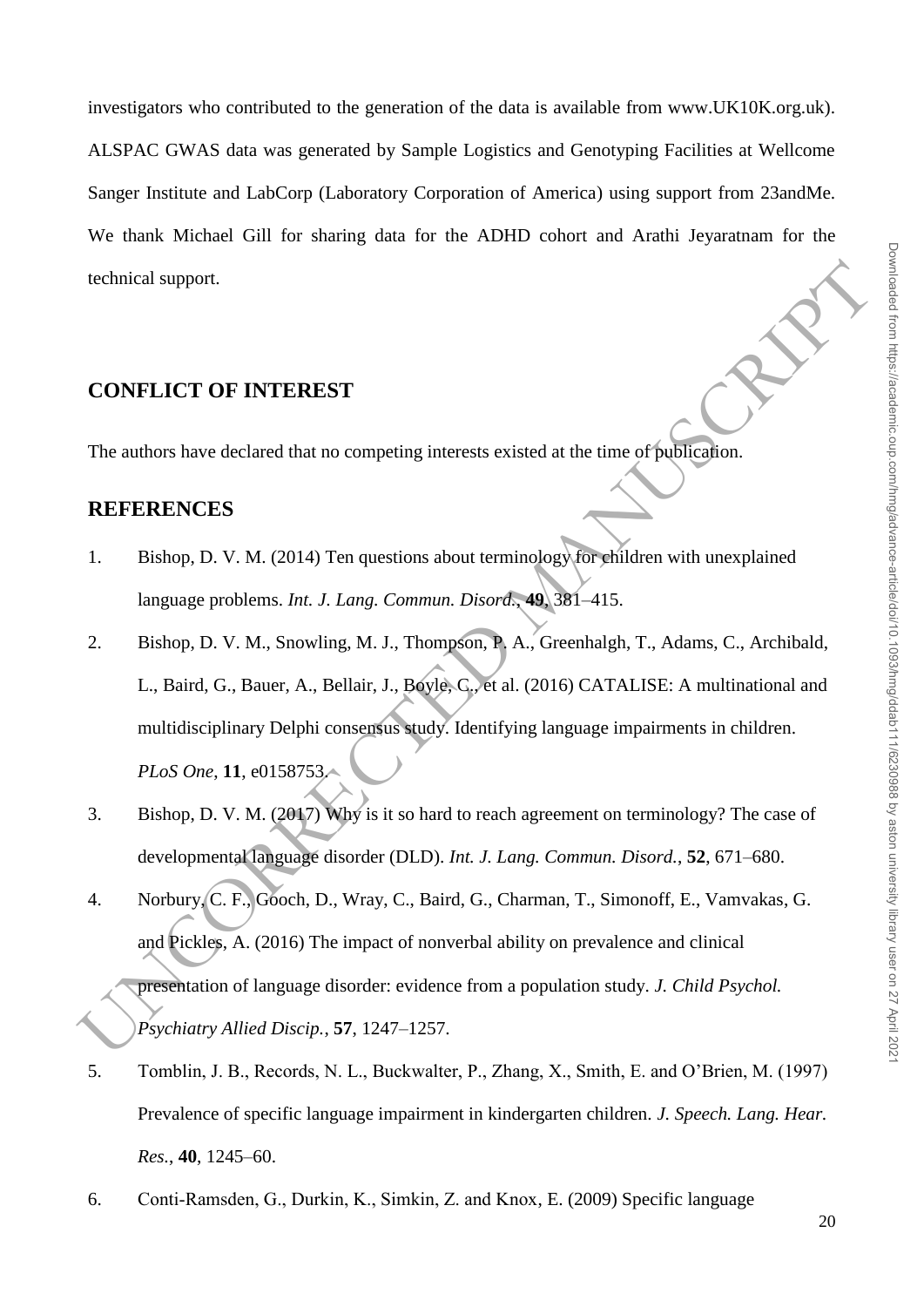impairment and school outcomes. I: Identifying and explaining variability at the end of compulsory education. *Int. J. Lang. Commun. Disord.*, **44**, 15–35.

- 7. Conti-Ramsden, G., Mok, P. L. H., Pickles, A. and Durkin, K. (2013) Adolescents with a history of specific language impairment (SLI): Strengths and difficulties in social, emotional and behavioral functioning. *Res. Dev. Disabil.*, **34**, 4161–4169.
- and behavioral functioning. Res. Dev. Disabil., 34, 4161-4169.<br>
1. Snowling, John W. Adams, D. V. M, M., Adams, J. W., Bishop, D. V. M., Stothard, S. E. (2001) Educational<br>
2. Snowling, M. J., Adams, J. W., Bishop, D. V. M 8. J. Snowling, John W. Adams, D. V. M, M., Adams, J. W., Bishop, D. V. M., Stothard, S. E. Snowling, M. J., Adams, J. W., Bishop, D. V. M. and Stothard, S. E. (2001) Educational attainments of school leavers with a preschool history of speech-language impairments. *Int J Lang Commun Disord*, **36**, 173–183.
- 9. Conti-Ramsden, G., Durkin, K., Toseeb, U., Botting, N. and Pickles, A. (2018) Education and employment outcomes of young adults with a history of developmental language disorder. *Int. J. Lang. Commun. Disord.*, **53**, 237–255.
- 10. Botting, N. (2020) Language, literacy and cognitive skills of young adults with developmental language disorder (DLD). *Int. J. Lang. Commun. Disord.*, **55**, 255–265.
- 11. McArthur, G. M., Hogben, J. H., Edwards, V. T., Heath, S. M. and Mengler, E. D. (2000) On the "specifics" of specific reading disability and specific language impairment. *J Child Psychol Psychiatry*, **41**, 869–874.
- 12. Snowling, M. and Stothard, S. E. (2000) Is Preschool Language Impairment a Risk Factor for Dyslexia in Adolescence? **41**, 587–600.
- 13. Mueller, K. L. and Tomblin, J. B. (2012) Exmaining the comorbidity of language disorders and ADHD. *Biol. Bull.*, **221**, 18–34.
- 14. Newbury, D. F., Paracchini, S., Scerri, T. S., Winchester, L., Addis, L., Richardson, A. J., Walter, J., Stein, J. F., Talcott, J. B. and Monaco, A. P. (2011) Investigation of dyslexia and SLI risk variants in reading- and language-impaired subjects. *Behav. Genet.*, **41**, 90–104.
- 15. Gialluisi, A., Andlauer, T. F. M., Mirza-Schreiber, N., Moll, K., Becker, J., Hoffmann, P., Ludwig, K. U., Czamara, D., Pourcain, B. S., Honbolygó, F., et al. (2020) Genome-wide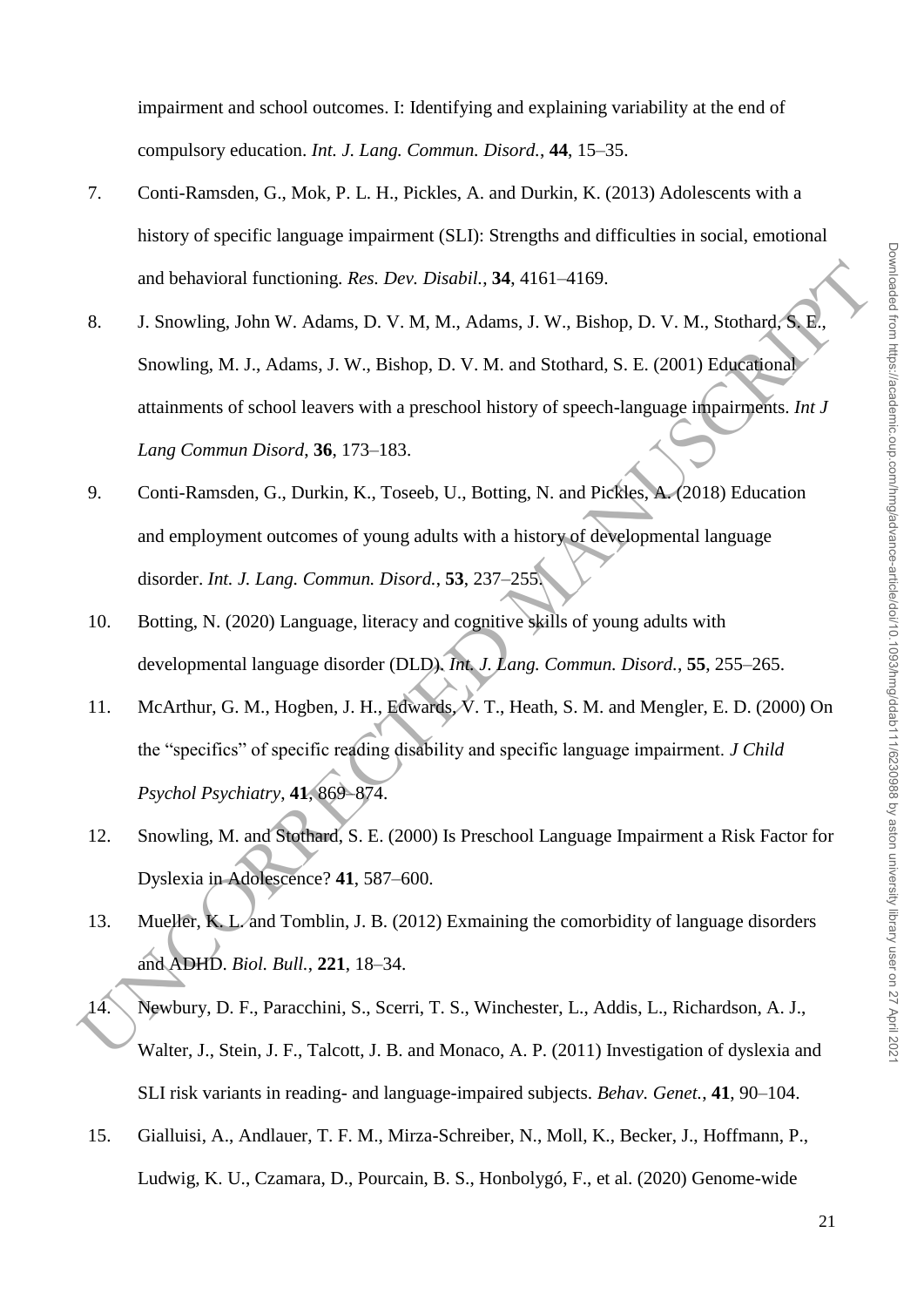association study reveals new insights into the heritability and genetic correlates of developmental dyslexia. *Mol. Psychiatry*.

- 16. Barry, J. G., Yasin, I. and Bishop, D. V (2007) Heritable risk factors associated with language impairments. *Genes Brain Behav*, **6**, 66–76.
- 17. Bishop, D. V. M., North, T. and Donlan, C. (1995) Genetic basis of specific language impairment: evidence from a twin study. *Dev. Med. Child Neurol.*, **37**, 56–71.
- 18. Lewis, B. A. and Thompson, L. A. (1992) A study of developmental speech and language disorders in twins. *J Speech Hear Res*, **35**, 1086–1094.
- 19. Choudhury, N., & Benasich, A. A. (2003) A Family Aggregation Study: The Influence of Family History and Other Risk Factors on Language Development. *J Speech Lang Hear Res.*, **46**, 261–272.
- 20. Tomblin, J. B. and Buckwalter, P. R. (1998) Heritability of poor language achievement among twins. *J. Speech, Lang. Hear. Res.*, **41**, 188–199.
- 17. Bishop, D. V. M., North, T. and Donlan, C. (1995) Genetic basis of specific language<br>
impairment: evidence from a twin study. Dev. *Med. Child Neurol.*, 37, 56–71.<br>
18. Lewis, B. A. and Thompson, L. A. (1992) A study 21. Wiszniewski, W., Hunter, J. V, Hanchard, N. A., Willer, J. R., Shaw, C., Tian, Q., Illner, A., Wang, X., Cheung, S. W., Patel, A., et al. (2013) TM4SF20 ancestral deletion and susceptibility to a pediatric disorder of early language delay and cerebral white matter hyperintensities. *Am. J. Hum. Genet.*, **93**, 197–210.
- 22. Vernes, S. C., Newbury, D. F., Abrahams, B. S., Winchester, L., Nicod, J., Groszer, M., Alarcón, M., Oliver, P. L., Davies, K. E., Geschwind, D. H., et al. (2008) A functional genetic link between distinct developmental language disorders. *N. Engl. J. Med.*, **359**, 2337– 2345.
- 23. Bartlett, C. W., Flax, J. F., Logue, M. W., Vieland, V. J., Bassett, A. S., Tallal, P. and Brzustowicz, L. M. (2002) A major susceptibility locus for specific language impairment is located on 13q21. *Am. J. Hum. Genet.*, **71**, 45–55.
- 24. Bartlett, C. W., Flax, J. F., Logue, M. W., Smith, B. J., Vieland, V. J., Tallal, P. and Brzustowicz, L. M. (2004) Examination of potential overlap in autism and language loci on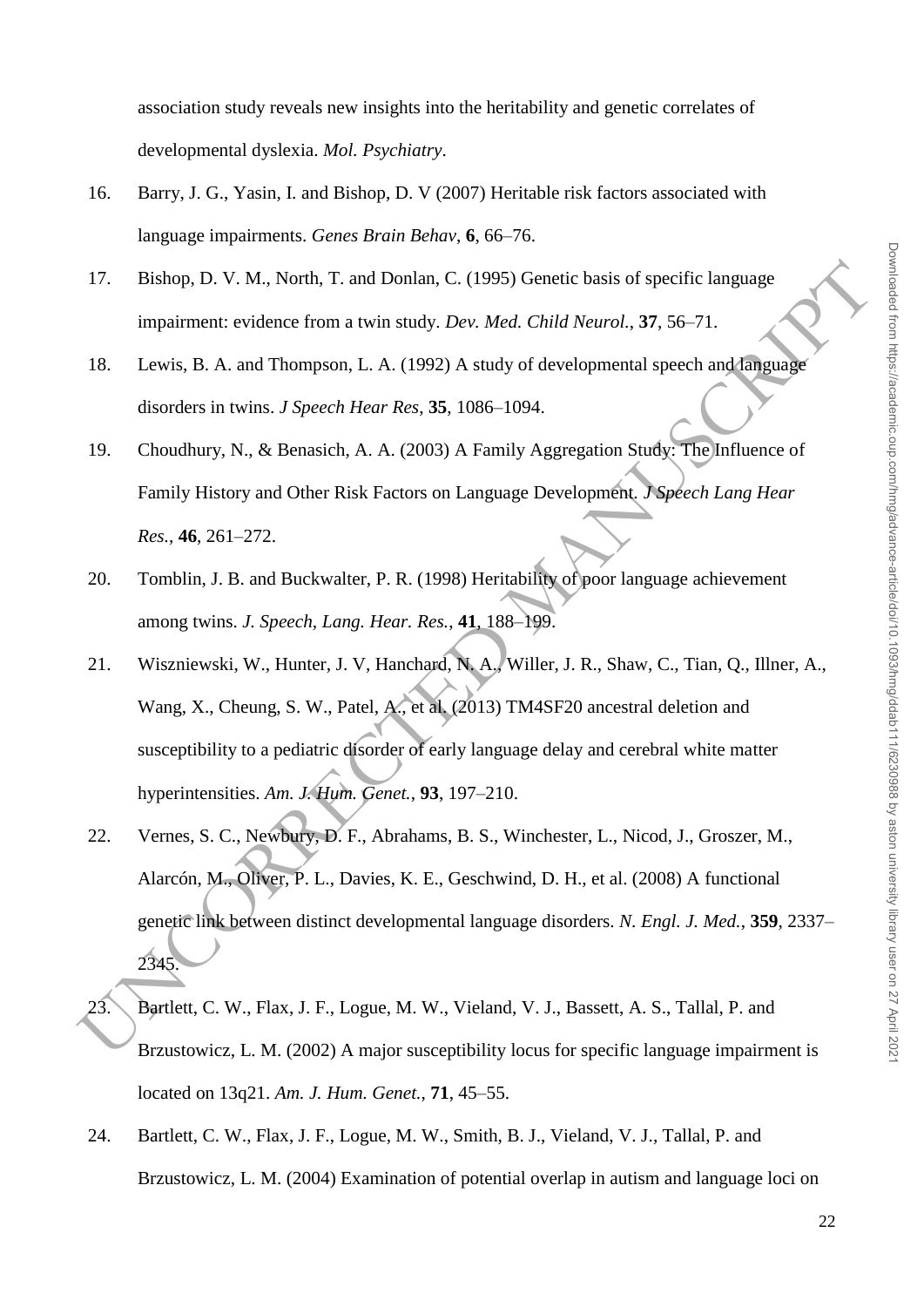chromosomes 2, 7, and 13 in two independent samples ascertained for specific language impairment. *Hum. Hered.*, **57**, 10–20.

- 25. Newbury, D. F., Cleak, J. D., Ishikawa-Brush, Y., Marlow, A. J., Fisher, S. E., Monaco, A. P., Stott, C. M., Merricks, M. J., Goodyer, I. M., Bolton, P. F., et al. (2002) A genomewide scan identifies two novel loci involved in specific language impairment. *Am. J. Hum. Genet.*, **70**, 384–398.
- 26. SLI Consortium (2004) Highly significant linkage to the SLI1 locus in an expanded sample of individuals affected by specific language impairment. *Am. J. Hum. Genet.*, **74**, 1225–1238.
- 27. Monaco, A. P. (2007) Multivariate linkage analysis of specific language impairment (SLI). *Ann. Hum. Genet.*, **71**, 660–673.
- 28. Falcaro, M., Pickles, A., Newbury, D. F., Addis, L., Banfield, E., Fisher, S. E., Monaco, A. P., Simkin, Z., Conti-Ramsden, G., Newbury, D. F., et al. (2008) Genetic and phenotypic effects of phonological short-term memory and grammatical morphology in specific language impairment. *Genes, Brain Behav.*, **7**, 393–402.
- vcan identifies two novel loci involved in specifie language impairment. Am. J. Hum. Geneta.<br>
26. SLI Consortium (2004) Highly significant linkage to the SLII locus in an expanded sample<br>
26. SLI Consortium (2004) Highly 29. Newbury, D. F., Winchester, L., Addis, L., Paracchini, S., Buckingham, L. L., Clark, A., Cohen, W., Cowie, H., Dworzynski, K., Everitt, A., et al. (2009) CMIP and ATP2C2 Modulate Phonological Short-Term Memory in Language Impairment. *Am. J. Hum. Genet.*, **85**, 264–272.
- 30. Bishop, D. V. M., North, T. and Donlan, C. (1996) Nonword repetition as a behavioural marker for inherited language impairment: Evidence from a twin study. *J. Child Psychol. Psychiatry Allied Discip.*, **37**, 391–403.
- 31. Graham, S. A. and Fisher, S. E. (2015) Understanding Language from a Genomic Perspective. *Annu. Rev. Genet.*, **49**, 131–160.
- 32. Nudel, R., Simpson, N. H., Baird, G., O'Hare, A., Conti-Ramsden, G., Bolton, P. F., Hennessy, E. R., Ring, S. M., Davey Smith, G., Francks, C., et al. (2014) Genome-wide association analyses of child genotype effects and parent-of-origin effects in specific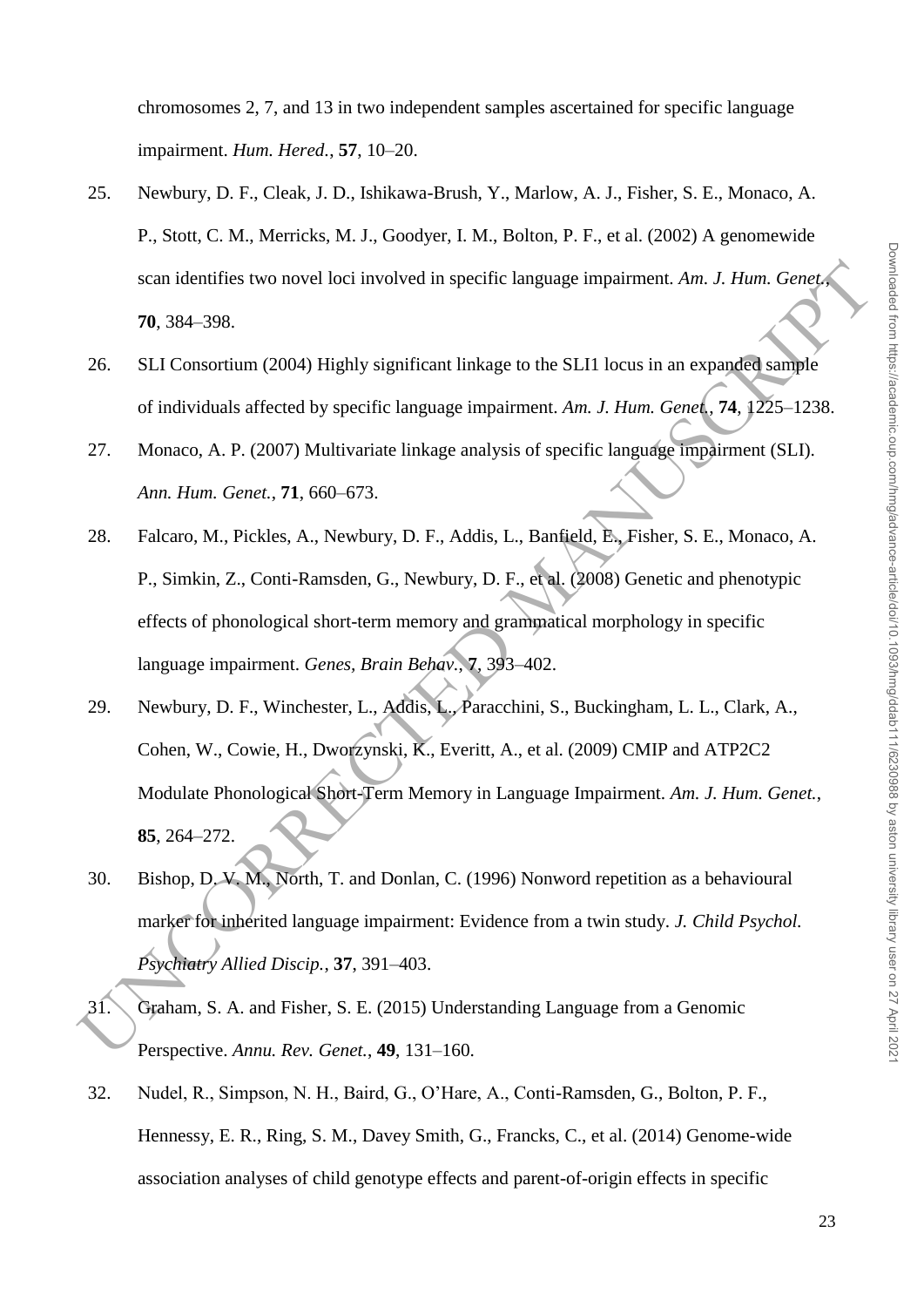language impairment. *Genes, Brain Behav.*, **13**, 418–429.

- 33. Pettigrew, K. A., Frinton, E., Nudel, R., Chan, M. T. M., Thompson, P., Hayiou-Thomas, M. E., Talcott, J. B., Stein, J., Monaco, A. P., Hulme, C., et al. (2016) Further evidence for a parent-of-origin effect at the NOP9 locus on language-related phenotypes. *J. Neurodev. Disord.*, **8**.
- *Disord.*, 8.<br>
34. St Pourcain, B., Cents, R. A. M., Whitehouse, A. J. O., Haworth, C. M. A., Davis, O. S. C. O'reilly, P. F., Roulstone, S., Wren, Y., Ang, Q. W., Velders, F. P., et al. (2014) ATICAE<br>
Commun., 5.<br>
Commun. 34. St Pourcain, B., Cents, R. A. M., Whitehouse, A. J. O., Haworth, C. M. A., Davis, O. S. P., O'reilly, P. F., Roulstone, S., Wren, Y., Ang, Q. W., Velders, F. P., et al. (2014) ARTICLE Common variation near ROBO2 is associated with expressive vocabulary in infancy. *Nat. Commun.*, **5**.
- 35. Luciano, M., Evans, D. M., Hansell, N. K., Medland, S. E., Montgomery, G. W., Martin, N. G., Wright, M. J. and Bates, T. C. (2013) A genome-wide association study for reading and language abilities in two population cohorts. *Genes, Brain Behav.*, **12**, 645–652.
- 36. Eicher, J. D., Powers, N. R., Miller, L. L., Akshoomoff, N., Amaral, D. G., Bloss, C. S., Libiger, O., Schork, N. J., Darst, B. F., Casey, B. J., et al. (2013) Genome-wide association study of shared components of reading disability and language impairment. *Genes, Brain Behav.*, **12**, 792–801.
- 37. Gialluisi, A., Newbury, D. F., Wilcutt, E. G., Consortium, T. S. L. I. and Luciano, M. (2014) Genome-wide screening for DNA variants associated with reading and language traits. *Genes, Brain Behav.*, **13**, 686–701.
- 38. Simpson, N. H., Addis, L., Brandler, W. M., Slonims, V., Clark, A., Watson, J., Scerri, T. S., Hennessy, E. R., Bolton, P. F., Conti-Ramsden, G., et al. (2014) Increased prevalence of sex chromosome aneuploidies in specific language impairment and dyslexia. *Dev. Med. Child Neurol.*, **56**, 346–353.
- 39. Simpson, N. H., Ceroni, F., Reader, R. H., Covill, L. E., Knight, J. C., Hennessy, E. R., Bolton, P. F., Conti-Ramsden, G., O'Hare, A., Baird, G., et al. (2015) Genome-wide analysis identifies a role for common copy number variants in specific language impairment. *Eur. J.*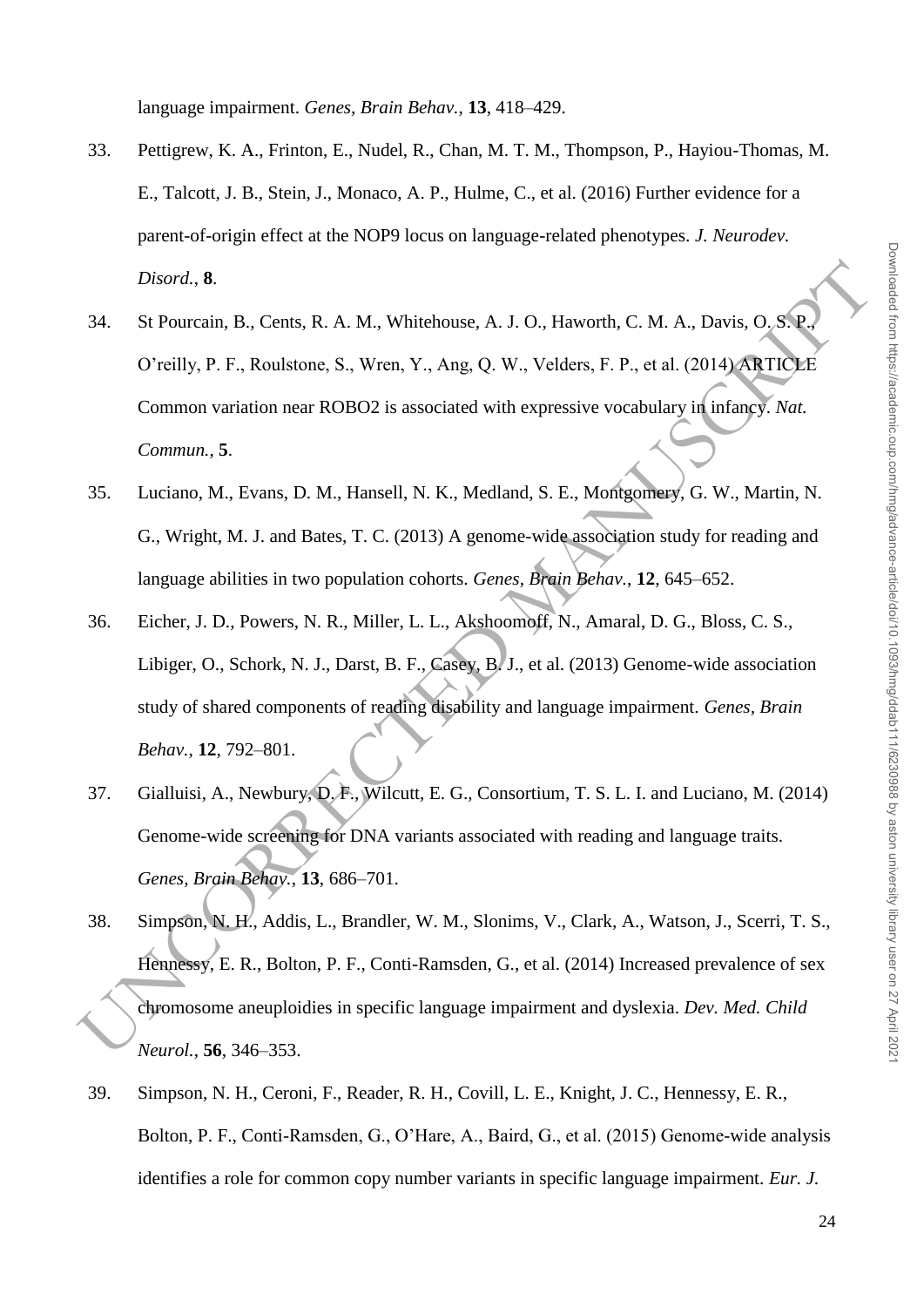*Hum. Genet.*, **23**, 1370–1377.

- 40. Kalnak, N., Stamouli, S., Peyrard-Janvid, M., Rabkina, I., Becker, M., Klingberg, T., Kere, J., Forssberg, H. and Tammimies, K. (2018) Enrichment of rare copy number variation in children with developmental language disorder. *Clin. Genet.*, **94**, 313–320.
- 41. Gulhan Ercan-Sencicek, A., Davis Wright, N. R., Sanders, S. J., Oakman, N., Valdes, L., Bakkaloglu, B., Doyle, N., Yrigollen, C. M., Morgan, T. M. and Grigorenko, E. L. (2011) A balanced t(10;15) translocation in a male patient with developmental language disorder.
- 41. Gulham Freun-Seneicek, A., Davis Wright, N. R., Sanders, S. J., Oakman, N., Valdes, L.,<br>
Bakkaloglu, B., Doyle, N., Yrigollen, C. M., Morgan, T. M. and Grigorenko, E. L. (2010).<br>
14. Ceroni, F., Simpson, N. H., Franck 42. Ceroni, F., Simpson, N. H., Francks, C., Baird, G., Conti-Ramsden, G., Clark, A., Bolton, P. F., Hennessy, E. R., Donnelly, P., Bentley, D. R., et al. (2014) Homozygous microdeletion of exon 5 in ZNF277 in a girl with specific language impairment. *Eur. J. Hum. Genet.*, **22**, 1165–1171.
- 43. Smith, A. W., Holden, K. R., Dwivedi, A., Dupont, B. R. and Lyons, M. J. (2014) Deletion of 16q24.1 Supports a Role for the ATP2C2 Gene in Specific Language Impairment. *J. Child Neurol.*, **30**, 517–521.
- 44. Pettigrew, K. A., Reeves, E., Leavett, R., Hayiou-Thomas, M. E., Sharma, A., Simpson, N. H., Martinelli, A., Thompson, P., Hulme, C., Snowling, M. J., et al. (2015) Copy number variation screen identifies a rare de Novo deletion at chromosome 15q13.1-13.3 in a child with language impairment. *PLoS One*, **10**.
- 45. Hildebrand, M. S., Jackson, V. E., Scerri, T. S., Van Reyk, O., Coleman, M., Braden, R. O., Turner, S., Rigbye, K. A., Boys, A., Barton, S., et al. (2020) Severe childhood speech disorder: Gene discovery highlights transcriptional dysregulation. *Neurology*, **94**, e2148– e2167.
- 46. Lai, C. S. L., Fisher, S. E., Hurst, J. A., Vargha-Khadem, F. and Monaco, A. P. (2001) A forkhead-domain gene is mutated in a severe speech and language disorder. *Nature*, **413**, 519–523.
- 47. Devanna, P., Chen, X. S., Ho, J., Gajewski, D., Smith, S. D., Gialluisi, A., Francks, C.,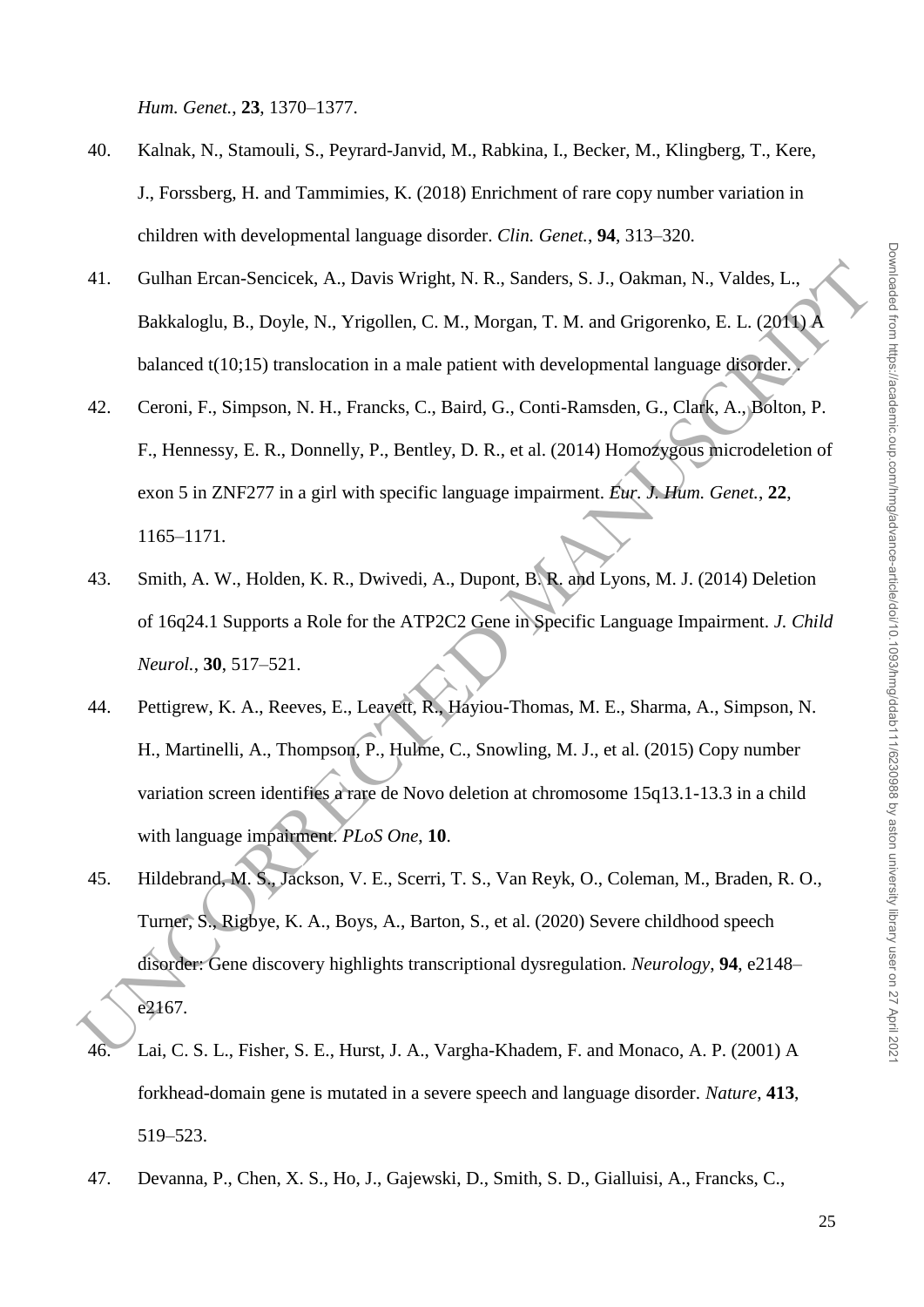Fisher, S. E., Newbury, D. F. and Vernes, S. C. (2018) Next-gen sequencing identifies noncoding variation disrupting miRNA-binding sites in neurological disorders. *Mol. Psychiatry*, **23**, 1375–1384.

- Hildebrand, M. S., Webster, R., Ma, A., Mazoyer, B., et al. (2019) A set of regulatory geness<br>
co-expressed in embryonic human brain is implicated in disrupted speech development Stol.<br> *Psychiatry*, 24, 1065–1078.<br>
49. C 48. Eising, E., Carrion-Castillo, A., Vino, A., Strand, E. A., Jakielski, K. J., Scerri, T. S., Hildebrand, M. S., Webster, R., Ma, A., Mazoyer, B., et al. (2019) A set of regulatory genes co-expressed in embryonic human brain is implicated in disrupted speech development. *Mol. Psychiatry*, **24**, 1065–1078.
- 49. Chen, X. S., Reader, R. H., Hoischen, A., Veltman, J. A., Simpson, N. H., Francks, C., Newbury, D. F. and Fisher, S. E. (2017) Next-generation DNA sequencing identifies novel gene variants and pathways involved in specific language impairment. *Sci. Rep.*, **7**, 46105.
- 50. Girirajan, S., Brkanac, Z., Coe, B. P., Baker, C., Vives, L., Vu, T. H., Shafer, N., Bernier, R., Ferrero, G. B., Silengo, M., et al. (2011) Relative Burden of Large CNVs on a Range of Neurodevelopmental Phenotypes. *PLoS Genet.*, **7**, e1002334.
- 51. Girirajan, S., Rosenfeld, J. A., Cooper, G. M., Antonacci, F., Siswara, P., Itsara, A., Vives, L., Walsh, T., McCarthy, S. E., Baker, C., et al. (2010) A recurrent 16p12.1 microdeletion supports a two-hit model for severe developmental delay. *Nat. Genet.*, **42**, 203–209.
- 52. O ' Roak, B. J., Vives, L., Girirajan, S., Karakoc, E., Krumm, N., Coe, B. P., Levy, R., Ko, A., Lee, C., Smith, J. D., et al. (2012) Sporadic autism exomes reveal a highly interconnected protein network of de novo mutations. *Nature*, **485**, 246–250.
- 53. Nash, H. M., Hulme, C., Gooch, D. and Snowling, M. J. (2013) Preschool language profiles of children at family risk of dyslexia: Continuities with specific language impairment. *J. Child Psychol. Psychiatry Allied Discip.*, **54**, 958–968.
- 54. Scerri, T. S., Macpherson, E., Martinelli, A., Wa, W. C., Monaco, A. P., Stein, J., Zheng, M., Suk-Han Ho, C., McBride, C., Snowling, M., et al. (2017) The DCDC2 deletion is not a risk factor for dyslexia. *Transl. Psychiatry*, **7**, e1182.
- 55. Kent, L., Doerry, U., Hardy, E., Parmar, R., Gingell, K., Hawi, Z., Kirley, A., Lowe, N.,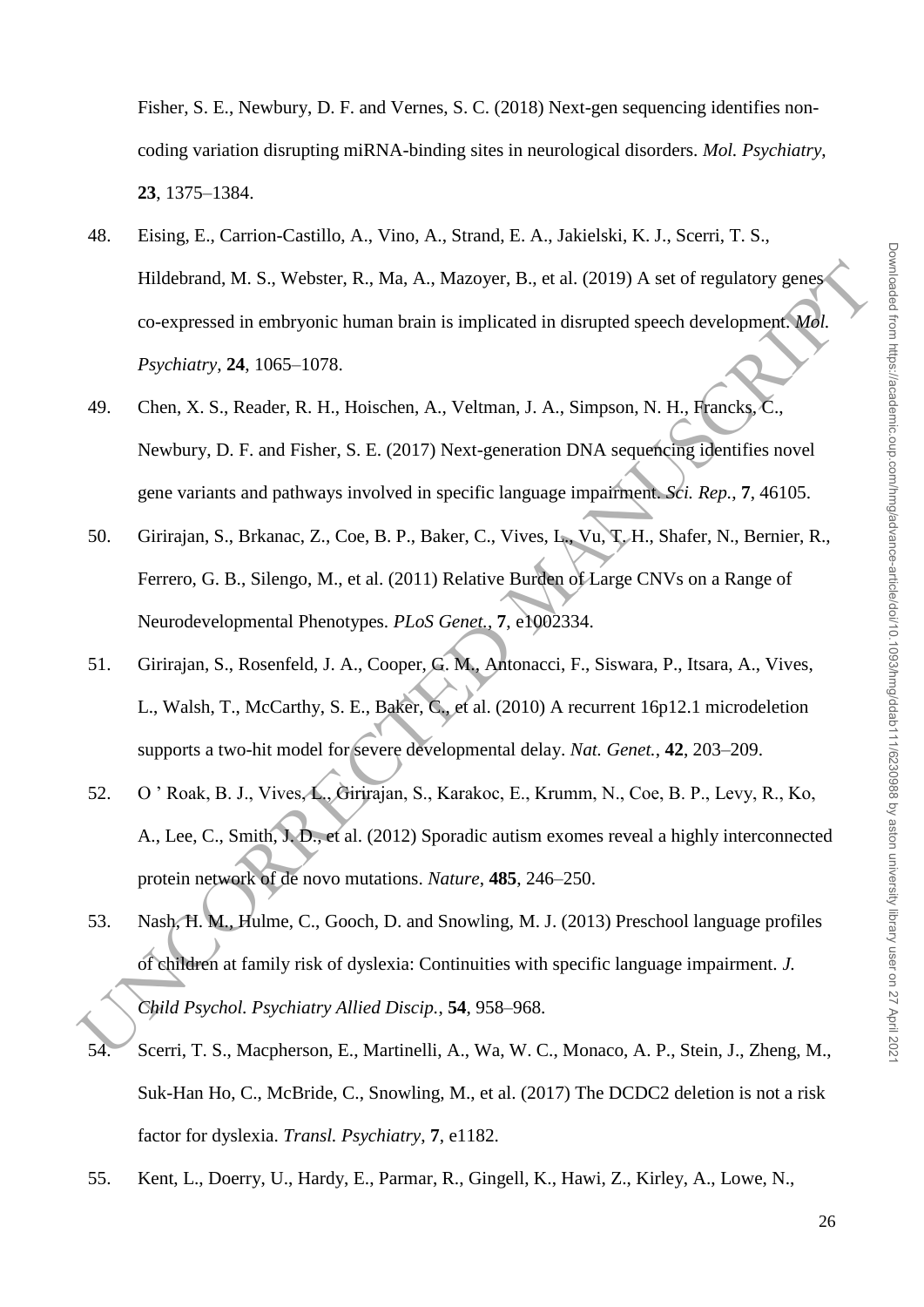Fitzgerald, M., Gill, M. and Craddock, N. (2002) Evidence that variation at the serotonin transporter gene influences susceptibility to attention deficit hyperactivity disorder (ADHD): Analysis and pooled analysis. *Mol. Psychiatry*, **7**, 908–912.

- 56. Boyd, A., Golding, J., Macleod, J., Lawlor, D. A., Fraser, A., Henderson, J., Molloy, L., Ness, A., Ring, S. and Smith, G. D. (2013) Cohort profile: The 'Children of the 90s'-The index offspring of the avon longitudinal study of parents and children. *Int. J. Epidemiol.*, **42**, 111–127.
- Ness, A., Ring, S. and Smith, G. D. (2013) Cohort profile: The 'Children of the 90s'-The<br>
index offspring of the avon longitudinal study of parents and children. Int. J. Fraidemints C.<br>
111–127.<br>
57. Fraser, A., Macdonald-57. Fraser, A., Macdonald-wallis, C., Tilling, K., Boyd, A., Golding, J., Davey smith, G., Henderson, J., Macleod, J., Molloy, L., Ness, A., et al. (2013) Cohort profile: The avon longitudinal study of parents and children: ALSPAC mothers cohort. *Int. J. Epidemiol.*, **42**, 97–110.
- 58. Karczewski, K. J., Francioli, L. C., Tiao, G., Cummings, B. B., Alföldi, J., Wang, Q., Collins, R. L., Laricchia, K. M., Ganna, A., Birnbaum, D. P., et al. (2020) The mutational constraint spectrum quantified from variation in 141,456 humans. *Nature*, **581**, 434–443.
- 59. Scerri, T. S., Morris, A. P., Buckingham, L. L., Newbury, D. F., Miller, L. L., Monaco, A. P., Bishop, D. V. M. and Paracchini, S. (2011) DCDC2, KIAA0319 and CMIP are associated with reading-related traits. *Biol. Psychiatry*, **70**, 237–245.
- 60. Parenti, I., Rabaneda, L. G., Schoen, H. and Novarino, G. (2020) Neurodevelopmental Disorders: From Genetics to Functional Pathways. Neurodevelopmental Disorders: From Genetics to Functional Pathways. *Trends Neurosci.* **(2020)** .
- 61. Villanueva, P., Nudel, R., Hoischen, A., Fernández, M. A., Simpson, N. H., Gilissen, C., Reader, R. H., Jara, L., Echeverry, M. M., Francks, C., et al. (2015) Exome Sequencing in an Admixed Isolated Population Indicates NFXL1 Variants Confer a Risk for Specific Language Impairment. *PLoS Genet.*, **11**, e1004925.
- 62. Niemi, M. E. K., Martin, H. C., Rice, D. L., Gallone, G., Gordon, S., Kelemen, M., McAloney, K., McRae, J., Radford, E. J., Yu, S., et al. (2018) Common genetic variants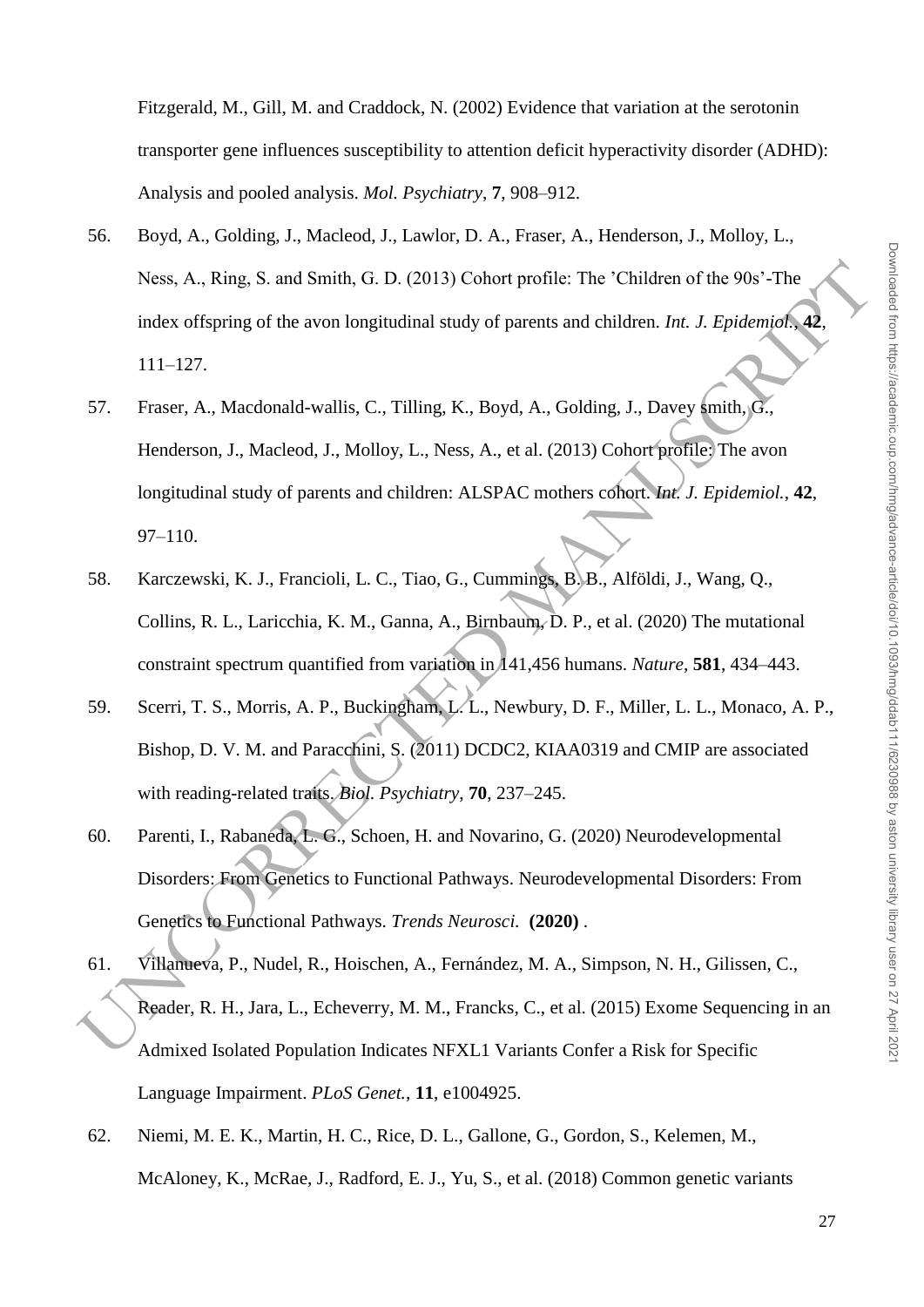contribute to risk of rare severe neurodevelopmental disorders. *Nature*, **562**, 268–271.

- 63. Tansey, K. E., Rees, E., Linden, D. E., Ripke, S., Chambert, K. D., Moran, J. L., McCarroll, S. A., Holmans, P., Kirov, G., Walters, J., et al. (2016) Common alleles contribute to schizophrenia in CNV carriers. *Mol. Psychiatry*, **21**, 1085–1089.
- 64. Bergen, S. E., Ploner, A., Howrigan, D., O'Donovan, M. C., Smoller, J. W., Sullivan, P. F. Sebat, J., Neale, B. and Kendler, K. S. (2019) Joint contributions of rare copy number variants and common SNPs to risk for schizophrenia. *Am. J. Psychiatry*, **176**, 29–35.
- 65. Martin, J., O'Donovan, M. C., Thapar, A., Langley, K. and Williams, N. (2015) The relative contribution of common and rare genetic variants to ADHD. *Transl. Psychiatry*, **5**.
- 66. Weiner, D. J., Wigdor, E. M., Ripke, S., Walters, R. K., Kosmicki, J. A., Grove, J., Samocha, K. E., Goldstein, J. I., Okbay, A., Bybjerg-Grauholm, J., et al. (2017) Polygenic transmission disequilibrium confirms that common and rare variation act additively to create risk for autism spectrum disorders. *Nat. Genet.*, **49**, 978–985.
- 64. Bergen, S. E., Ploner, A., Howrigan, D., O'Donovan, M. C., Smoller, J. W., Sullivan, P. F., Schul, J., Neale, B. and Kendler, K. S. (2019) Joint contributions of rare copy number<br>variants and common SNPs to risk for s 67. Kurki, M. I., Saarentaus, E., Pietiläinen, O., Gormley, P., Lal, D., Kerminen, S., Torniainen-Holm, M., Hämäläinen, E., Rahikkala, E., Keski-Filppula, R., et al. (2019) Contribution of rare and common variants to intellectual disability in a sub-isolate of Northern Finland. *Nat. Commun.*, **10**, 1–15.
- 68. Ganna, A., Genovese, G., Howrigan, D. P., Byrnes, A., Kurki, M., Zekavat, S. M., Whelan, C. W., Kals, M., Nivard, M. G., Bloemendal, A., et al. (2016) Ultra-rare disruptive and damaging mutations influence educational attainment in the general population HHS Public Access. *Nat Neurosci*, **19**, 1563–1565.
- 69. Kendall, K. M., Bracher-Smith, M., Fitzpatrick, H., Lynham, A., Rees, E., Escott-Price, V., Owen, M. J., O'Donovan, M. C., Walters, J. T. R. and Kirov, G. (2019) Cognitive performance and functional outcomes of carriers of pathogenic copy number variants: Analysis of the UK Biobank. *Br. J. Psychiatry*, **214**, 297–304.
- 70. Stefansson, H., Meyer-Lindenberg, A., Steinberg, S., Magnusdottir, B., Morgen, K.,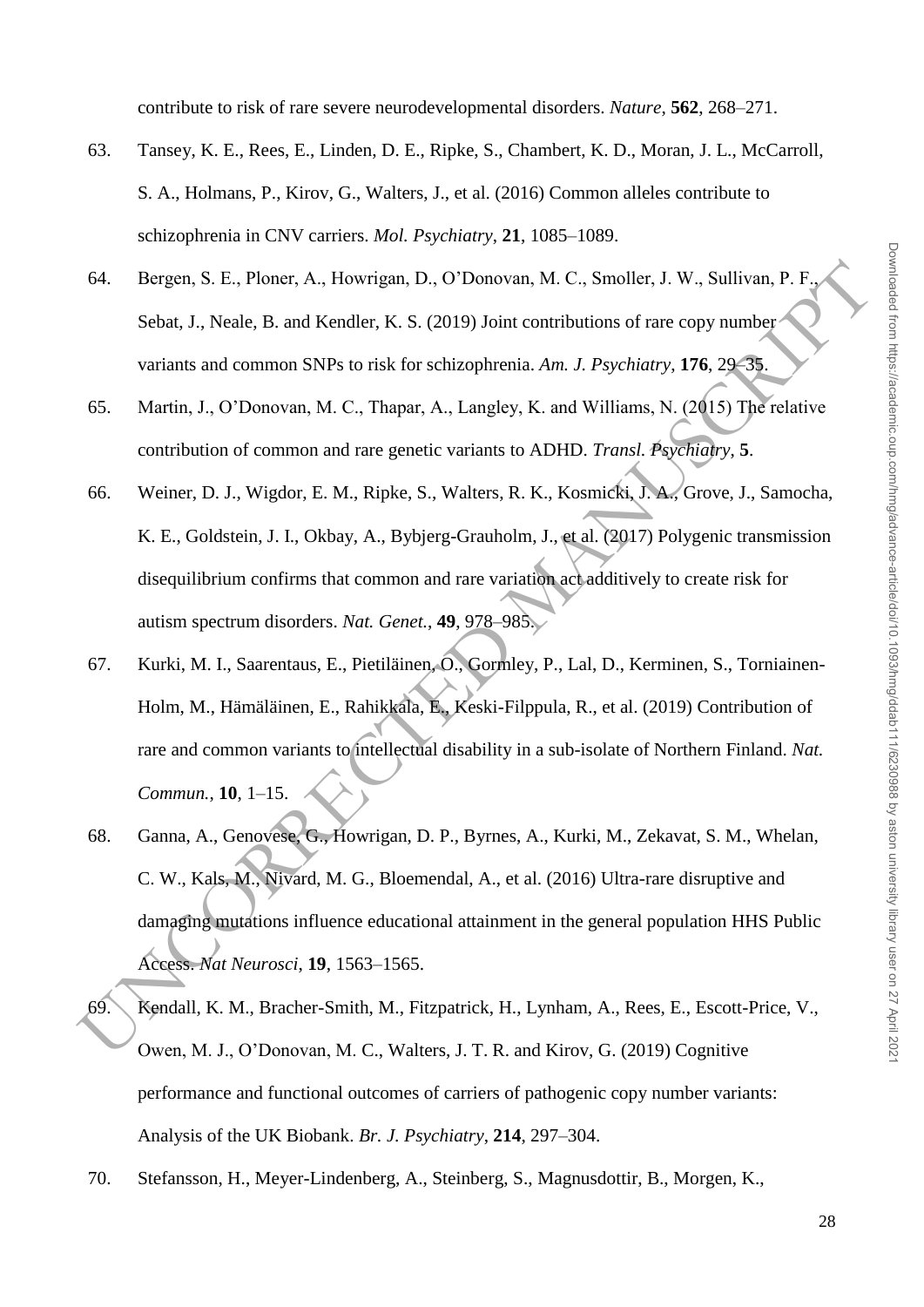Arnarsdottir, S., Bjornsdottir, G., Walters, G. B., Jonsdottir, G. A., Doyle, O. M., et al. (2014) CNVs conferring risk of autism or schizophrenia affect cognition in controls. *Nature*, **505**, 361–366.

- 71. Hubbard, L., Tansey, K. E., Rai, D., Jones, P., Ripke, S., Chambert, K. D., Moran, J. L., Mccarroll, S. A., Linden, D. E. J., Owen, M. J., et al. (2016) Evidence of common genetic overlap between schizophrenia and cognition. *Schizophr. Bull.*, **42**, 832–842.
- 72. Power, R. A., Steinberg, S., Bjornsdottir, G., Rietveld, C. A., Abdellaoui, A., Nivard, M. M., Johannesson, M., Galesloot, T. E., Hottenga, J. J., Willemsen, G., et al. (2015) Polygenic risk scores for schizophrenia and bipolar disorder predict creativity. *Nat. Neurosci.*, **18**, 953–955.
- 73. Rajagopal, V. M., Ganna, A., Coleman, J. R. I., Allegrini, A. G., Voloudakis, G., Grove, J., Als, T. D., Horsda, H. T., Petersen, L., Appadurai, V., et al. (2020) Genome-wide association study of school grades identifies a genetic overlap between language ability , psychopathology and creativity. *BioRxiv*, **16**, 1–29.
- 74. Schmitz, S., J., J., Abbondanza, A., F., F., Paracchini, P. and S., S. (2020) Polygenic risk scores implicate genetic pathways involved in neurodevelopmental disorders in hearing thresholds and hearing asymmetry in children. *bioRxiv Genet.*, 2020.07.22.215376.
- Mecarroll, S. A., Linden, D. E. J., Owen, M. J., et al. (2016) Evidence of common genetic<br>
overlap hetween schivaphrenia and engrition. Schizoplar. Bull, 42, 832–842.<br>
T2. Power, R. A., Steinberg, S., Bjornsdottir, G., Rie 75. Gialluisi, A., Andlauer, T. F. M., Mirza-Schreiber, N., Moll, K., Becker, J., Hoffmann, P., Ludwig, K. U., Czamara, D., St Pourcain, B., Brandler, W., et al. (2019) Genome-wide association scan identifies new variants associated with a cognitive predictor of dyslexia. *Transl. Psychiatry*, **9**, 15.
- 76. Newbury, D. F., Gibson, J. L., Conti-Ramsden, G., Pickles, A., Durkin, K. and Toseeb, U. (2019) Using polygenic profiles to predict variation in language and psychosocial outcomes in early and middle childhood. *J. Speech, Lang. Hear. Res.*, **62**, 3381–3396.
- 77. Verhoef, E., Demontis, D., Burgess, S., Shapland, C. Y., Dale, P. S., Okbay, A., Neale, B. M., Faraone, S. V., Stergiakouli, E., Davey Smith, G., et al. (2019) Disentangling polygenic associations between attention-deficit/hyperactivity disorder, educational attainment, literacy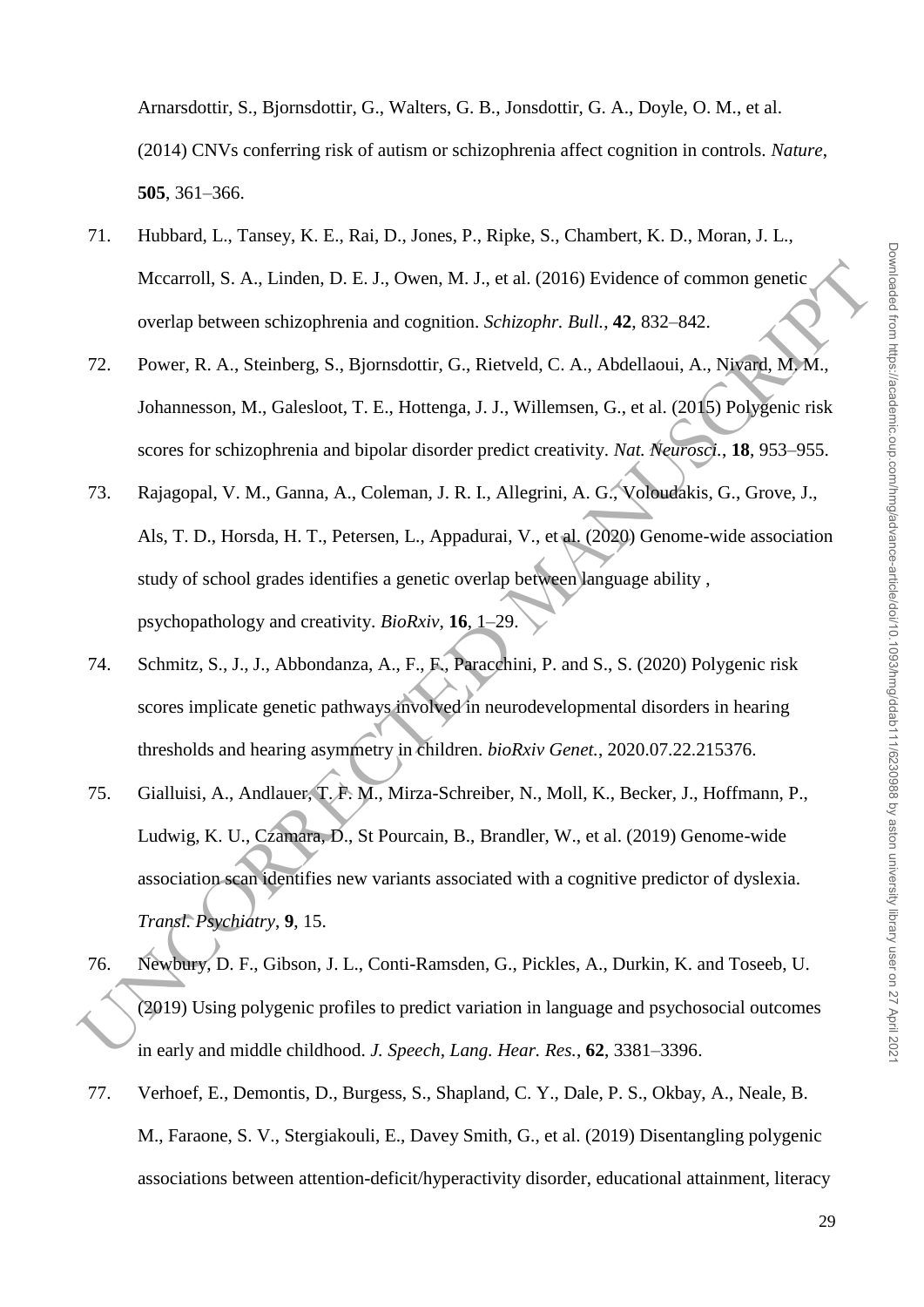and language. *Transl. Psychiatry*, **9**.

- 78. Vanoevelen, J., Dode, L., Van Baelen, K., Fairclough, R. J., Missiaen, L., Raeymaekers, L. and Wuytack, F. (2005) The secretory pathway Ca2+/Mn2+-ATPase 2 is a Golgi-localized pump with high affinity for Ca2+ ions. *J. Biol. Chem.*, **280**, 22800–22808.
- 79. Guillen Sacoto, M. J., Tehasovnikarova, I. A., Torti, E., Forster, C., Andrew, E. H., Anselm,<br>
1., Baramano, K. W., Briere, I., C., Cohen, J. S., Craigen, W. J., et al. (2020) De Nowo<br>
Variants in the ATPase Module of 79. Guillen Sacoto, M. J., Tchasovnikarova, I. A., Torti, E., Forster, C., Andrew, E. H., Anselm, I., Baranano, K. W., Briere, L. C., Cohen, J. S., Craigen, W. J., et al. (2020) De Novo Variants in the ATPase Module of MORC2 Cause a Neurodevelopmental Disorder with Growth Retardation and Variable Craniofacial Dysmorphism. *Am. J. Hum. Genet.*, **107**, 352– 363.
- 80. Kaplanis, J., Samocha, K., Wiel, L., Zhang, Z., Arvai, K., Eberhardt, R., Gallone, G., Lelieveld, S., Martin, H., McRae, J., et al. (2018) Integrating healthcare and research genetic data empowers the discovery of 28 novel developmental disorders. .
- 81. Reuter, M. S., Tawamie, H., Buchert, R., Gebril, O. H., Froukh, T., Thiel, C., Uebe, S., Ekici, A. B., Krumbiegel, M., Zweier, C., et al. (2017) Diagnostic yield and novel candidate genes by exome sequencing in 152 consanguineous families with neurodevelopmental disorders. *JAMA Psychiatry*, **74**, 293–299.
- 82. Snijders Blok, L., Rousseau, J., Twist, J., Ehresmann, S., Takaku, M., Venselaar, H., Rodan, L. H., Nowak, C. B., Douglas, J., Swoboda, K. J., et al. (2018) CHD3 helicase domain mutations cause a neurodevelopmental syndrome with macrocephaly and impaired speech and language. *Nat. Commun.*, **9**, 1–12.
- 83. Zheng, J. Q. and Poo, M.-M. (2007) Calcium Signaling in Neuronal Motility. *Annu. Rev. Cell Dev. Biol*, **23**, 375–404.
- 84. Dash, P. K., Moore, A. N., Kobori, N. and Runyan, J. D. (2007) Molecular activity underlying working memory. Molecular activity underlying working memory. *Learn. Mem.* **(2007)** , *14*, 554–563.
- 85. Nikoletopoulou, V. and Tavernarakis, N. (2012) Calcium homeostasis in aging neurons.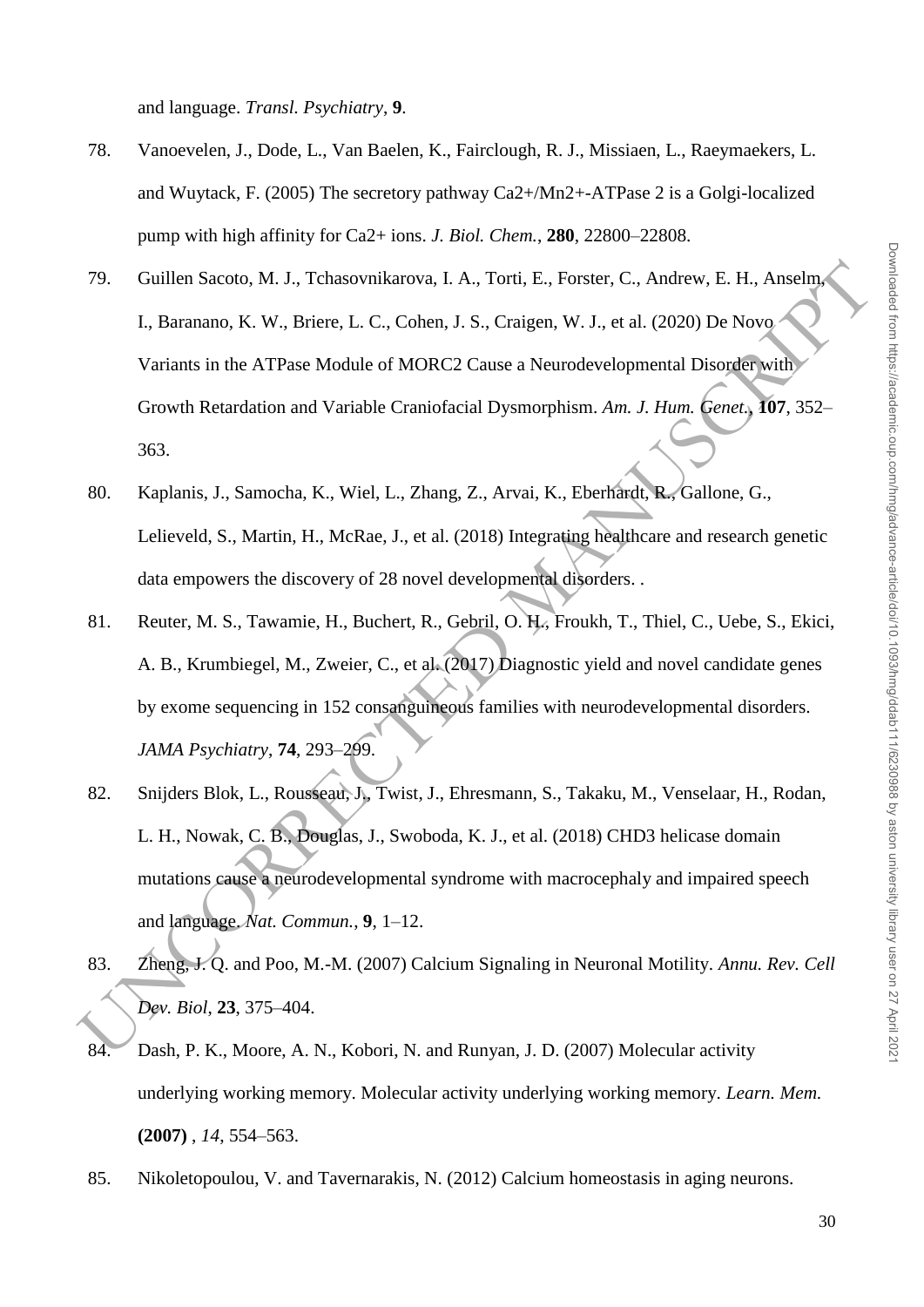Calcium homeostasis in aging neurons. *Front. Genet.* **(2012)** , *3*, 200.

- 86. Vangheluwe, P., Sepúlveda, M. R., Missiaen, L., Raeymaekers, L., Wuytack, F. and Vanoevelen, J. (2009) Intracellular Ca 2+-and Mn 2+-transport ATPases. *Chem. Rev.*, **109**, 4733–4759.
- 87. He, W. and Hu, Z. (2012) The role of the golgi-resident SPCA Ca 2+/Mn 2+ pump in ionic homeostasis and neural function. The role of the golgi-resident SPCA Ca 2+/Mn 2+ pump in ionic homeostasis and neural function. *Neurochem. Res.* **(2012)** , *37*, 455–468.
- 88. Normandin, L. and Hazell, A. S. (2002) Manganese neurotoxicity: An update of pathophysiologic mechanisms. *Metabolic Brain Disease*, Vol. 17, pp. 375–387.
- 87. He, W. and Hu, Z. (2012) The role of the golgi-resident SPCA Ca 2+/Mn 2+ pump in ionic homeostasis and neural function. The role of the golgi-resident SPCA Ca 2+/Mn 2+ pump in ionic homeostasis and neural function. Ne 89. Harischandra, D. S., Ghaisas, S., Zenitsky, G., Jin, H., Kanthasamy, A., Anantharam, V. and Kanthasamy, A. G. (2019) Manganese-induced neurotoxicity: New insights into the triad of protein misfolding, mitochondrial impairment, and neuroinflammation. Manganese-induced neurotoxicity: New insights into the triad of protein misfolding, mitochondrial impairment, and neuroinflammation. *Front. Neurosci.* **(2019)** , *13*, 654.
- 90. Wojda, U., Salinska, E. and Kuznicki, J. (2008) Calcium ions in neuronal degeneration. *IUBMB Life*, **60**, 575–590.
- 91. Xiang, M., Mohamalawari, D. and Rao, R. (2005) A novel isoform of the secretory pathway Ca2+,Mn(2+)-ATPase, hSPCA2, has unusual properties and is expressed in the brain. *J. Biol. Chem.*, **280**, 11608–14.
- 92. Ishikawa, K.-I., Nagase, T., Suyama, M., Miyajima, N., Tanaka, A., Kotani, H., Nomura, N. and Ohara, O. (1998) Prediction of the Coding Sequences of Unidentified Human Genes. X. The Complete Sequences of 100 New cDNA Clones from Brain Which Can Code for Large Proteins in vitro. *DNA Res.*, **5**, 169–176.
- 93. Aledo, J. C. (2019) Methionine in proteins: The Cinderella of the proteinogenic amino acids. Methionine in proteins: The Cinderella of the proteinogenic amino acids. *Protein Sci.* **(2019)**  , *28*, 1785–1796.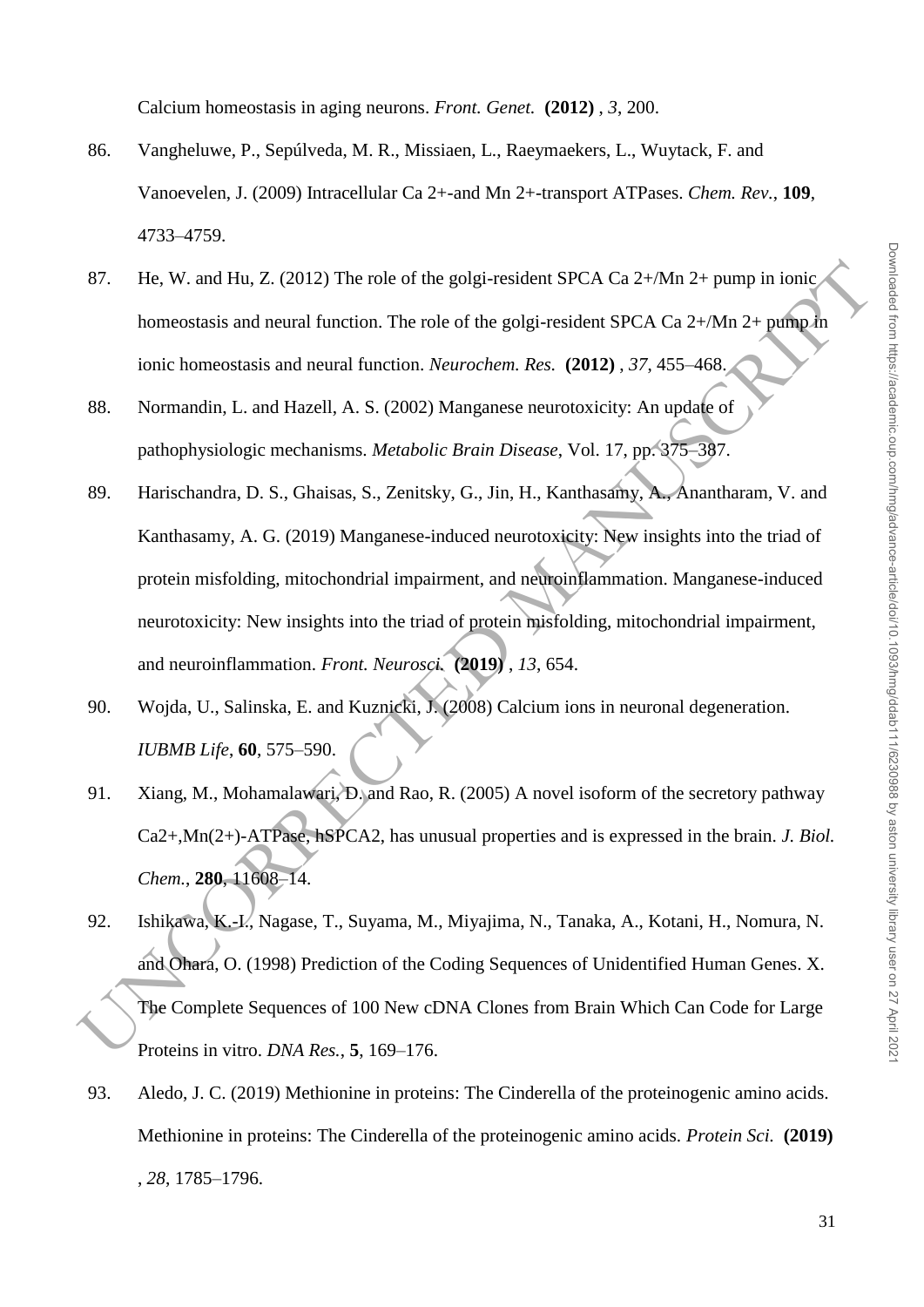- 94. Bozzi, A. T., Bane, L. B., Weihofen, W. A., McCabe, A. L., Singharoy, A., Chipot, C. J., Schulten, K. and Gaudet, R. (2016) Conserved methionine dictates substrate preference in Nramp-family divalent metal transporters. *Proc. Natl. Acad. Sci. U. S. A.*, **113**, 10310–10315.
- 95. Rice, M. L., Smith, S. D. and Gayán, J. (2009) Convergent genetic linkage and associations to language, speech and reading measures in families of probands with Specific Language Impairment. *J. Neurodev. Disord.*, **1**, 264–282.
- 96. Andres, E. M., Earnest, K. K., Smith, S. D., Rice, M. L. and Raza, M. H. (2020) Pedigree-Based Gene Mapping Supports Previous Loci and Reveals Novel Suggestive Loci in Specific Language Impairment. *J. Speech, Lang. Hear. Res.*, 1–16.
- 97. Rice, Mabel L.; Wexler, K. (2001) Rice/Wexler Test of Early Grammatical Impairment. *Rice/Wexler Test of Early Grammatical Impairment.*; San Antoni.; (2001) .
- 98. Sim, N. L., Kumar, P., Hu, J., Henikoff, S., Schneider, G. and Ng, P. C. (2012) SIFT web server: Predicting effects of amino acid substitutions on proteins. *Nucleic Acids Res.*, **40**.
- 99. Reva, B., Antipin, Y. and Sander, C. (2011) Predicting the functional impact of protein mutations: Application to cancer genomics. *Nucleic Acids Res.*, **39**.
- 100. Choi, Y. and Chan, A. P. (2015) PROVEAN web server: A tool to predict the functional effect of amino acid substitutions and indels. *Bioinformatics*, **31**, 2745–2747.
- 10 language, speech and reading measures in families of probands with Specific Language<br>
Impairment, J. Neurodev. Disord, 1, 261–282.<br>
96. Andres, E. M., Eamest, K. K., Smith, S. D., Rice, M. L. and Raza, M. H. (2020) Fedi 101. Adzhubei, I. A., Schmidt, S., Peshkin, L., Ramensky, V. E., Gerasimova, A., Kondrashov, A. S. and Sunyaev, S. R. (2010) A method and server for predicting damaging missense mutations. *Nat Methods*, **7**, 248–249.
- 102. Pejaver, V., Urresti, J., Lugo-Martinez, J., Pagel, K. A., Lin, G. N., Nam, H.-J., Mort, M., Cooper, D. N., Sebat, J., Iakoucheva, L. M., et al. (2017) MutPred2: inferring the molecular and phenotypic impact of amino acid variants. .
- 103. Savojardo, C., Fariselli, P., Martelli, P. L. and Casadio, R. (2016) INPS-MD: A web server to predict stability of protein variants from sequence and structure. *Bioinformatics*, **32**, 2542– 2544.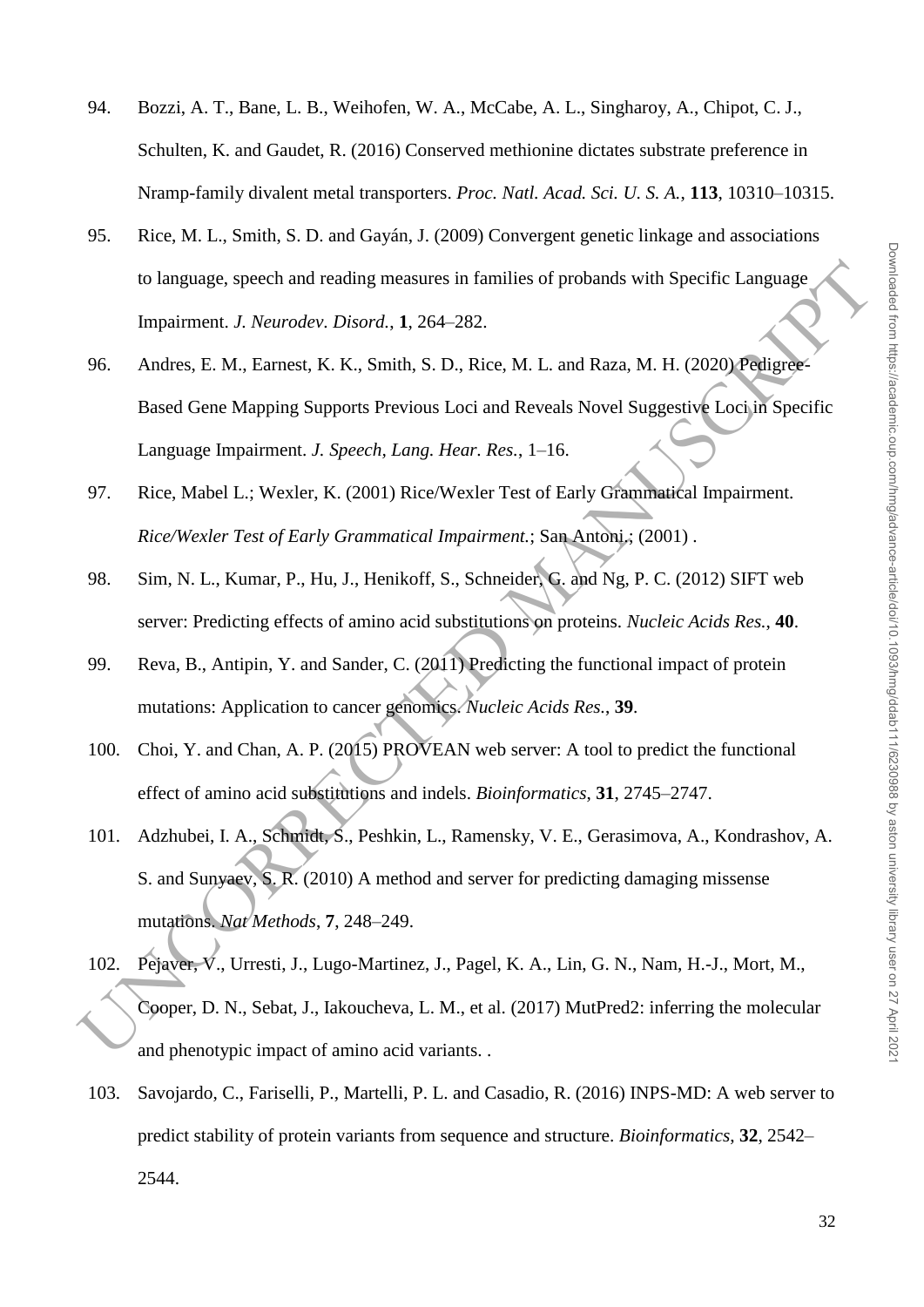- 104. Schwarz, J. M., Cooper, D. N., Schuelke, M. and Seelow, D. (2014) Mutationtaster2: Mutation prediction for the deep-sequencing age. Mutationtaster2: Mutation prediction for the deep-sequencing age. *Nat. Methods* **(2014)** , *11*, 361–362.
- 105. Semel, E. M., Wiig, E. H., Secord, W. (1992) Clinical Evaluation of Language Fundamental, Revised. *Psychol. Corp. San Antonio.*
- 106. Elliot, C. D., Murray, D. J., and Pearson, L. S. (1983) British Abilities Scales. *NFER-Nelson, Wind. UK*.
- 107. Jastak, J., Wilkinson, G. S. (1984) Wide Range Achievement Test Revised (WRAT-R). *Psychol. Corp. San Antonio, TX.*
- 108. Scerri, T. S., Paracchini, S., Morris, A., MacPhie, I. L., Talcott, J., Stein, J., Smith, S. D., Pennington, B. F., Olson, R. K., deFries, J. C. and Monaco, A. P. (2010) Identification of candidate genes for dyslexia susceptibility on chromosome 18. *PLoS One*, **5**, e13712.
- 109. Castles, A. and Coltheart, M. (1993) Varieties of developmental dyslexia. *Cognition*, **47**, 149–180.
- 110. Frederickson, N., Frith, U., Reason, R. (1997) Phonological assessment battery (PhAB). *Wind. NFER-Nelson.*
- Revised. Psychol. Corp. San Antonio.<br>
106. Elliot, C. D., Murray, D. J., and Pearson, I., S. (1983) British Abilities Scales. NFFR-Natura,<br>
Wind. UK.<br>
107. Jastak, J., Wilkinson, G. S. (1984) Wide Range Achievement Test 111. Olson, R., Forsberg, H., Wise, B., & Rack, J. (1994) Measurement of word recognition, orthographic, and phonological skills. In G. R. Lyon (Ed.), Frames of reference for the assessment of learning disabilities: New views on measurement issues. *Paul H Brookes Publ. Co.*
- 112. Angold, A., Prendergast, M., Cox, A., Harrington, R., Simonoff, E. and Rutter, M. (1995) The Child and Adolescent Psychiatric Assessment (CAPA). *Psychol. Med.*, **25**, 739–753.
- 113. Walter, K., Min, J. L., Huang, J., Crooks, L., Memari, Y., McCarthy, S., Perry, J. R. B., Xu, C., Futema, M., Lawson, D., et al. (2015) The UK10K project identifies rare variants in health and disease. *Nature*, **526**, 82–89.
- 114. Rust, J. (1996) WOLD Wechsler Objective Language Dimensions Manual . *WOLD Wechsler*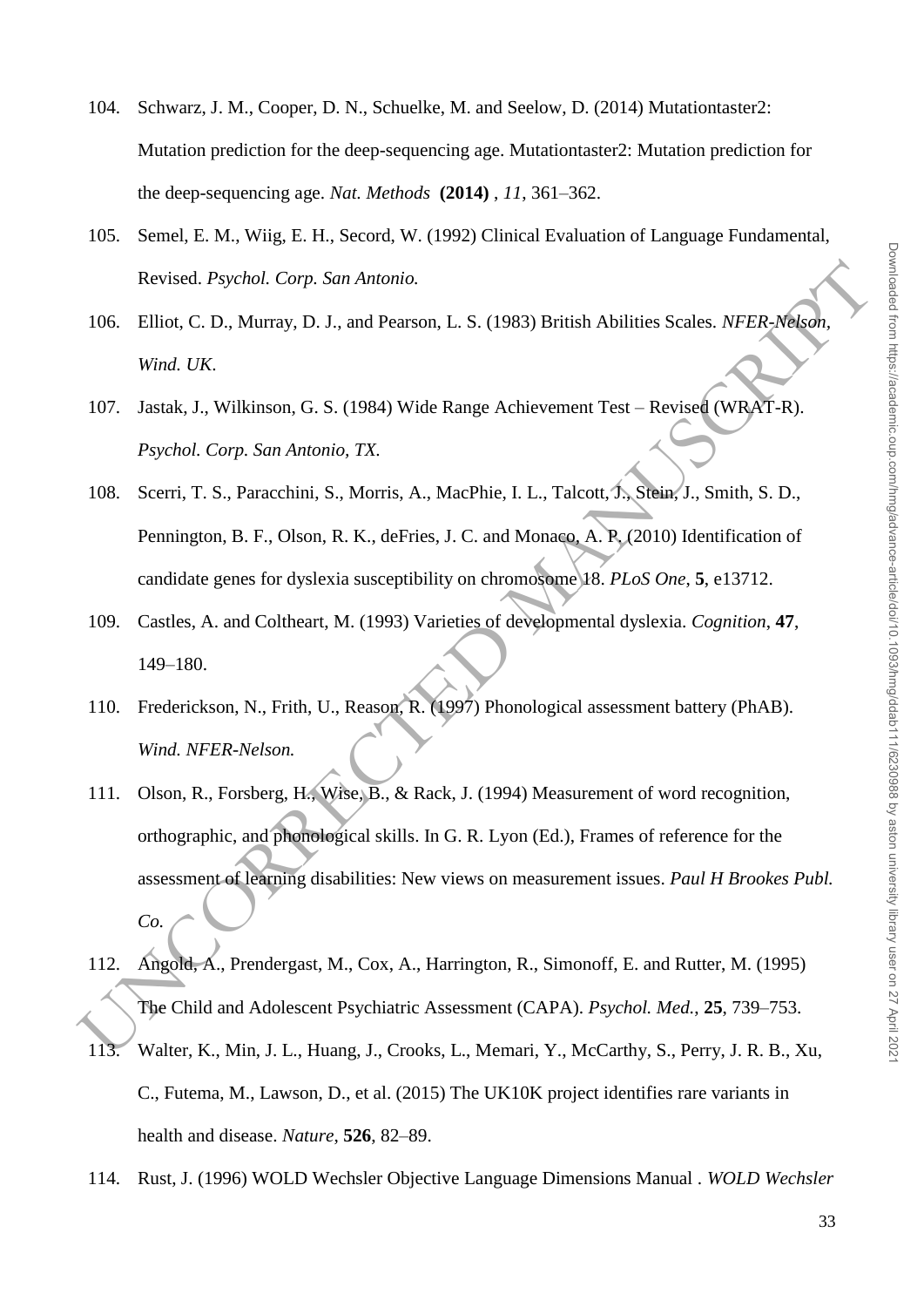*Objective Language Dimensions Manual* ; The Psychological Corporation, London, UK,  $(1996)$ .

- 115. Bishop, D. V. M. (1998) Development of the Children's Communication Checklist (CCC): a method for assessing qualitative aspects of communicative impairment in children. *J Child Psychol Psychiatry*, **39**, 879–891.
- 116. Rietdorf, K., Funnell, T. M., Ruas, M., Heinemann, J., Parrington, J. and Galione, A. (2011) Two-pore channels form homo- and heterodimers. *J. Biol. Chem.*, **286**, 37058–37062.
- 117. Vandecaetsbeek, I., Holemans, T., Wuytack, F. and Vangheluwe, P. (2014) High-throughput measurement of the Ca2+-dependent ATPase activity in COS microsomes. *Cold Spring Harb. Protoc.*, **2014**, 865–875.
- 118. Berman, H. M., Battistuz, T., Bhat, T. N., Bluhm, W. F., Bourne, P. E., Burkhardt, K., Feng, Z., Gilliland, G. L., Iype, L., Jain, S., et al. (2002) The protein data bank. *Acta Crystallogr. Sect. D Biol. Crystallogr.*, **58**, 899–907.

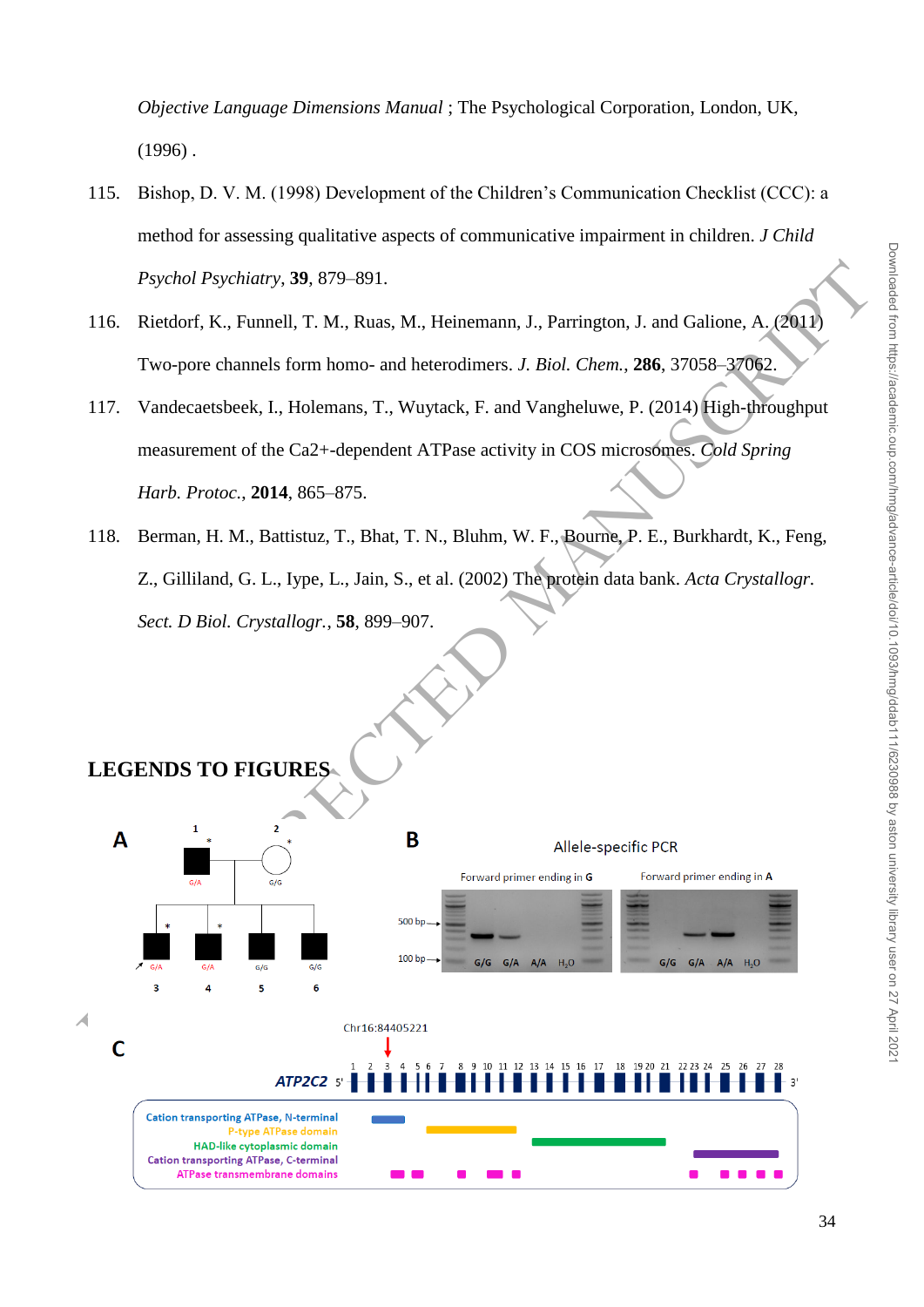using PCR 3'-end mismatch primers. Depending on the allele present, the forward primer anneal<br>perfectly to the template or forms a mismatch. The reaction gives an amplican only in the first<br>case.<br>C) On top, a schematic of **Figure 1. The rare** *ATP2C2* **missense variant (Chr16:84405221). A**) Discovery pedigree. Father (1), mother (2), proband (3) and siblings (4, 5, 6). Subjects with SLI are shaded black and unaffected are white. Individuals included in the WES screening are indicated by an asterisk. **B**) Allele-specific PCR. The presence of the missense variant was validated in follow up screening using PCR 3'-end mismatch primers. Depending on the allele present, the forward primer anneals perfectly to the template or forms a mismatch. The reaction gives an amplicon only in the first case. **C**) On top, a schematic of the *ATP2C2* gene. Exons are represented by numbered boxes. The rare variant is localised in the third exon (red arrow) and causes the substitution of the residue from valine to methionine. Exons and introns of *ATP2C2* gene are not to scale. At the bottom, predicted domains of the protein (http://www.rcsb.org/pdb/protein/O75185) (118). The variant changes the amino acid sequence which codes for the cation transporting ATPase domain at the N-terminal of the protein.







Figure 2. Effect of the mutation on ATPase activity. A) Concentration of free inorganic phosphate (Pi) released during the ATPase catalytic reaction. The activity is expressed relative to the empty vector, normalized to 100%. The results are shown as mean percentages  $\pm$  SD of two independent experiments. The samples are: untransfected HEK293 cells (UT), microsomes isolated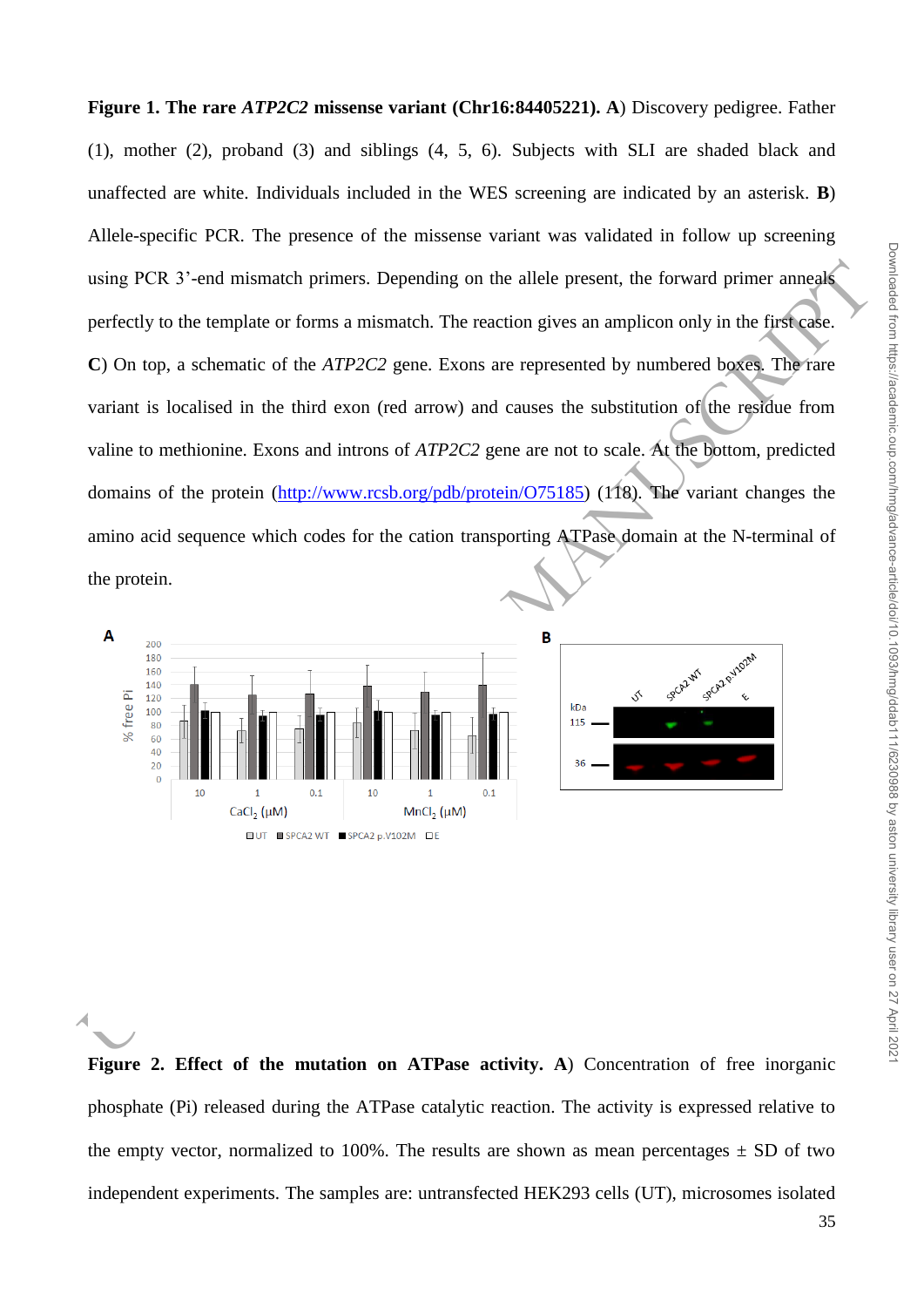from HEK293 cells transiently transfected to overexpress the recombinant SPCA2-HA tagged (SPCA2 WT) or mutated protein (SPCA2 p.V102M) and microsomes isolated from HEK293 cells transiently transfected with the empty vector (E). **B**) Western blot. Each lane was loaded with 5 µg of microsomes. The membranes were probed with antibodies against SPCA2 (top, green) or GAPDH (36 kDa) (bottom, red). SPCA2 can be detected when overexpressed, while no signal is observed in the untransfected cells and the control samples. The band corresponds to the predicted SPCA2-HA tagged molecular weight (105.2 kDa).

## **TABLES**

|                                                                   |                                                                                              | GAPDH (36 kDa) (bottom, red). SPCA2 can be detected when overexpressed, while no signal is         |
|-------------------------------------------------------------------|----------------------------------------------------------------------------------------------|----------------------------------------------------------------------------------------------------|
|                                                                   |                                                                                              | observed in the untransfected cells and the control samples. The band corresponds to the predicted |
|                                                                   | SPCA2-HA tagged molecular weight (105.2 kDa).                                                |                                                                                                    |
| <b>TABLES</b>                                                     | Table 1. Predictions of the possible effects of the ATP2C2 missense variant (chr16:84405221) |                                                                                                    |
| Computational<br><b>Tool</b>                                      | Score $(cut-off)1$                                                                           | <b>Prediction</b>                                                                                  |
| <b>SIFT</b>                                                       | $0.24~(0 < s \leq 0.05)$                                                                     | tolerated                                                                                          |
| <b>Mutation Assessor</b>                                          | $1.535$ (s > 3.5)                                                                            | low functional impact                                                                              |
| <b>PROVEAN</b>                                                    | $-0.399$ (s $\leq -2.5$ )                                                                    | neutral                                                                                            |
| PolyPhen-2                                                        | $0.002$ $(0.85 < s < 1.0)$                                                                   | benign                                                                                             |
| MutPred                                                           | $0.114$ (s $> 0.50$ )                                                                        | benign                                                                                             |
| <b>INPS-MD</b>                                                    | $-0.073$ (s < $-0.5$ )                                                                       | weak destabilising effect                                                                          |
| MutationTaster                                                    | $21 (s \ge 151)$                                                                             | Conservative                                                                                       |
| <sup>1</sup> Cut-off scores (s) for predicting functional effects | 'able 2. Frequency of the rare allele A (Chr16:84405221) across different cohorts.           |                                                                                                    |
| Cohort                                                            | <b>Cohort type</b><br>N                                                                      | <b>Allele</b><br><b>Allele A</b><br>Reference<br>A<br>frequencv                                    |

### **Table 2. Frequency of the rare allele A (Chr16:84405221) across different cohorts.**

| Cohort      | <b>Cohort type</b> |                                                              | <b>Allele</b><br>A<br>count | <b>Allele A</b><br>frequency | <b>Reference</b> |
|-------------|--------------------|--------------------------------------------------------------|-----------------------------|------------------------------|------------------|
| <b>SLIC</b> | Clinical           | 161 cases $(1)$                                              |                             | 2.2%                         | (26)             |
| York        | Longitudinal       | 23 LI cases <sup><math>(2)</math></sup><br>18 dyslexia cases | $\Omega$<br>$3*$            | 0%<br>8.3%                   | (53)             |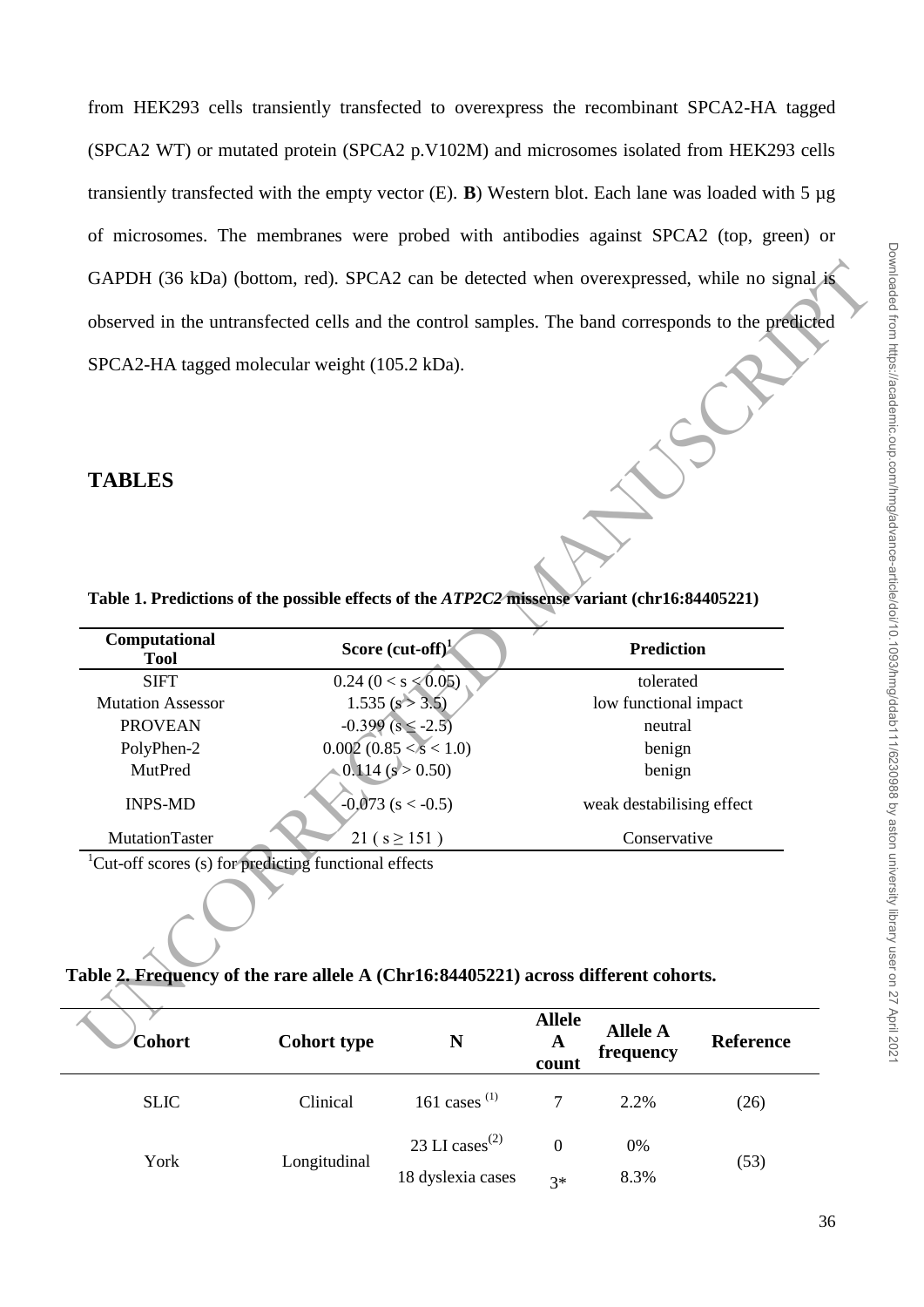|                                                                                                                                                                                                                                                                                                                        |                                 | 72 TD                       | 1                        | 0.7%          |          |  |  |  |  |
|------------------------------------------------------------------------------------------------------------------------------------------------------------------------------------------------------------------------------------------------------------------------------------------------------------------------|---------------------------------|-----------------------------|--------------------------|---------------|----------|--|--|--|--|
| Dyslexia                                                                                                                                                                                                                                                                                                               | Clinical                        | 471 cases                   | 5                        | 0.5%          | (54)     |  |  |  |  |
| <b>ADHD</b>                                                                                                                                                                                                                                                                                                            | Clinical                        | 141 cases                   | $\overline{2}$           | 0.7%          | (55)     |  |  |  |  |
|                                                                                                                                                                                                                                                                                                                        |                                 | 170 LI cases <sup>(3)</sup> | 5                        | 1.5%          |          |  |  |  |  |
| <b>ALSPAC</b>                                                                                                                                                                                                                                                                                                          | Longitudinal<br>Epidemiological | 31 dyslexia cases           | $\boldsymbol{0}$         | 0%            | (56, 57) |  |  |  |  |
|                                                                                                                                                                                                                                                                                                                        |                                 | 10 ADHD cases               | $\boldsymbol{0}$         | 0%            |          |  |  |  |  |
| <b>Combined cases</b>                                                                                                                                                                                                                                                                                                  |                                 |                             |                          |               |          |  |  |  |  |
| Combined SLI/LI samples                                                                                                                                                                                                                                                                                                |                                 | 360 cases $(4)$             | 13                       | 1.8%          |          |  |  |  |  |
| Combined dyslexia samples                                                                                                                                                                                                                                                                                              |                                 | 520 cases                   | 8*                       | 0.8%          |          |  |  |  |  |
| Combined ADHD samples                                                                                                                                                                                                                                                                                                  |                                 | 151 cases                   | $\mathbf{2}$             | $-0.7%$       |          |  |  |  |  |
| <b>Controls</b>                                                                                                                                                                                                                                                                                                        |                                 |                             |                          |               |          |  |  |  |  |
| <b>ALSPAC</b>                                                                                                                                                                                                                                                                                                          | Longitudinal<br>Epidemiological | 681 controls                | $\blacksquare$ 14        | 1%            | (56, 57) |  |  |  |  |
| European population<br>(gnomAD v2.1.1)                                                                                                                                                                                                                                                                                 |                                 | 24046 controls              | 426**                    | 0.9%          | (58)     |  |  |  |  |
| gnom $AD$ v2.1.1                                                                                                                                                                                                                                                                                                       |                                 | 59718 controls              | 584***                   | 0.5%          |          |  |  |  |  |
| * includes N=1 homozygote; ** includes N=2 homozygotes; *** includes N=3 homozygotes<br>(1) including the probands analysed by Chen and colleagues through exome sequencing (Chen et al., 2017)<br>(2) includes $N=11$ individuals with comorbid SLI and dyslexia; (3) includes $N=9$ individuals with comorbid LI and |                                 |                             |                          |               |          |  |  |  |  |
| dyslexia                                                                                                                                                                                                                                                                                                               |                                 |                             |                          |               |          |  |  |  |  |
| (4) including the 6 probands screened by whole exome sequencing<br>Abbreviations: ADHD: attention deficit hyperactivity disorder; ALSPAC: Avon Longitudinal Study of Parents and                                                                                                                                       |                                 |                             |                          |               |          |  |  |  |  |
| Children; SLIC, specific language impairment Consortium; TD: typically developing                                                                                                                                                                                                                                      |                                 |                             |                          |               |          |  |  |  |  |
|                                                                                                                                                                                                                                                                                                                        |                                 |                             |                          |               |          |  |  |  |  |
| Table 3. Mean score of different phenotypes across carriers and non-carriers (ALSPAC cohort)                                                                                                                                                                                                                           |                                 |                             |                          |               |          |  |  |  |  |
| <b>Genoty</b>                                                                                                                                                                                                                                                                                                          |                                 | Mean score (SD; N)          |                          |               |          |  |  |  |  |
| pe                                                                                                                                                                                                                                                                                                                     | <b>Reading measures</b>         |                             | <b>Language measures</b> |               | IQ       |  |  |  |  |
| (total                                                                                                                                                                                                                                                                                                                 | SPEL PHON NW R WOL              |                             |                          | MEMSP CCC ave |          |  |  |  |  |

# **Table 3. Mean score of different phenotypes across carriers and non-carriers (ALSPAC cohort)**

| Genoty |             |                         |            |            |                         | Mean score (SD; N) |              |         |           |            |        |
|--------|-------------|-------------------------|------------|------------|-------------------------|--------------------|--------------|---------|-----------|------------|--------|
| pe     |             | <b>Reading measures</b> |            |            |                         | Language measures  | IQ           |         |           |            |        |
| (total |             | <b>SPEL</b>             | PHON       | NW R       | WOL                     |                    | <b>MEMSP</b> | CCC ave |           |            |        |
| N)     | <b>READ</b> | L                       | <b>EME</b> | <b>EAD</b> | D                       | <b>NWR</b>         | AN           | rage7   | VIO       | <b>PIQ</b> |        |
| GA or  | 26.6        | 6.4                     | 17.8       | 4.3        | 7.6                     | 7.2                | 3.3          | 31.1    | 104.4     | 97.4       |        |
| AA     | (9.8;       | (4.3;                   |            | 37)        | $(9.5; 38)$ $(2.4; 39)$ | (1.8;              | (2.5;        |         |           | (13.6;     | (16.2; |
| (42)   | 38)         |                         |            |            |                         |                    | 37)          | 37)     | (0.8; 34) | (1.2; 37)  | 38)    |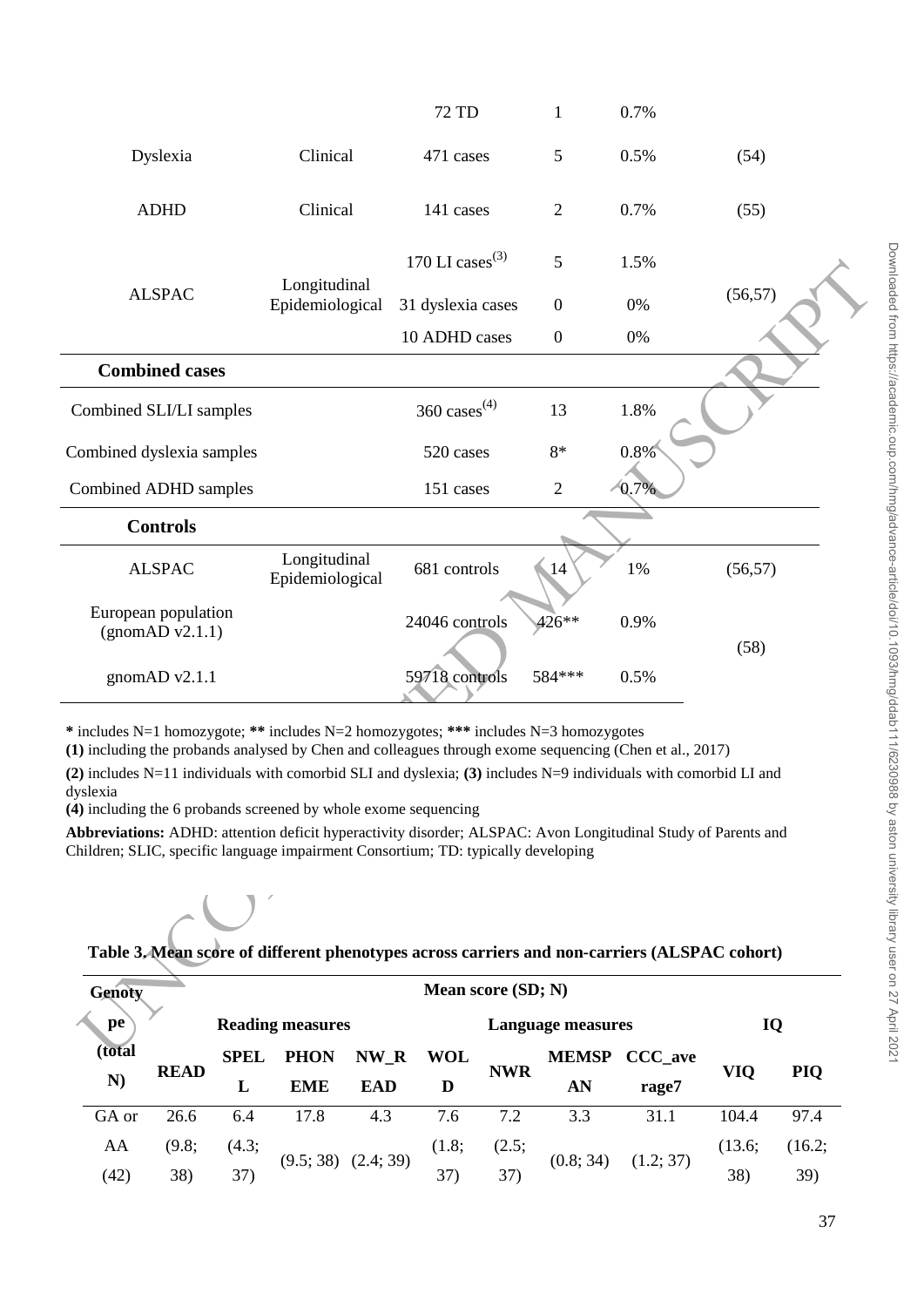| (8.7; (4.3; (9.4; (2.4; (1.9; (2.4; (0.8; (1.1, (16.6; (16.8, (1825) 1707) 1696) 1710) 1763) 1711) 1711) 1622) 1722) 1703) 1701) |    |  |  |  | $\frac{p(t-)}{test}$ 0.016 0.006 0.026 0.002 0.533 0.503 0.131 0.311 0.006 0.022 |  |
|----------------------------------------------------------------------------------------------------------------------------------|----|--|--|--|----------------------------------------------------------------------------------|--|
|                                                                                                                                  |    |  |  |  |                                                                                  |  |
| 30.1 8.3 21.2 5.5 7.8 7.5 3.5 31.3 112.1 103.7                                                                                   | GG |  |  |  |                                                                                  |  |

Comparisons were evaluated with a Student's t-test;  $p < 0.05$  are indicated in bold. The threshold for Bonferroni correction based on 10 tests is 0.005.

Sample size varies depending on the availability of missing phenotypes. Details about each test can be found in Supplementary Table S4.

Bordinaria (corrected many decreases) 0.015-5 (a) (Section and Section Scale of the Section and Scale SAD, single-secret radius accuracy; FHClar and control section of  $RFAD$ , single-word radius accuracy; FHClar and contro READ, single-word reading accuracy; SPELL, single word spelling accuracy; PHONEME, phoneme awareness; NW\_READ, nonword reading; WOLD, Listening and comprehension test; NWR, nonword repetition; MEMSPAN, working memory; CCC\_average7, average of first seven scales from the Children's Communication Checklist; VIQ, verbal IQ; PIQ, performance IQ; SD, standard deviation

### **LIST OF ABBREVIATIONS**

ADHD = attention deficit/hyperactivity disorder

ALSPAC = Avon Longitudinal Study of Parents and Children

BAS = British Ability Scales

CAPA = Child and Adolescent Psychiatric Assessment

 $CAS = childhood$  apraxia of speech  $(CAS)$ 

CCC = Children's Communication Checklist

CELF = Clinical Evaluation of Language Fundamentals

 $CNV = copy$  number variants

```
DCD = developmental coordination disorder
```
DLD = developmental language disorder

EGI = Test of Early Grammatical Impairment

 $ELS = expressive$  language skills

 $GWAS =$  genome-wide association study

 $LI =$ language impairment

NGS = Next-generation sequencing

 $NWR = non-word repetition$ 

PIQ = performance IQ

 $RLS \neq$  receptive language skills

 $SD = standard deviation$ 

SLI = language impairment

SLIC = SLI Consortium

 $TD = typically developeding$ 

 $VCF = variant call files$ 

 $WES = Whole$  exome sequencing

WGS = whole-genome sequence